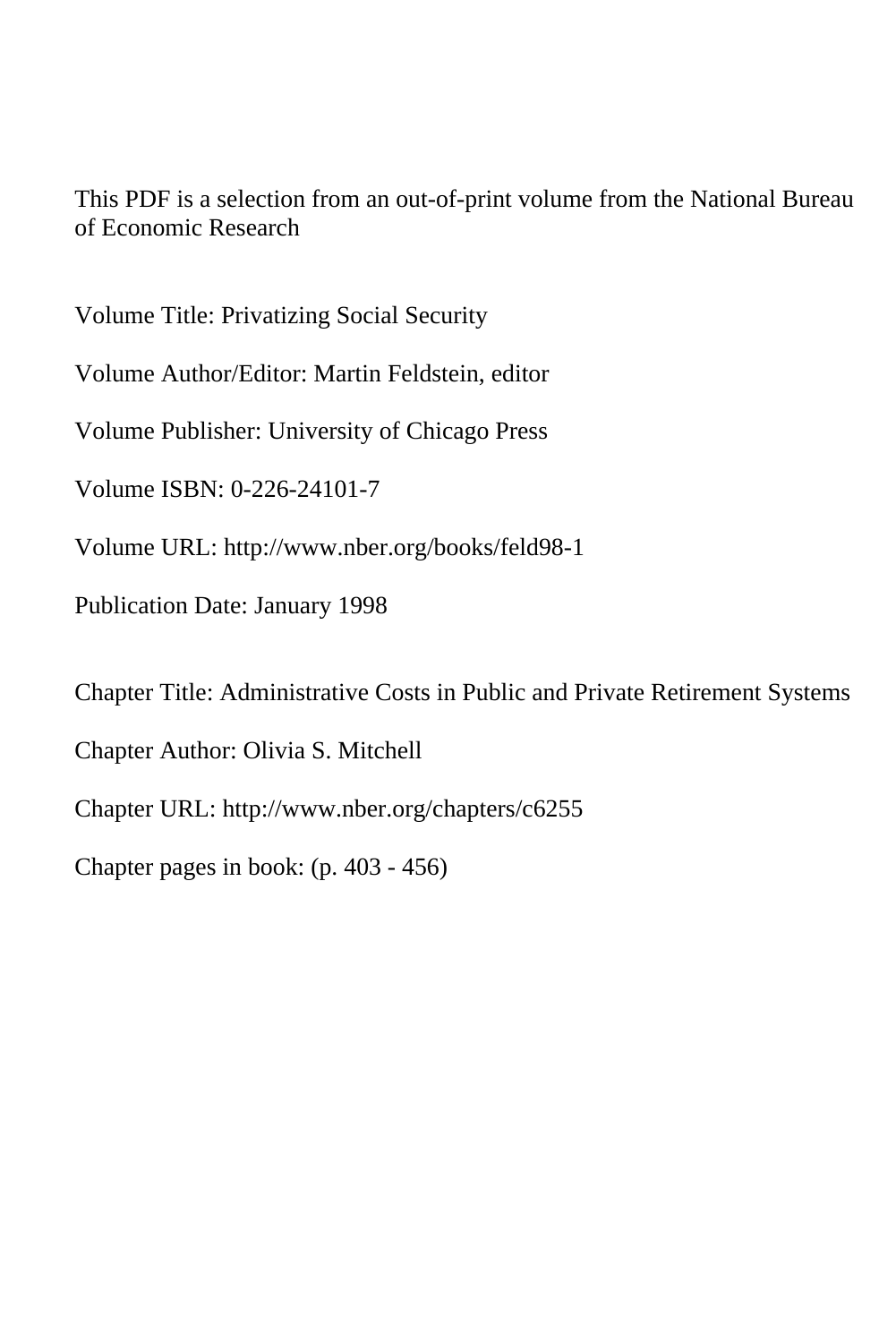# 10 Administrative Costs in Public and Private Retirement Systems

Olivia **S.** Mitchell

Literally every dollar which is unnecessarily or uneconomically expended on administration is a dollar which could otherwise go to the plan participants. (Hoexter 1970, 134)

The question may well be raised as to whether the administrative expenses are too low, with the result that the insured persons are not receiving adequate service. . . . [Social security] beneficiaries deserve better service and could well be willing to bear the slight additional amount needed. (Myers 1992, 16)

Looking across countries, government-managed old age social security systems differ widely in the level of benefits they provide, their methods of financing, and their overall extent of redistributiveness. Despite these differences, a feature common to most of these old age income programs is that they are heading toward insolvency. **As** a result, there is increasing interest in and support for moving toward a mostly private retirement system, one that relies at least in part on investing retirement assets in private capital markets.'

This paper addresses a possible concern arising from a move toward a privatized retirement system, namely, whether administrative costs in a privately managed system would be expected to be higher or lower than those found in national, centrally run social security systems. The particular focus **I** take is that of the U.S. social security system, asking the following questions: What are the administrative costs of the current **U.S.** retirement system? Does the United States spend too much on administering its old age social security system? What are the administrative costs of prominent alternatives to social security systems? Would a privately managed retirement system cost more or less than the current old age income system?

I analyze available evidence on costs associated with the **U.S.** and other

Olivia **S.** Mitchell is the International Foundation of Employee Benefit Plans Professor of Insurance and Risk Management at the Wharton School of the University of Pennsylvania and a research associate of the National Bureau of Economic Research.

Useful comments were provided by Jonathan Dickson, Robert Luciani, Phillip Lussier, Dennis Mahoney, Jerry Rosenbloom, and William Shipman, although none of these persons is responsible for errors or omissions. Opinions are solely those of the author and not of the institutions with which she is affiliated.

<sup>1.</sup> In the United States, this topic was the subject of a Senate Finance Committee hearing (on 25 March 1996) that reviewed options **for** privatization as described by members of the Social Security Advisory Council as well as the chairs of the technical panels reporting to the council (see also Quinn and Mitchell 1996).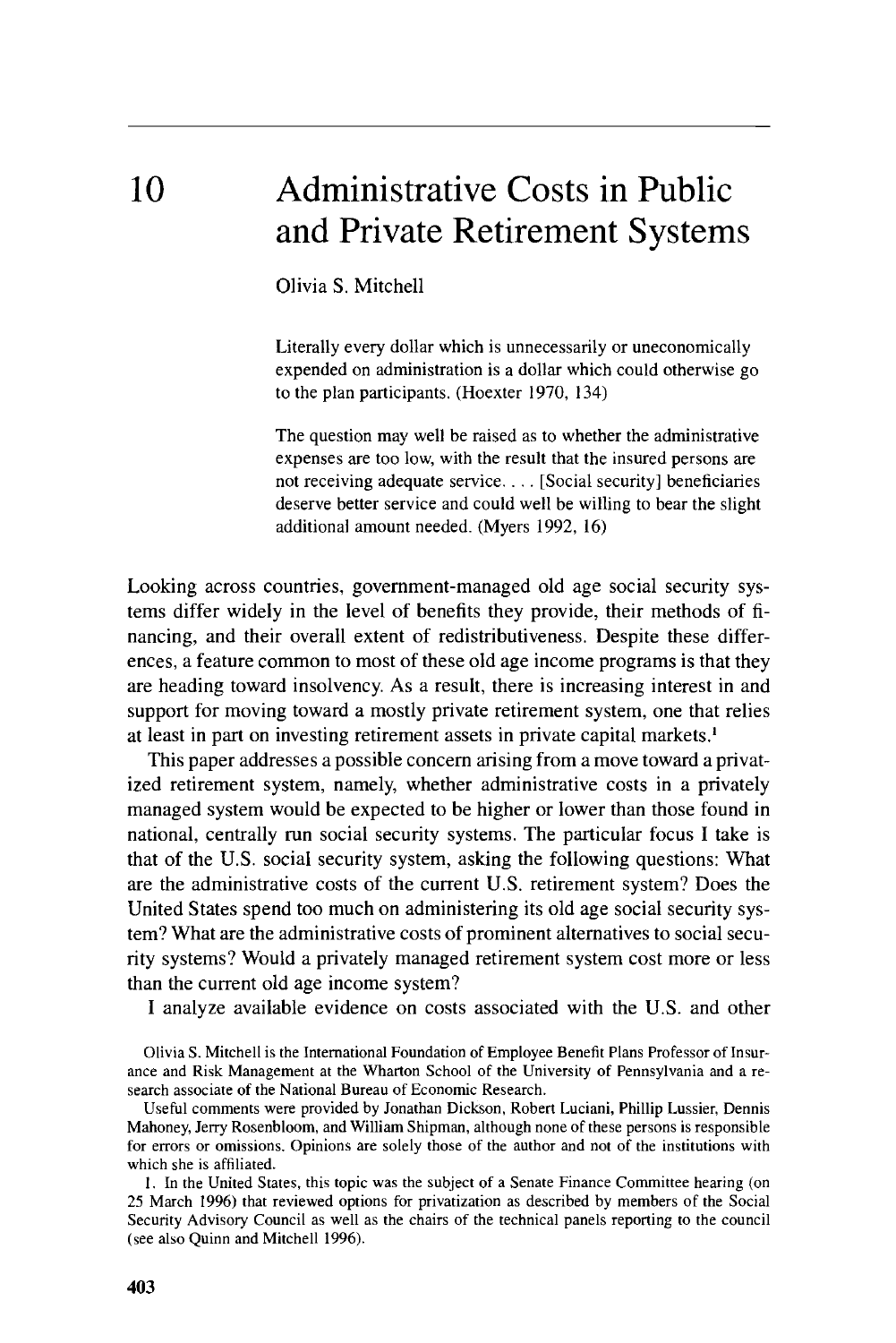national social security systems and compare them to expenses reported by various other institutions that might be seen as alternative means to supply retirement protection.

To preview the conclusions, I find that administrative costs of publicly run social security systems vary greatly across countries and institutional settings. Some are less expensive to manage than others, and it is clear that scale matters: larger publicly managed old age programs cost less than do smaller public plans. It is also clear that quality varies across programs: some public systems have low expenses but deliver few and/or poor-quality services. While publicsystem administrative costs could in some cases be reduced, cutting expenses cannot save an insolvent plan, and cost pressure could lessen service quality. I also examine the possibility of replacing a publicly managed retirement system with privately managed alternatives in the United States and conclude that a privately managed old age retirement saving program would probably be more costly than the current publicly managed social security program. Nevertheless, a privately managed system is likely to offer better and more diverse services in exchange for these higher costs, including the opportunity to selfdirect pension asset investments, the possibility of investing in higher-return assets, the likelihood of more frequent reporting to participants, and possibly greater satisfaction with the system as a whole.

# **10.1 An Overview of Government-Run Social Security System Administrative Costs**

It is useful to begin by recalling the objectives of a national social security system before hoping to understand whether the costs associated with managing one can be altered or reduced. Looking across countries, it is clear that two (at times competing) objectives are common to most countries' programs: providing earnings replacement for retirees and providing welfare support for the elderly indigent. In this section, I first review available data on publicly run, government-managed social security systems from developed and developing countries; I then turn to a more detailed look at the U.S. old age retirement income system.<sup>2</sup> Finally, I offer an evaluation of the factors that influence social security administration costs in a multivariate framework.

#### 10.1.1 International Perspectives on Social Security Costs

Social security systems around the world approach the twin goals of welfare and earnings insurance in numerous ways and with weights that differ across countries. For instance, in the United States, the social security program concentrates mainly on old age, survivor, and disability benefits, while, in Europe,

<sup>2.</sup> This section draws on Reid and Mitchell (1995) and Sunden and Mitchell (1994). It should be emphasized that the present paper focuses on the provision of retirement income, not health care and welfare/social assistance. **Also,** disability benefits are treated only in passing.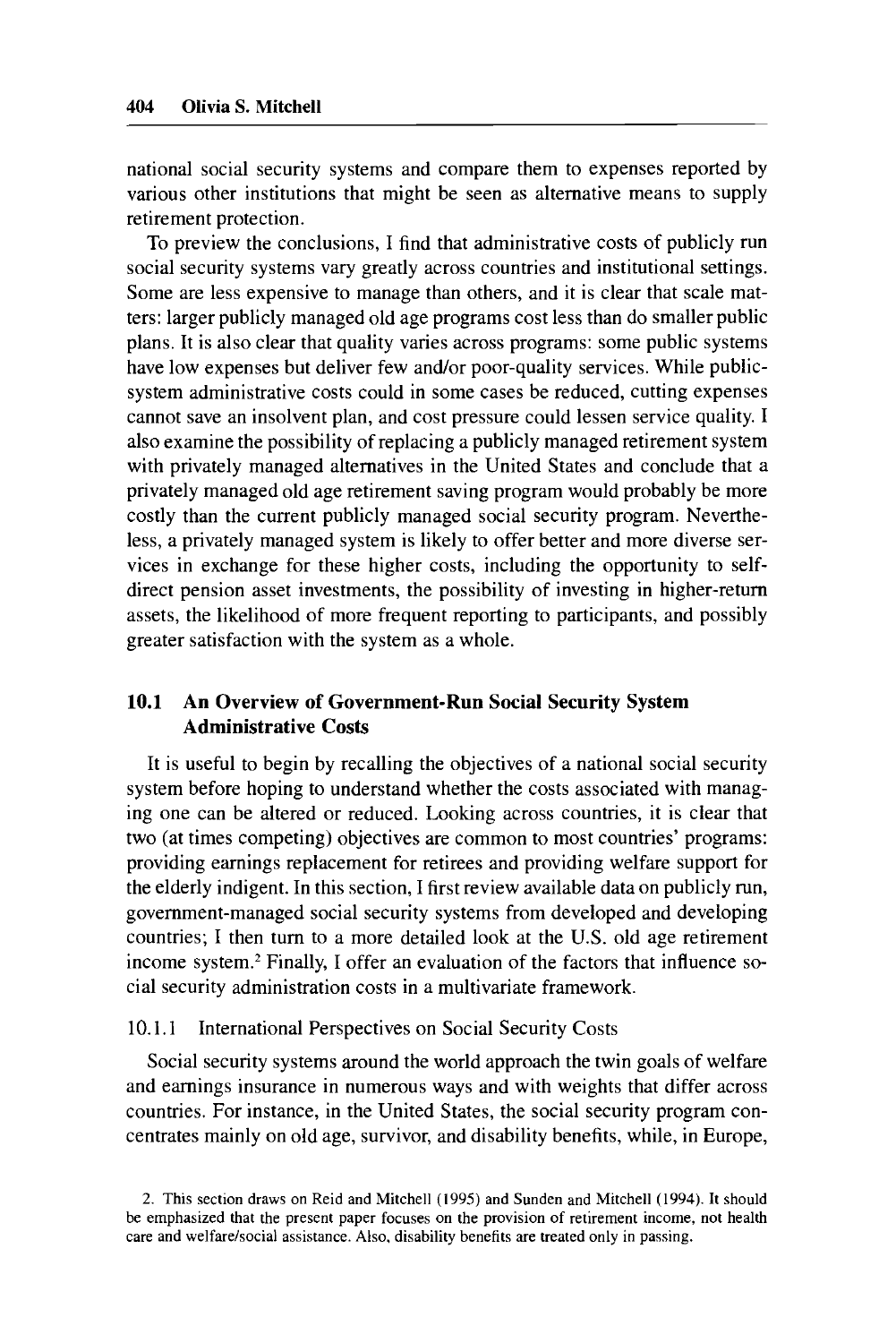medical and unemployment insurance programs are also included under the social security umbrella.<sup>3</sup> The form of the benefit varies a great deal across countries, too; some follow a defined-benefit formula, wherein the benefit payment is linked to years of service and earned income, while others follow a defined-contribution approach, tying payments to assets accumulated in an investment account.

Because my focus is on the expenses associated with running a retirement system, it is useful to define *social security administrative expenses* as the costs of providing these retirement benefits. That is, I focus. not on the tax and/or investment revenue used to pay benefits, but rather on the expenses incurred in collecting the funds, managing the records, investing the money, determining eligibility, and paying out benefits.

An economic measure of this concept would include the full resource costs of producing these services, which is not necessarily the charges that govemment agencies report. **A** discrepancy sometimes occurs because government services are often not valued at their economic resource cost-particularly when public agencies do not purchase their inputs in a competitive market.

**As** an example, many government-managed social security systems use public buildings and land. Reported social security administration costs under such a system will not reflect economic scarcity values. Nor will reported publicsector provision costs be an accurate estimate of the likely costs that privatesector counterparts would charge in performing the same services. Similarly, government contracts to install computer systems are awarded on a noncompetitive basis in many countries, and, in other cases, the public pension agency may obtain its mail and telephone services at a subsidized rate. Depreciation and fringe benefits often do not appear on a government agency's budget, and costs of collecting the payroll tax are often shouldered by the central tax authority.

For all these reasons, publicly managed old age programs would be expected to appear less expensive than they actually are, relative to privately managed plans. Conversely, when services are contracted through private firms, administrative costs will probably appear higher than in public plans because market prices for inputs will have to be paid. The resulting public/private cost differential may therefore be more apparent than real. $4$ 

Keeping these caveats in mind, **I** next review reported social security administration costs from almost fifty developed and developing countries around the world.5 Table 10.1 reveals that OECD countries spent an order of magni-

**3. A** discussion of the rationale for retirement systems is offered by Atkinson (1987, 1989) and Barr (1992), among others.

4. Private pension plans must also recognize a premium to cover the longevity, inflation, and interest rate risks they assume, whereas most government-run retirement systems will instead implicitly bear the costs and raise taxes if the need arises (see Mitchell and Sunden 1993; Mitchell, Sunden, and Hsin 1994; Reid and Mitchell 1995).

*5.* Where possible, only old age retirement programs were included in table 10.1, but social security costs were not always broken down by type in developing countries.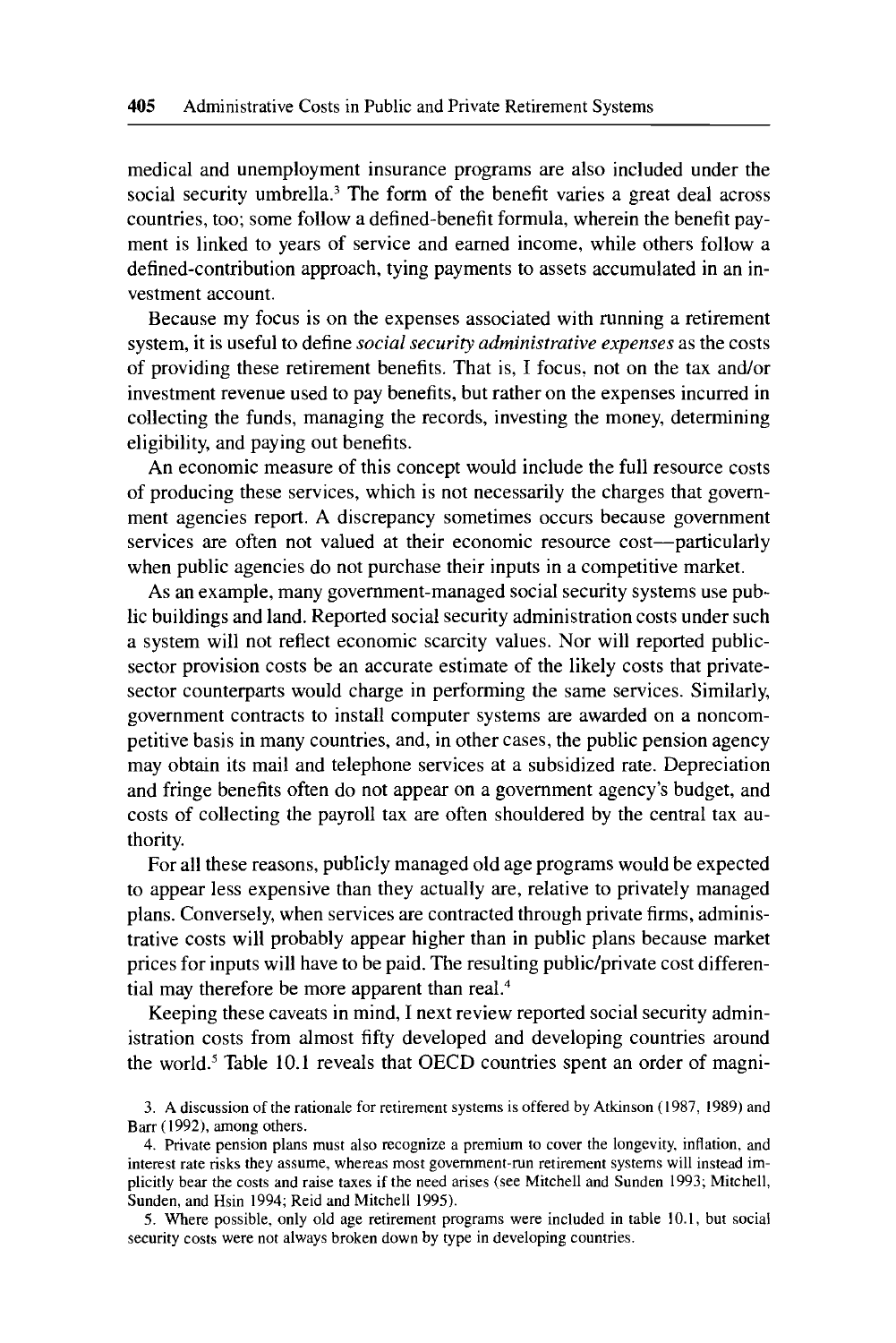| Latin America/Caribbean |        | <b>OECD</b>           |      |
|-------------------------|--------|-----------------------|------|
| Mean                    | 27.78  | Mean                  | 3.12 |
| Standard deviation      | 31.16  | Standard deviation    | 1.28 |
| Argentina               | 2.30   | Australia             | 1.22 |
| <b>Bahamas</b>          | 30.75  | Austria               | 2.48 |
| <b>Barbados</b>         | 5.56   | Belgium               | 4.55 |
| <b>Belize</b>           | 89.49  | Canada                | 2.80 |
| <b>Bolivia</b>          | 21.39  | Denmark               | 298  |
| <b>Brazil</b>           | 7.00   | Finland               | 3.36 |
| Chile                   | 8.00   | France                | 4.18 |
| Colombia                | 81.80  | Germany               | 2.86 |
| Costa Rica              | 4.75   | Greece                | 6.72 |
| Dominica                | 46.97  | Iceland               | 1.71 |
| Dominican Republic      | 31.72  | <b>Ireland</b>        | 4.88 |
| Ecuador                 | 13.55  | Italy                 | 2.20 |
| El Salvador             | 33.40  | Japan                 | 1.79 |
| Grenada                 | 9.85   | Luxembourg            | 2.74 |
| Guatemala               | 12.72  | <b>Netherlands</b>    | 3.10 |
| Guyana                  | 22.66  | New Zealand           | 2.42 |
| Honduras                | 18.25  | Norway                | 1.00 |
| Jamaica                 | 6.40   | Portugal              | 4.86 |
| Mexico                  | 23.55  | Spain                 | 2.81 |
| Panama                  | 5.88   | Sweden                | 4.24 |
| Peru                    | 130.98 | Switzerland           | 3.04 |
| St. Lucia               | 48.31  | Turkey                | 2.62 |
| Trinidad and Tobago     | 15.29  | <b>United Kingdom</b> | 3.10 |
| Uruguay                 | 6.51   | <b>United States</b>  | 3.28 |
| Venezuela               | 17.46  |                       |      |
|                         |        |                       |      |

#### **Table 10.1 Administrative Costs as a Percentage of Social Security Benefit Expenditures**

*Source:* Mitchell, Sunden, Hsin, and Reid (1994).

*Note;* Data may reflect expenditures on pensions in all cases; in some, additional functions as the provision of health services are included.

tude less on social security costs at the end of the 1980s-3 percent of their annual system budgets—as compared to the developing nations of the Latin American and Caribbean (LAC) region, where administrative costs ran 28 percent of annual expenditures.

One **of** the least costly programs on the list in table 10.1 is the **U.S.** old age program, whose reported administration costs in 1990 stood at less than 1 percent (0.7 percent) of old age benefit expenditures, after falling by a third during the 1980s. By contrast, the LAC countries with the lowest reported administration costs as a fraction of benefit expenditures included Argentina, with reported administration costs for its public plan at *2.3* percent of benefit expenditures, Costa Rica, with 4.8 percent of benefit expenditures devoted to administration costs under the old age and disability insurance, and Chile, with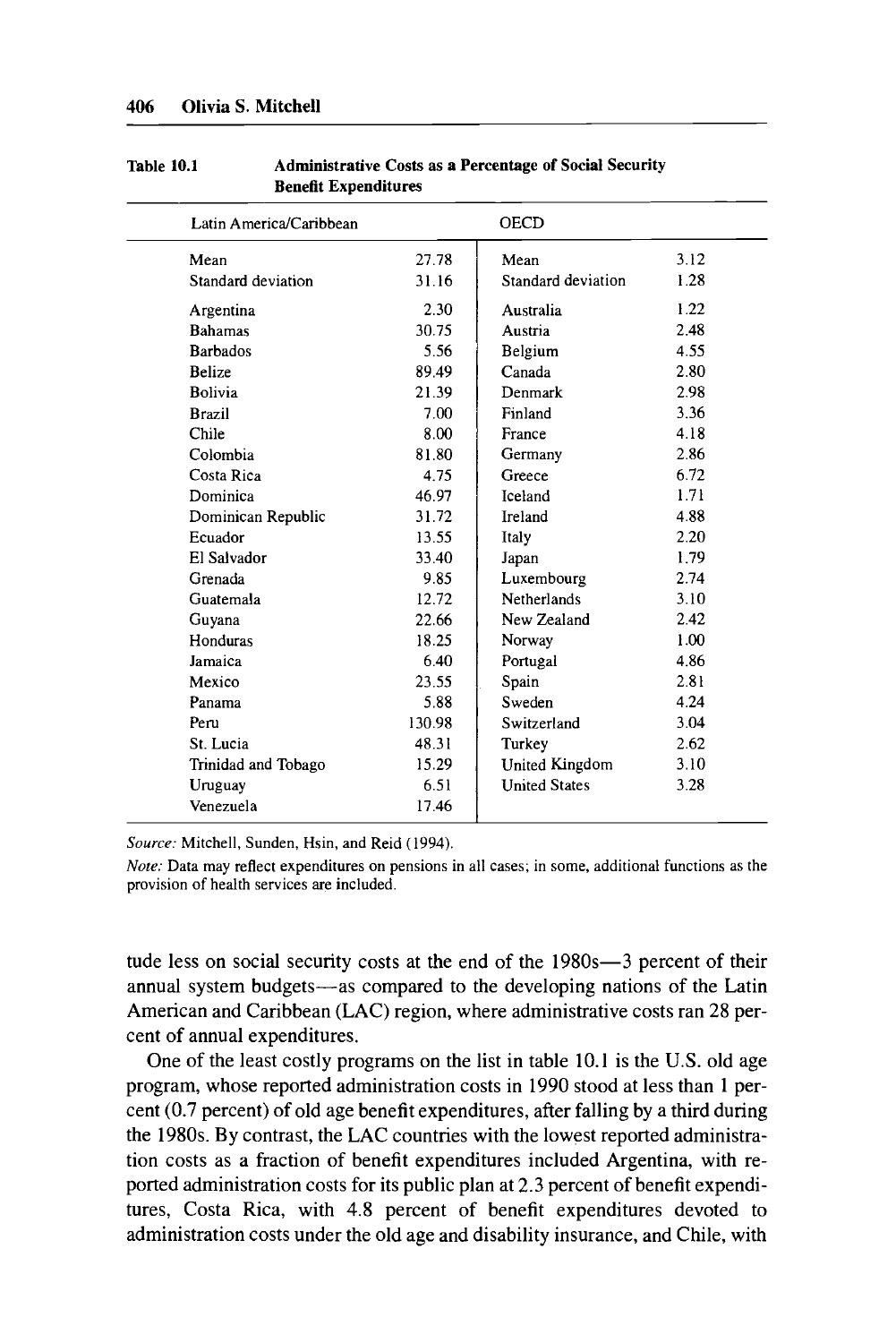an 8 percent expense rate for its public plan overall (Sunden and Mitchell 1993).

Part of the explanation for the marked differences in social security administrative costs across countries is that program objectives vary internationally, in terms of the particular mix of social assistance (benefits tied to need) and insurance (benefit tied to contributions), the degree to which the programs are government run or privately managed, and even the types of payments offered, including cash and in-kind transfers to the elderly, survivors, the disabled, the sick, new mothers, the unemployed, and so forth. **For** example, in both Argentina and Chile, the range of government programs is wide and includes old age, survivor, and disability benefits, cash sickness and maternity benefits, medical care and work injury coverage, an unemployment insurance system, and a family allowance plan. In Costa Rica, by contrast, unemployment and family allowance plans are not included in the social security system design. For this reason, cross-national data on administrative costs are somewhat treacherous to interpret.<sup>6</sup>

**A** related issue is how one should handle measurement problems that arise when assessing social security costs. Ideally, the administration costs would be normalized by a direct measure of the service being provided—namely, social security administration. Unfortunately, there is no simple measure of this multidimensional service. Normalizing by total benefit expenditures, as in table 10.1, tends to make costs look lower in more generous systems as well as in mature systems with more beneficiaries than contributors. Conversely, costs appear lower in systems paying high benefit levels when one normalizes program expenditures by beneficiaries. Normalizing by assets is meaningless when the publicly managed plan has few assets (as in pay-as-you-go systems), although this is the statistic of choice often given by private pension plans and mutual funds. Normalizing program expenditures by per capita income tends to make richer countries with more generous programs look more cost effective. Clearly, there is no perfect or universally accepted normalization method to use in reporting retirement system costs.

At least one useful approximation to a measure of social security administration services is the number of clients a system serves. In other words, one could sum contributors and beneficiaries, ideally appropriately weighted to reflect the relative contribution of each client type to the administrative service demands placed on the social security agency. Lacking a simple, defensible method of assigning weights to client types, the common practice is simply to assign equal weights.

The effect of using different cost measures across social security administering agencies is not trivial. Table 10.2 offers data on administrative retirement

*<sup>6.</sup>* I do not investigate here whether a social security program is consistent with national goals of growth and income distribution, although some systems are probably more conducive than others to these objectives (see World Bank 1994).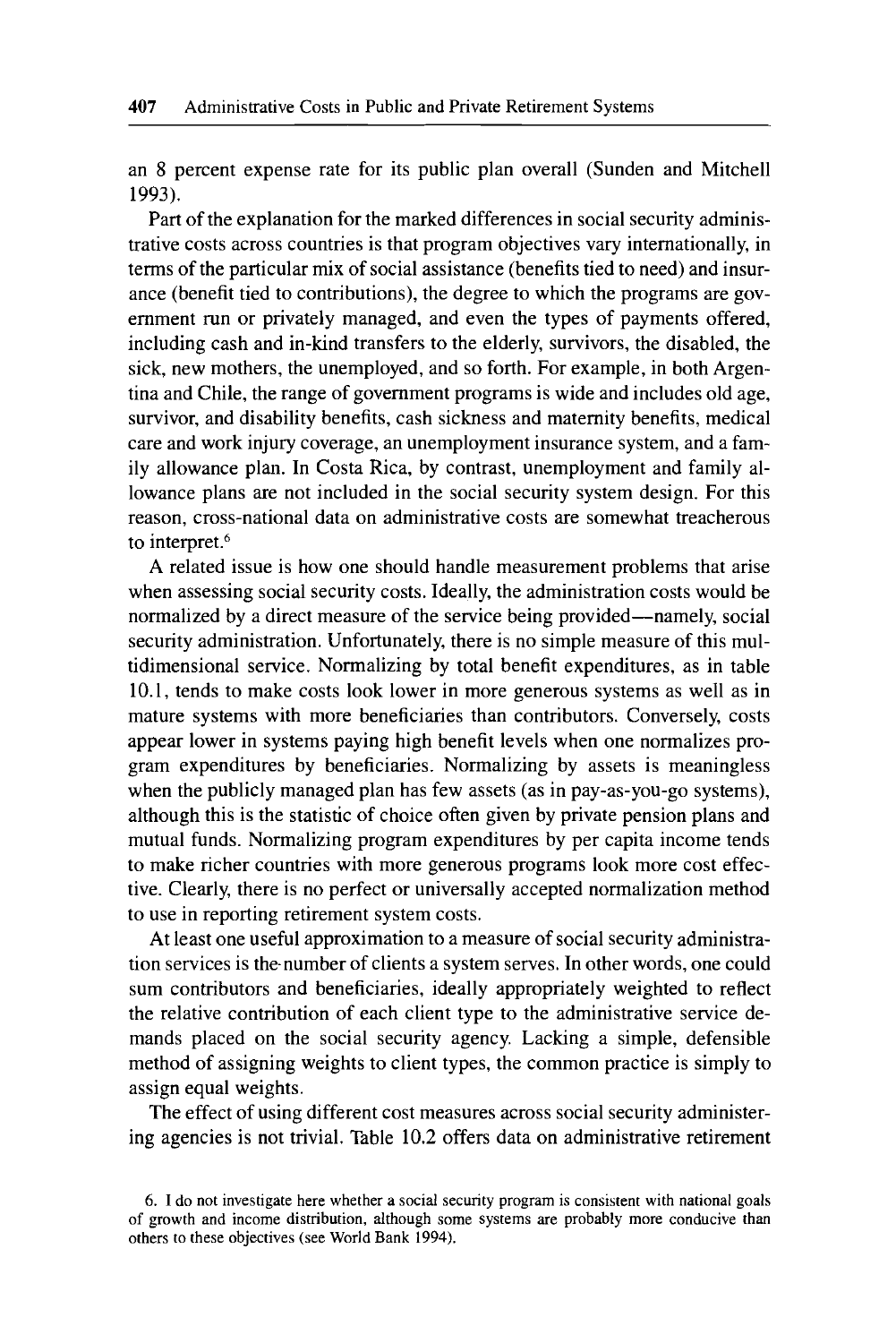|      |                                         | Chile                               | Costa Rica. CCSS,<br>Admin. Costs per<br>Benefit |                                | Argentina: ANSeS, Costs per<br>Benefit |             | United States: SSA, Cost<br>per Benefit |  |
|------|-----------------------------------------|-------------------------------------|--------------------------------------------------|--------------------------------|----------------------------------------|-------------|-----------------------------------------|--|
| Year | AFP, Admin.<br>Charges per<br>Contribs. | INP, Admin.<br>Costs per<br>Benefit |                                                  | Without<br>Collection<br>Costs | With<br>Collection<br>Costs            | <b>OASI</b> | Disability                              |  |
| 1980 |                                         |                                     |                                                  |                                |                                        | 1.1         | 2.0                                     |  |
| 1981 |                                         |                                     |                                                  |                                |                                        |             |                                         |  |
| 1982 |                                         |                                     |                                                  |                                |                                        |             |                                         |  |
| 1983 |                                         |                                     |                                                  |                                |                                        |             |                                         |  |
| 1984 |                                         |                                     |                                                  |                                |                                        |             |                                         |  |
| 1985 |                                         |                                     |                                                  | 1.7                            |                                        | -9          | 2.8                                     |  |
| 1986 |                                         |                                     |                                                  | 1.8                            |                                        |             |                                         |  |
| 1987 | 25                                      |                                     |                                                  | 2.7                            | 5.3                                    |             |                                         |  |
| 1988 | 24                                      |                                     |                                                  | 2.2                            | 4.1                                    |             |                                         |  |
| 1989 | 20                                      |                                     |                                                  | 2.3                            | 5.5                                    |             |                                         |  |
| 1990 | 18                                      | 1.1                                 |                                                  | 3.3                            | 5.6                                    | $\cdot$     | 2.4                                     |  |
| 1991 |                                         | 1.3                                 |                                                  | 2.7                            | 5.1                                    | .7          | 2.4                                     |  |
| 1992 | 17                                      | 1.6                                 | 5.1                                              | 4.7                            | 7.4                                    |             |                                         |  |
| 1993 |                                         | 1.9                                 |                                                  |                                |                                        |             |                                         |  |

#### **Table 10.2 Annual Social Security Administrative Costs per Financial Flow Measures** (%)

*Source:* Reid and Mitchell (1995).

*Note:* Data in this table reflect only pension-related social security functions.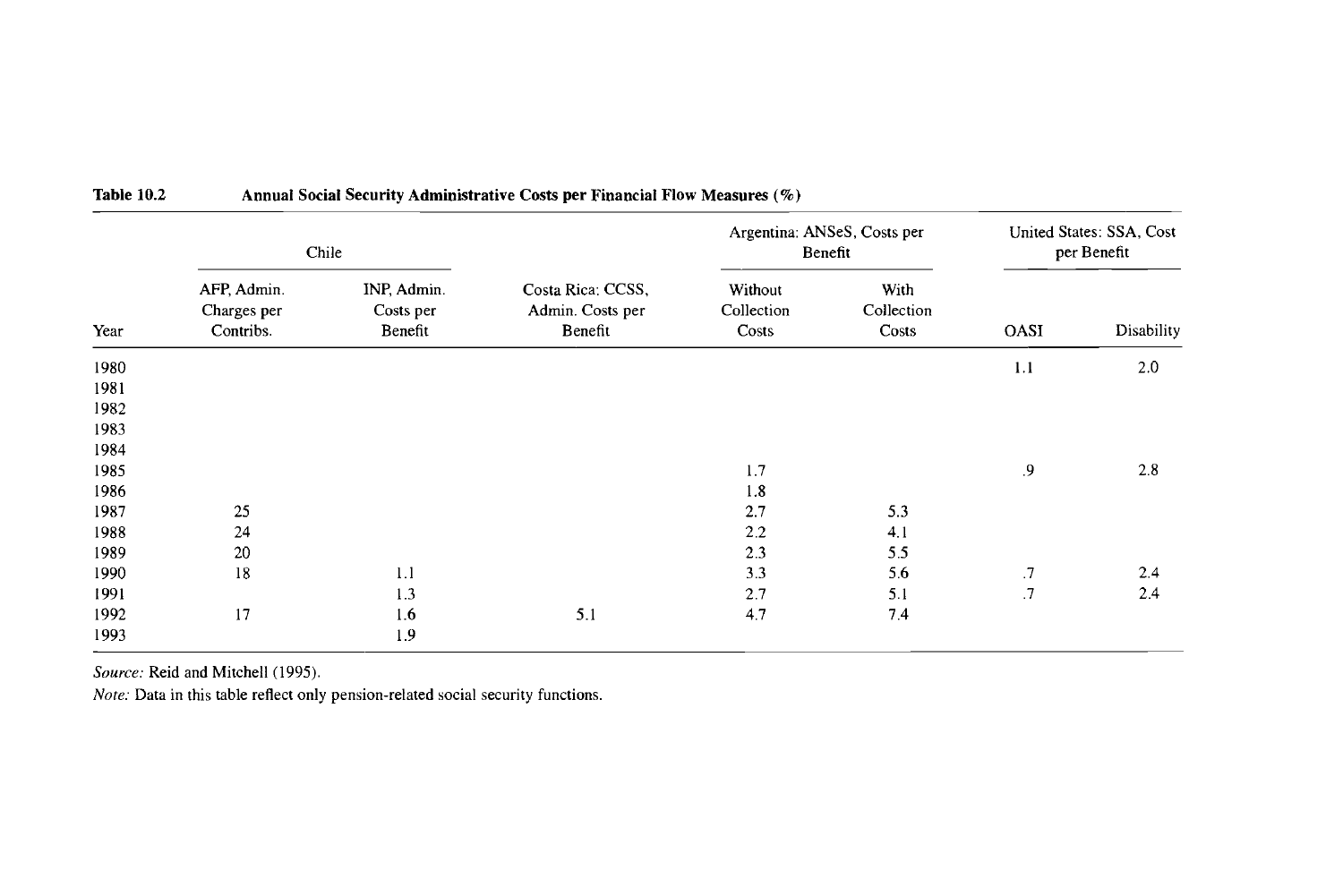system costs in Chile, Costa Rica, Argentina, and the United States normalized by financial flows (either contribution or benefit payments). Data on four public plans were developed by Reid and Mitchell (1995), namely, Chile's publicsector INP (Instituto de Normalizacion Previsional) system, Costa Rica's public CCSS (Caja Costarricense de Seguridad Social) system, Argentina's publicly run (Administracion Nacional de la Seguridad Social) ANSeS system, and the U.S. OASI (old age and survivors insurance) system. Across these four public systems, administrative costs range from about 1 to 7 percent of benefit payments, with the lowest being for the U.S. OASI program.' In addition, data are provided on Chile's private-sector pension agencies, known as the AFP funds. These have been criticized as having high administrative costs, and certainly table 10.2 indicates that they are the most costly of those shown, with 1993 administration costs equaling 17 percent of contributions. However, it should be noted that these AFP costs have fallen steadily from a high of 25-30 percent of contributions at the system's inception in the early 1980s.\*

To show how different normalization methods change perceptions of system expenses, table 10.3 offers other variants. During the early 1990s, for example, expenses under Chile's privately managed AFP program were roughly equivalent to those incurred by that country's public social security system (INP) on an active contributor basis—around U.S.\$50.00 per year. The figures would be even lower if one used total rather than active contributors since there are many inactive accounts under the Chilean AFP system. On a total contributor basis, the administrative costs of Chile's privately managed pension plan stood at between U.S.\$23.00 and U.S.\$45.00, only two-thirds the level of Chile's public INP per member costs (1992 U.S. dollars).<sup>9</sup> Clearly, privately managed retirement systems are not necessarily more expensive than their public-sector counterparts.

Another interesting finding from table 10.3 concerns the wide range of public-system costs. At the low end of the range are U.S. retirement system costs at \$12.00-\$14.00 per covered worker per year and the Costa Rican system's reported expenses of less than \$10.00.<sup>10</sup> At the upper end among the

7. In the case of Argentina, there was some question as to the proper cost to assess for payroll tax collections. The data given assume that average tax collection costs should be charged to the public pension system for the collection of social security taxes; while this is probably too high a charge, no other figures are available (see Reid and Mitchell 1995).

8. High administrative expenses have also been experienced under Argentina's new private defined-contribution system modeled after the Chilean regime; here, administrative charges currently amount to **32** percent of contributions (personal communication, Rafael Rofman, **1996).**  However, the Argentine private pension system is only in its second year **of** operation, and charges would be expected to decline over time.

9. It should also be noted that there are important differences in services rendered across systems in Chile; most private pension (AFP) members are not retired, while most public plan (INP) participants are.

10. It should also be evident that system cost comparisons are sensitive to the measure of participants used, **For** instance, normalizing by beneficiaries yields U.S. system cost estimates more than three and a half times higher than those generated by normalizing with contributors.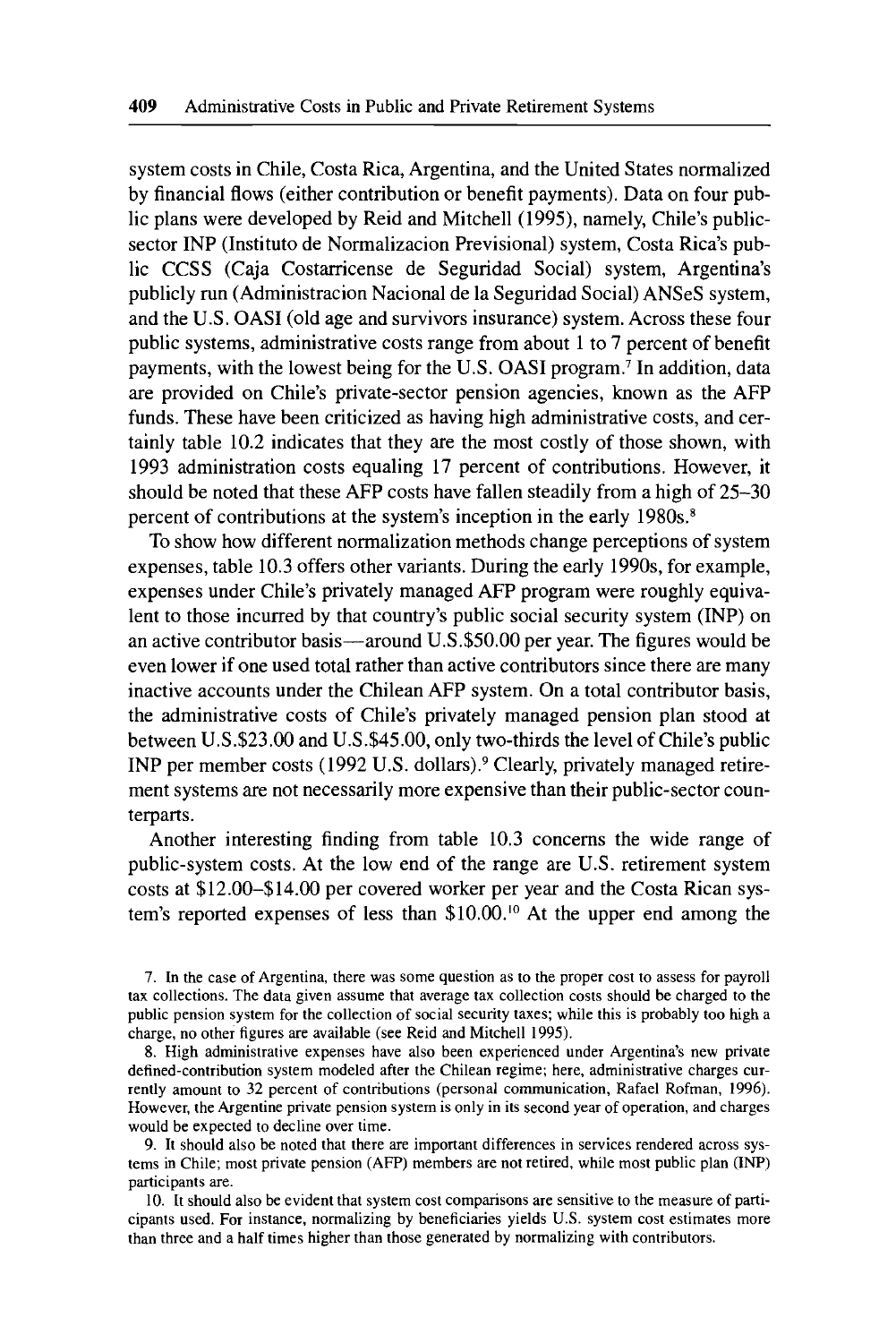|      |                                                                                                                    | Chile |                                                               |     |      | Argentina: ANSeS, Cost per<br>Member |
|------|--------------------------------------------------------------------------------------------------------------------|-------|---------------------------------------------------------------|-----|------|--------------------------------------|
|      |                                                                                                                    | AFP   |                                                               |     |      |                                      |
| Year | Per<br>INP, per Plan<br>Costa Rica: CCSS,<br>Per Active<br>Member<br>per Plan Member<br>Contributor<br>Contributor |       | With<br>Without<br>Collection<br>Collection<br>Costs<br>Costs |     |      |                                      |
| 1980 |                                                                                                                    |       |                                                               |     |      |                                      |
| 1981 |                                                                                                                    |       |                                                               |     |      |                                      |
| 1982 | 71.0                                                                                                               | 44.7  |                                                               |     |      |                                      |
| 1983 | 55.0                                                                                                               | 35.8  |                                                               |     |      |                                      |
| 1984 | 50.0                                                                                                               | 29.5  |                                                               |     |      |                                      |
| 1985 | 43.0                                                                                                               | 24.9  |                                                               |     | 6.7  |                                      |
| 1986 | 42.0                                                                                                               | 24.2  |                                                               |     | 89   |                                      |
| 1987 | 39.0                                                                                                               | 22.6  |                                                               |     | 11.0 | 21.5                                 |
| 1988 | 440                                                                                                                | 24.5  |                                                               |     | 8.5  | 15.7                                 |
| 1989 | 42.0                                                                                                               | 23.2  |                                                               |     | 5.4  | 12.9                                 |
| 1990 | 45.0                                                                                                               | 31.8  |                                                               |     | 16.8 | 28.4                                 |
| 1991 | 46.0                                                                                                               | 27.8  | 44.2                                                          |     | 20.7 | 39.1                                 |
| 1992 | 49.0                                                                                                               | 29.8  | 47.7                                                          | 7.6 | 46.0 | 72.6                                 |
| 1993 |                                                                                                                    |       | 40.8                                                          |     | 39.2 | 65.2                                 |

# **Table 10.3 Administrative Costs per Participant Measures (constant 1992 US. dollars)**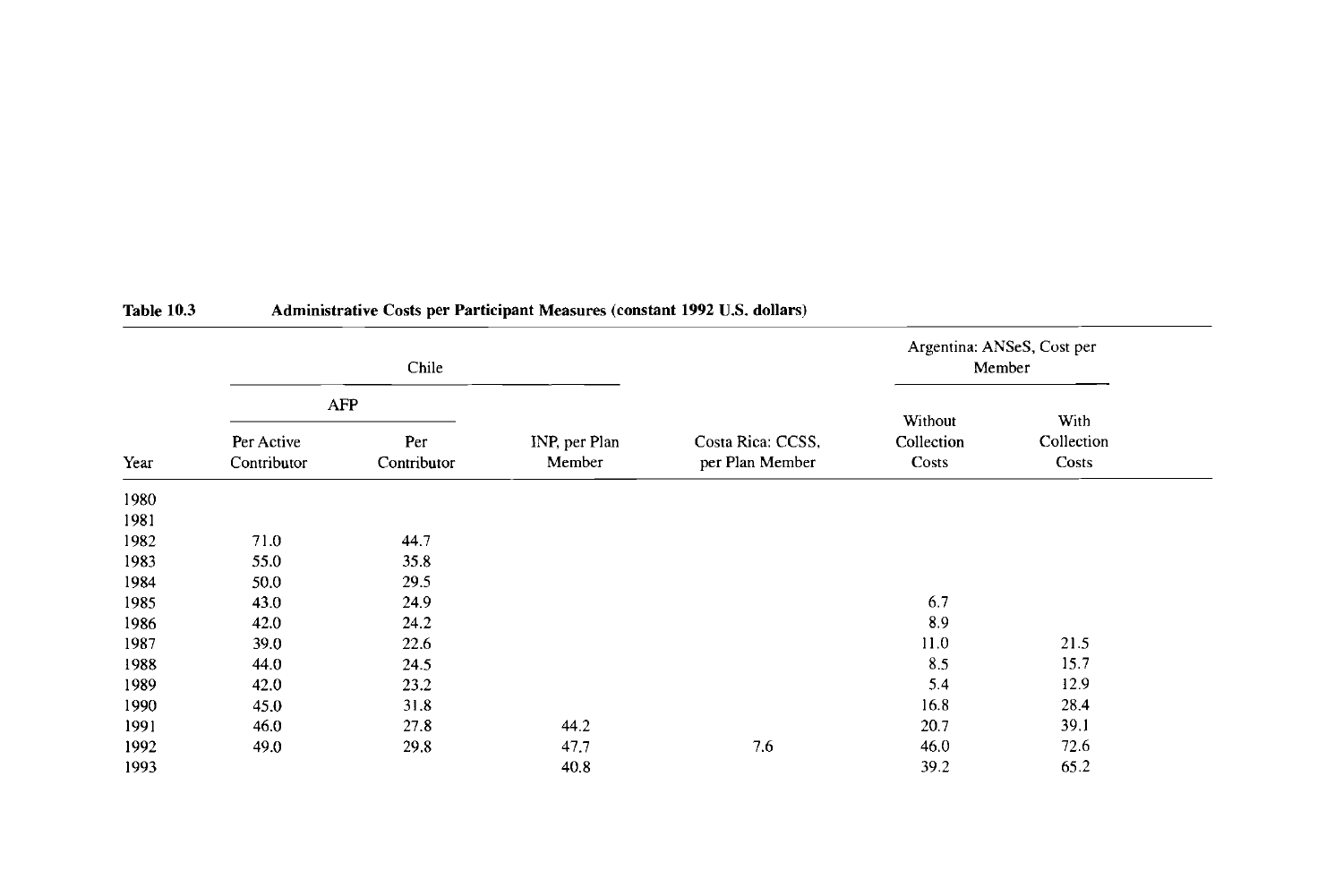|      | United States: SSA |                |             |                                |
|------|--------------------|----------------|-------------|--------------------------------|
|      | OASI Cost Per:     |                |             | Disability Insurance Cost Per: |
|      | Pensioner          | Covered Worker | Beneficiary | Covered Worker                 |
| 1980 | 62.2               | 17.0           | 114.9       | 5.5                            |
| 1981 |                    |                |             |                                |
| 1982 |                    |                |             |                                |
| 1983 |                    |                |             |                                |
| 1984 |                    |                |             |                                |
| 1985 | 58.6               | 16.2           | 175.9       | 6.5                            |
| 1986 |                    |                |             |                                |
| 1987 |                    |                |             |                                |
| 1988 |                    |                |             |                                |
| 1989 |                    |                |             |                                |
| 1990 | 43.8               | 11.7           | 151.7       | 5.7                            |
| 1991 | 47.7               | 13.0           | 148.2       | 6.1                            |

*Source;* Reid and Mitchell (1995).

*Note:* For similar data on forty-two countries worldwide, including some of the above, see World Bank (1994, table A.9).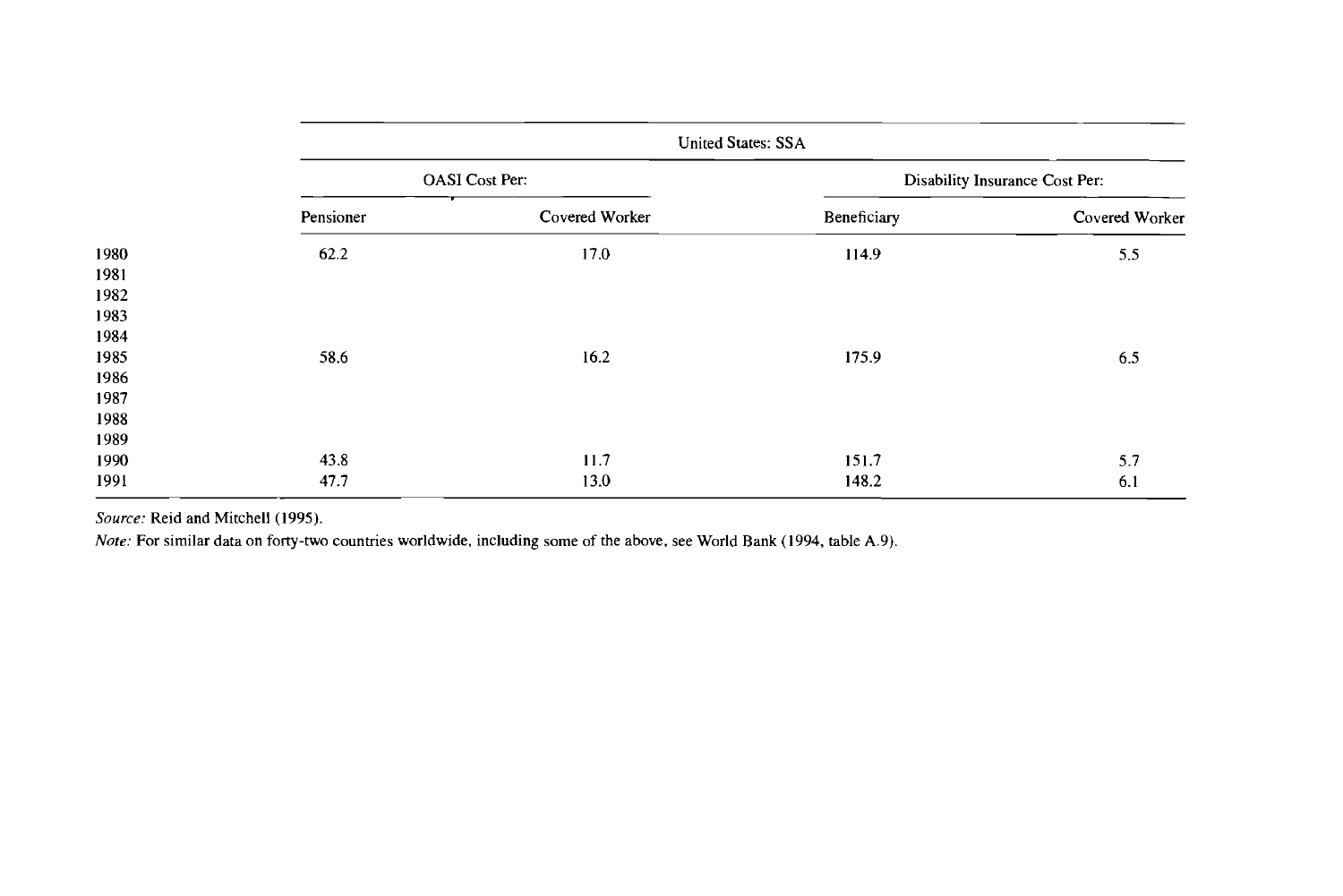cases studied is the Argentine public system, where annual per member costs total about \$70.00 (1992 U.S. dollars)." In any event, the Chilean public as well as private system figures appear to be about mid-range in absolute dollars and certainly not outliers in terms of available data.<sup>12</sup>

Some lessons may be drawn from the discussion thus far. First, data problems limit comparisons that can be made across systems, and no cost normalization is ideal for all purposes. When comparing costs across countries, it is likely that normalization by the number of participants comes closest to capturing trends in the levels of administrative expenses, although it cannot account for differences in the services provided—a flaw shared by all the typical normalization procedures. Second, it would be useful to have service-specific cost accounting, identifying the specific functions performed by a social security system as well as the costs incurred in undertaking them.

10.1.2 A Closer Look at U.S. Social Security System Functions and Administrative Expenses

The U.S. social security system is a large and complex institution. Its four main programs include the old age **(OA)** retirement program, the disability insurance (DI) program, the hospital insurance (HI) program, and the supplemental medical insurance (SMI) program (Social Security Administration 1995). Most proposals to privatize the retirement portion of the social security system have focused almost exclusively on the OASI program; hence, the discussion here will be mainly concerned with the costs of administering that program. In contrast, the Medicare and disability components will not concern us further except when data limitations require it.

Turning to table 10.4, it is useful to gain a working familiarity with the size and scope of what is generally known as the retirement component of the social security system in the United States. The OASDI program is a mandatory, virtually universal program, collecting tax revenues in 1994 from some 139 million workers annually, and paying benefits to 37 million retired plus 6 million disabled persons each year. OASDI system revenues in 1994 totaled \$380 billion, or about 12 percent of covered earnings (\$2,700 in contributions and interest per covered worker per year in 1994). OASDI system benefits came to \$317 billion in 1994, paying an annual retired-worker benefit averaging \$8,400—approximately 35 percent of covered payroll—and a disabled-worker benefit of about \$7,900. Because the nation's social security system is mostly

11. This high figure assumes that average rather than marginal tax collection costs should be assessed against the public plan. While this is no doubt unrealistic, more precise data do not exist.

12. Salvador Valdés-Prieto notes that the figures for Chile are not exactly comparable with those reported in other countries since Chile's system exacts a one-time fee when the definedcontribution monies are contributed and no additional fees are charged on the accruing assets (personal communication, 1996). Larry Kotlikoff argues that it is more appropriate to spread the Chilean one-time up-front fee over the pension accrual phase in order to determine its effect on annualized returns, which he estimates at approximately eighty basis points per year for younger contributors (personal communication, 1996).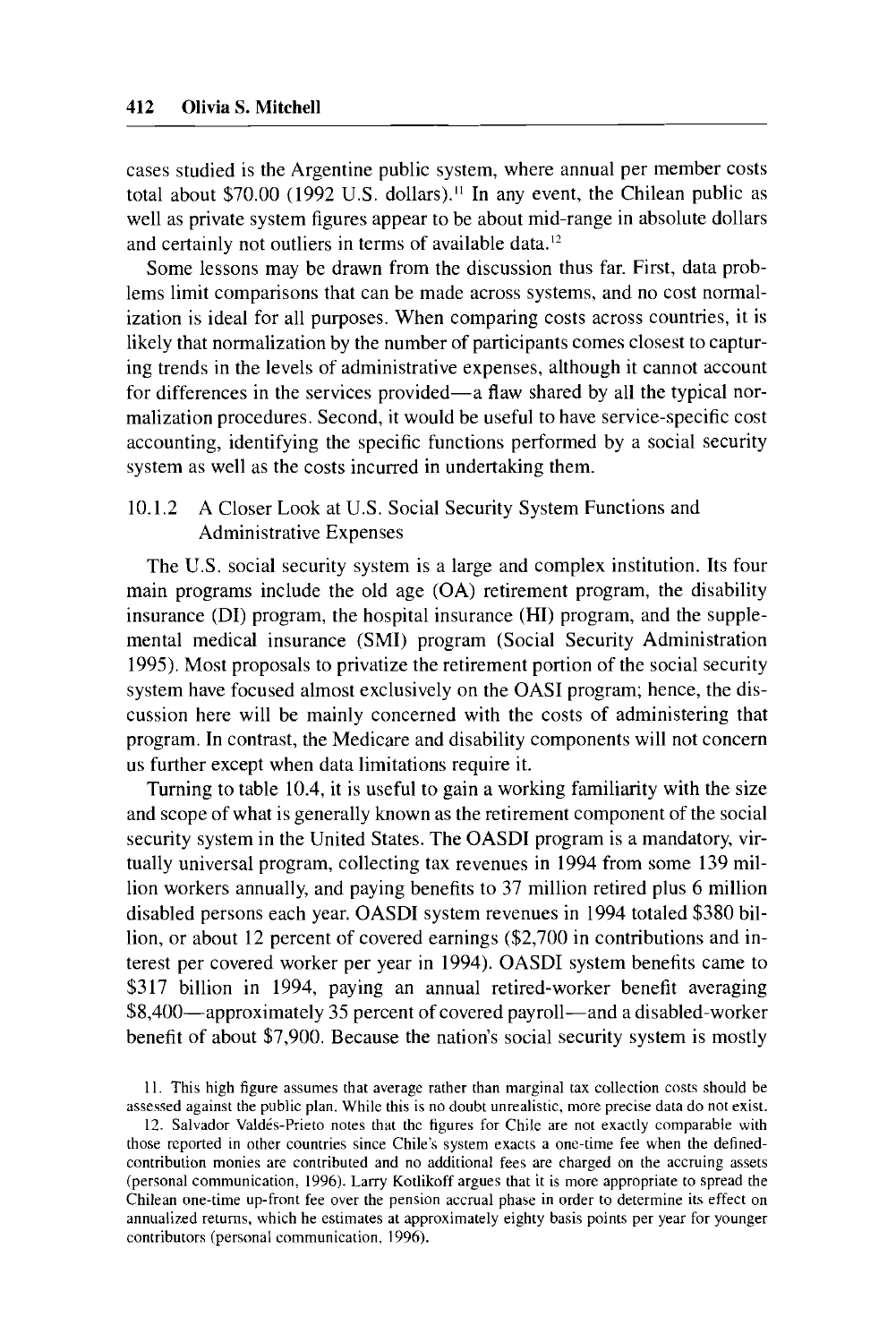# **Table 10.4 Facts and Figures about OASDI (1994 dollars)**

|                                                                                                  | Quantity  | Source                                                  |
|--------------------------------------------------------------------------------------------------|-----------|---------------------------------------------------------|
| Revenues and tax base:                                                                           |           |                                                         |
| <b>OASI</b> revenues (\$million)                                                                 | 328,271   | SSA 1995, table 4.A1                                    |
| DI revenues (\$million)                                                                          | 52,841    | SSA 1995, table 4.A2                                    |
| Workers with taxable earnings (million)                                                          | 139       | SSA 1995, table 4.B1                                    |
| Workers fully insured (million)                                                                  | 173       | SSA 1995, table 4.C1                                    |
| Covered earnings (\$million)                                                                     | 3,229,100 | SSA 1995, table 4.B1                                    |
| Average earnings/covered worker (\$)                                                             | 23,231    | Author's calculations                                   |
| OASI revenues/covered worker (\$)                                                                | 2,362     | Author's calculations                                   |
| OASI revenues/covered earnings (%)                                                               | 10        | Author's calculations                                   |
| OASDI revenues/covered worker (\$)                                                               | 2,742     | Author's calculations                                   |
| OASDI revenues/covered earnings (%)                                                              | 12        | Author's calculations                                   |
| Beneficiaries and benefits:                                                                      |           |                                                         |
| OASI benefits paid (\$million)                                                                   | 279,068   | SSA 1995, table 4.A4                                    |
| DI benefits paid (\$million)                                                                     | 37,704    | SSA 1995, table 4.A4                                    |
| OASI recipients (million)                                                                        | 37        | SSA 1995, table 5.A4                                    |
| DI recipients (million)                                                                          | 6         | SSA 1995, table 5.A4                                    |
| Average annual retired worker                                                                    |           |                                                         |
| benefit (\$)                                                                                     | 8,368     | SSA 1995, table 3.C4                                    |
| Average retired worker benefit/average                                                           |           |                                                         |
| covered earnings (%)                                                                             | 36        | Author's calculations                                   |
| Average disabled worker benefit (\$)                                                             | 7,940     | SSA 1995, table 5.A1                                    |
| Covered workers $+$ OASDI recipients                                                             |           |                                                         |
| (million)                                                                                        | 182       | Author's calculations                                   |
| Trust fund accumulation:                                                                         |           |                                                         |
| OASI fund year end 1994 (\$million)                                                              | 413,460   | SSA 1995, table 4.A1                                    |
| DI fund year end 1994 (\$million)                                                                | 22,925    | SSA 1995, table 4.A2                                    |
| OASI fund/revenues $(\%)$                                                                        | 126       | Author's calculations                                   |
| OASDI fund/revenues (%)                                                                          | 115       | Author's calculations                                   |
| OASDI funds/participants (\$)                                                                    | 2,399     | Author's calculations                                   |
| Annual OASDI administrative costs:                                                               |           |                                                         |
| Administrative costs (\$million)                                                                 | 2,600     | SSA 1995, 14                                            |
| Administrative costs/covered worker (\$)                                                         | 19        | Author's calculations                                   |
| Administrative costs/participant (\$)                                                            | 14        | Author's calculations;<br>active and retired<br>workers |
| Administrative costs/benefits paid (%)                                                           | .93       | Author's calculations                                   |
| Administrative costs/trust fund (%)                                                              | .63       | Author's calculations                                   |
| Administrative costs/contributors $(\%)$                                                         | .68       | Author's calculations                                   |
| Annual OASI administrative costs:                                                                |           |                                                         |
| Administrative costs (\$million)                                                                 | 1,600     | SSA 1995, 14                                            |
| Administrative costs/covered worker (\$)                                                         | 12        | Author's calculations                                   |
| Administrative costs/participant (\$)                                                            |           | Author's calculations:<br>active and retired            |
|                                                                                                  | 9         | workers                                                 |
| Administrative costs/benefits paid (%)                                                           | .57       | Author's calculations                                   |
| Administrative costs/trust fund $(\%)$                                                           | .39       | Author's calculations                                   |
| Administrative costs/contributors (%)<br>Administrative data (all OASDHI<br>included in counts): | .42       | Author's calculations                                   |
| No. of SSA employees                                                                             | 64,234    | SSA 1995, table 2.F2                                    |
| (continued)                                                                                      |           |                                                         |
|                                                                                                  |           |                                                         |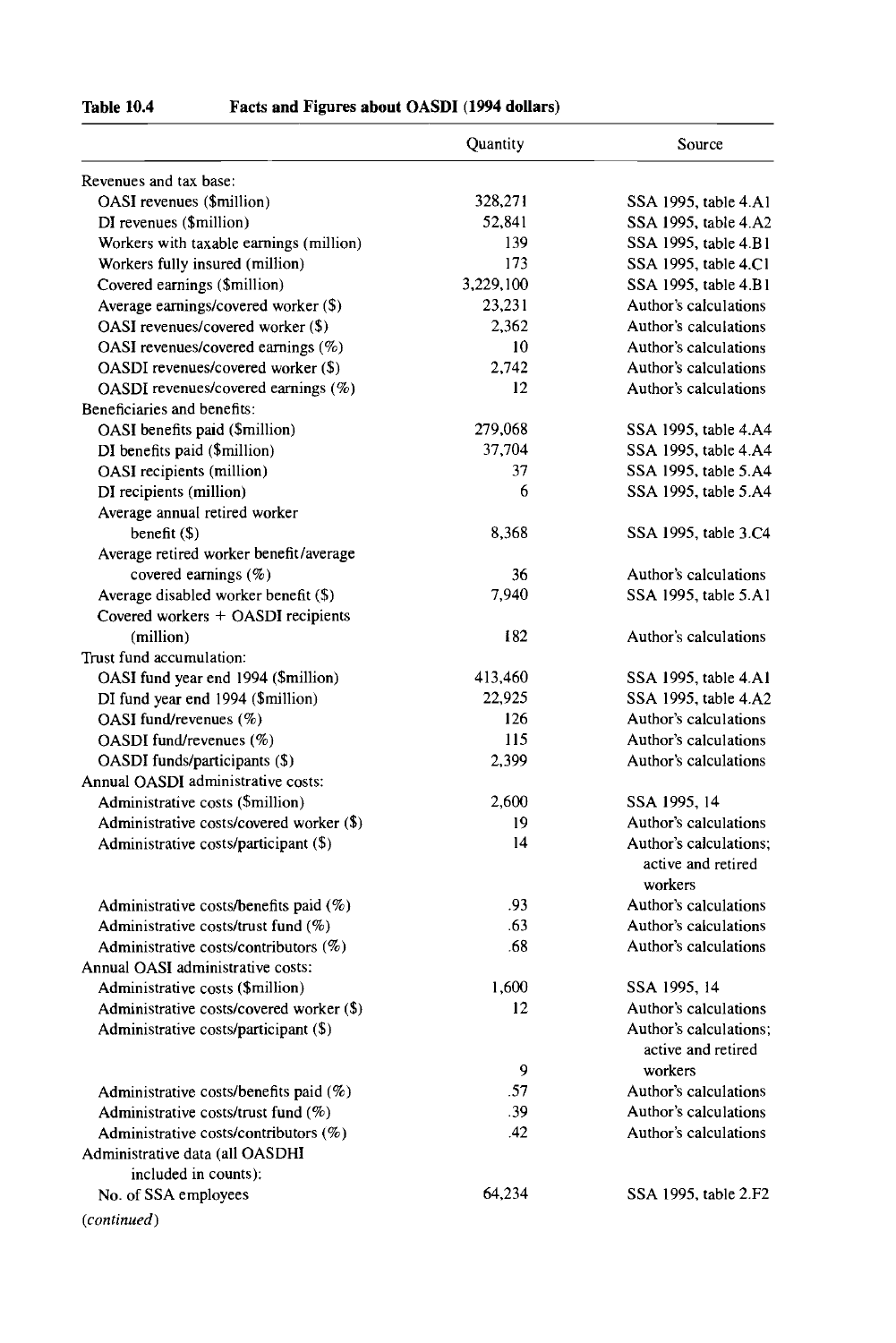| (continued) |
|-------------|
|             |

|                                   | Quantity | Source               |
|-----------------------------------|----------|----------------------|
| No. of SSA offices:               |          |                      |
| Field and regional offices        | 1.412    | SSA 1995, table 2.F1 |
| Appeals/hearings offices          | 146      | SSA 1995, table 2.Fl |
| Service centers                   | 6        | SSA 1995, table 2.F1 |
| Data operations center            |          | SSA 1995, table 2.F1 |
| Claims information:               |          |                      |
| Processed claims/year (thousands) | 3.206    | SSA 1995, table 2.F4 |
| Accuracy rates, OASI (%)          | 99.80    | SSA 1995, table 2.F7 |

a pay-as-you-go account, the difference between system revenues and annual outlays is quite narrow. The excess revenue has been deposited into so-called trust funds projected to grow and then be depleted as the baby boom cohort ages. In 1994, the OASI trust fund amounted to only about 125 percent of one year's annual outlays, or \$2,270 on a per participant basis. Thus, the **OASI** trust fund could not guarantee a robust flow of retirement income if it were to be allocated among participants covered by the system today, contrary to some popular opinion.

In approaching the question of how expensive the current social security system is to administer, table 10.4 shows that costs totaled \$1.6 billion in 1994. This may be broken down to an annual \$12.00 per covered worker (or \$9.00 per participant, including retirees). **As** a fraction of benefits paid, these administrative costs equaled 0.6 percent of benefits paid, or 0.4 percent of contributions. Computed administrative costs as a fraction of system assets would amount to 0.39 percent, or thirty-nine basis points; although this computation is the usual one reported for mutual funds, it is meaningless to report figures this way since the system is mostly unfunded. $13$ 

One fact to point out regarding social security administrative costs is that they have apparently fallen over time quite substantially. This pattern is explained partly by the fact that, as a system grows, fixed costs can be spread over larger participant pools and partly by the fact that benefit payouts and retiree numbers rose over time. Robert Myers (1992) traces the time path of administrative expenses since the social security program's inception, concluding that costs in the early days of the program were over ten times greater than they are now. His analysis used total OASDHI costs, which during the period 1940-44 amounted to 22 percent of benefits; at the beginning of the 1990s, these total costs stood at just 1 percent of benefits paid (Myers 1992, 16). This

<sup>13.</sup> For the combined **OASDI** program, total administration costs amounted to \$2,600 million in 1994, or \$19.00 per **worker** (and \$14.00 per participant). As a percentage of benefits paid, administrative costs for this segment of social security came to 0.93 percent of benefits, or 0.68 percent of contributions, **and** 0.63 percent, or sixty-three basis points, of the combined OASDI trust funds.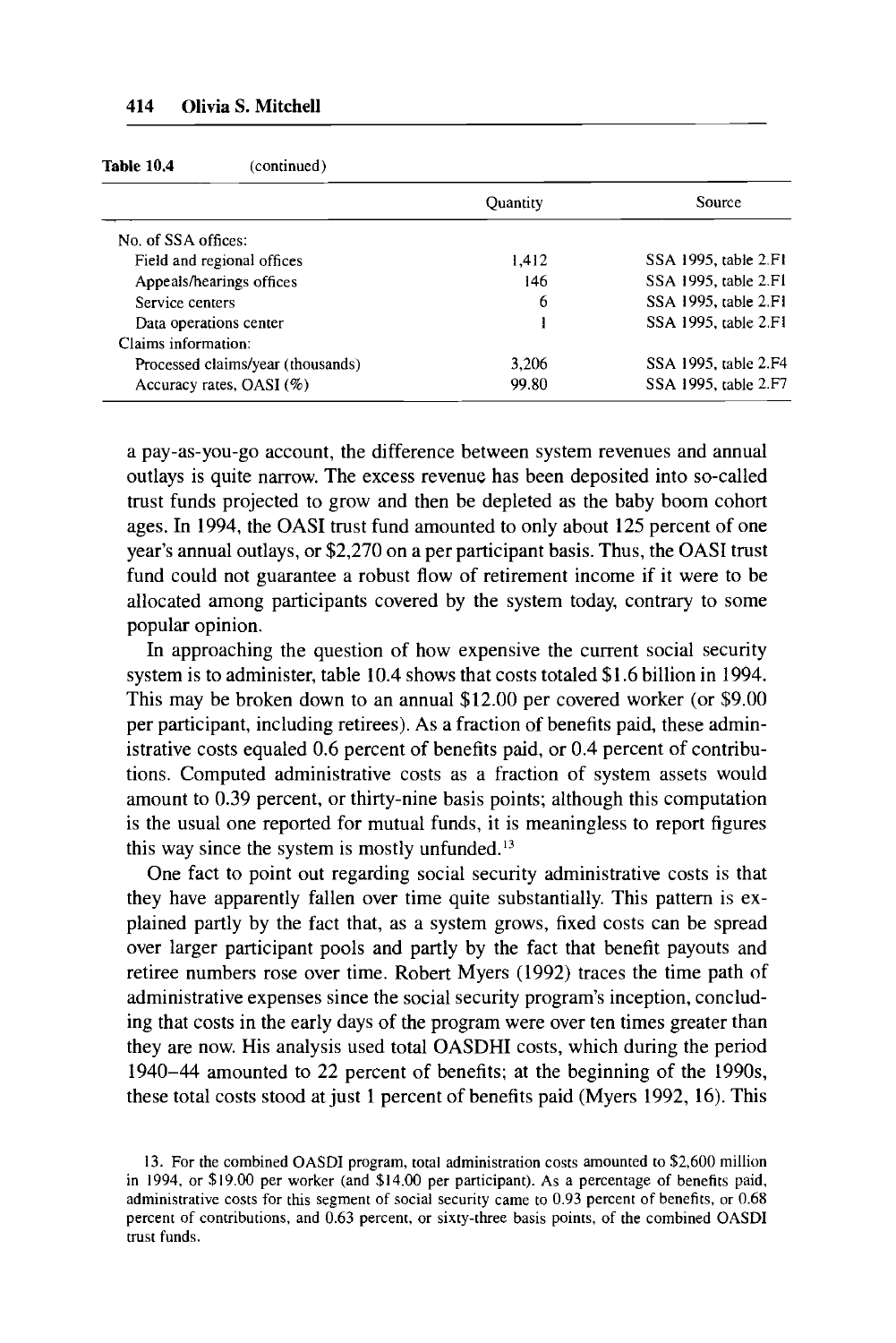trend conceals cross-program differences, however (table 10.5). Costs for the old age and survivors program were halved between 1980 and 1994, falling from 1.07 percent of benefits paid to 0.59 percent. In contrast, administrative expenses for the DI program rose substantially over the same period, from 2 to 2.7 percent of benefits. It seems fair to conclude that the retirement component of the social security system has become more cost effective over the period but that the disability program has not.<sup>14</sup>

A different approach to measuring costs under the U.S. retirement system is to assess the ways in which the system allocates its administrative expenditures (Mitchell and Sunden 1993). It is probably not surprising to learn that the OASI system devotes the lion's share-93 percent-of its administration expenses to the benefit function. This benefit function entails the determination of eligibility for prospective retirees, spouses, and survivor recipients, along with the actual payment of benefits. Because most of the payroll tax revenue is collected by the Internal Revenue Service, a relatively small amount-on the order of 7 percent of administrative expenses—is devoted to revenue collection. In this sense, the social security system benefits from substantial externalities by piggybacking on the IRS collection mechanisms and enforcement structure. Finally, a tiny fraction of expenses—less than one one-hundredth of a percent- is currently allocated to the money-management function. This is because the social security system's trust funds are by law required to be invested in special issue Treasury bills. Clearly, under current regulations, there is no need for a large financial management staff, and the system's costs are held down because of this condition.

# **10.2 Determinants of Social Security Retirement System Administrative Expenses**

#### 10.2.1 Measuring Inputs and Outputs

The question of whether social security expenses are at the "right" level (or too high, or too low) is a difficult one to address since often a nation's social security system is run as a government monopoly producing outputs that are not competitively priced. As a result, it is difficult to determine whether levels of output produced, costs incurred, and services generated by the government agency are comparable to or differ from what one might anticipate if the system were operated by the private sector.

As an example, the **U.S.** social security retirement program currently provides benefits that are in part earnings insurance and in part redistributive welfare payments. It is debatable whether a private market could, and would, substitute for a mandatory system with an equally strong redistributive bent,

**14.** The fact that disability claims require the collection of medical data and subsequent medical assessments probably helps explain why the process **is** more cumbersome.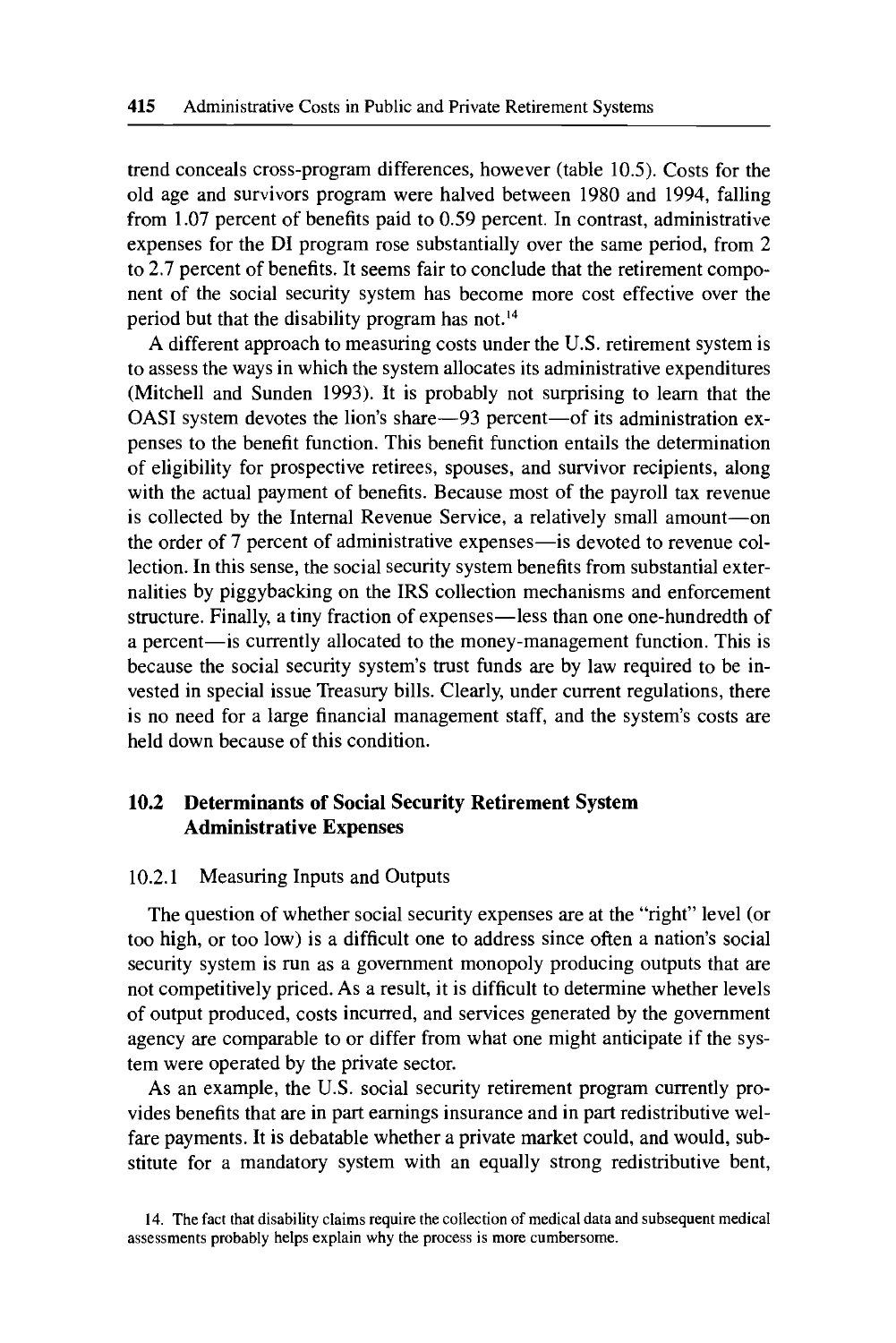|         | <b>Administrative Cost</b> | Administrative Cost per |
|---------|----------------------------|-------------------------|
| Program | per Beneficiary            | Covered Worker          |
| OASI:   |                            |                         |
| 1980    | 65.72                      | 35.95                   |
| 1985    | 61.91                      | 17.13                   |
| 1990    | 46.25                      | 12.35                   |
| 1994    | 44.10                      | 11.83                   |
| DI:     |                            |                         |
| 1980    | 121.43                     | 5.77                    |
| 1985    | 185.85                     | 6.86                    |
| 1990    | 160.28                     | 5.98                    |
| 1994    | 259.19                     | 7.40                    |
| $H1$ :  |                            |                         |
| 1980    | 136.34                     | 8.16                    |
| 1985    | 165.39                     | 9.25                    |
| 1990    | 129.59                     | 6.20                    |
| 1994    | 164.03                     | 9.09                    |
| SMI:    |                            |                         |
| 1980    | 61.59                      | 9.68                    |
| 1985    | 58.00                      | 10.45                   |
| 1990    | 63.55                      | 12.95                   |
| 1994    | 57.56                      | 12.22                   |

#### **Table 10.5 U.S. Social Security Administration Costs over Time (per capita, 1994 dollars)**

*Sources:* 1980-90 figures from Mitchell and Sunden (1993). 1994 data from **SSA** (1995, tables 4A1 and 2,4B **1,** 5A4, 8B I and 2).

particularly if participation were voluntary (Mitchell and Zeldes 1996). If one thought that private producers could replicate the social insurance program, then private-sector costs could be used to compare with government costs, in order to assess whether the government program was paying an appropriate level of administrative expenses. On the other hand, if no private group could replicate the government program, it might be impossible to ascertain whether current levels of administrative costs are equal to those that would prevail in a competitive market.

In addition, of course, social security system expenses should properly be assessed in the context of a model that specifies production inputs, constraints, and the available technology with which these can be combined to produce desired outputs. In practice, it is difficult to develop such a model using realworld data since the system produces many outputs using a range of inputs, all of which are difficult to measure empirically.

To illustrate this point, it is helpful to turn to some aggregate output data on the U.S. retirement system. Annually, some **43** million recipients receive OASDI benefit checks, and about **4.8** million new cases are filed (Social Security Administration 1995, table 2.F). The Social Security Administration (SSA)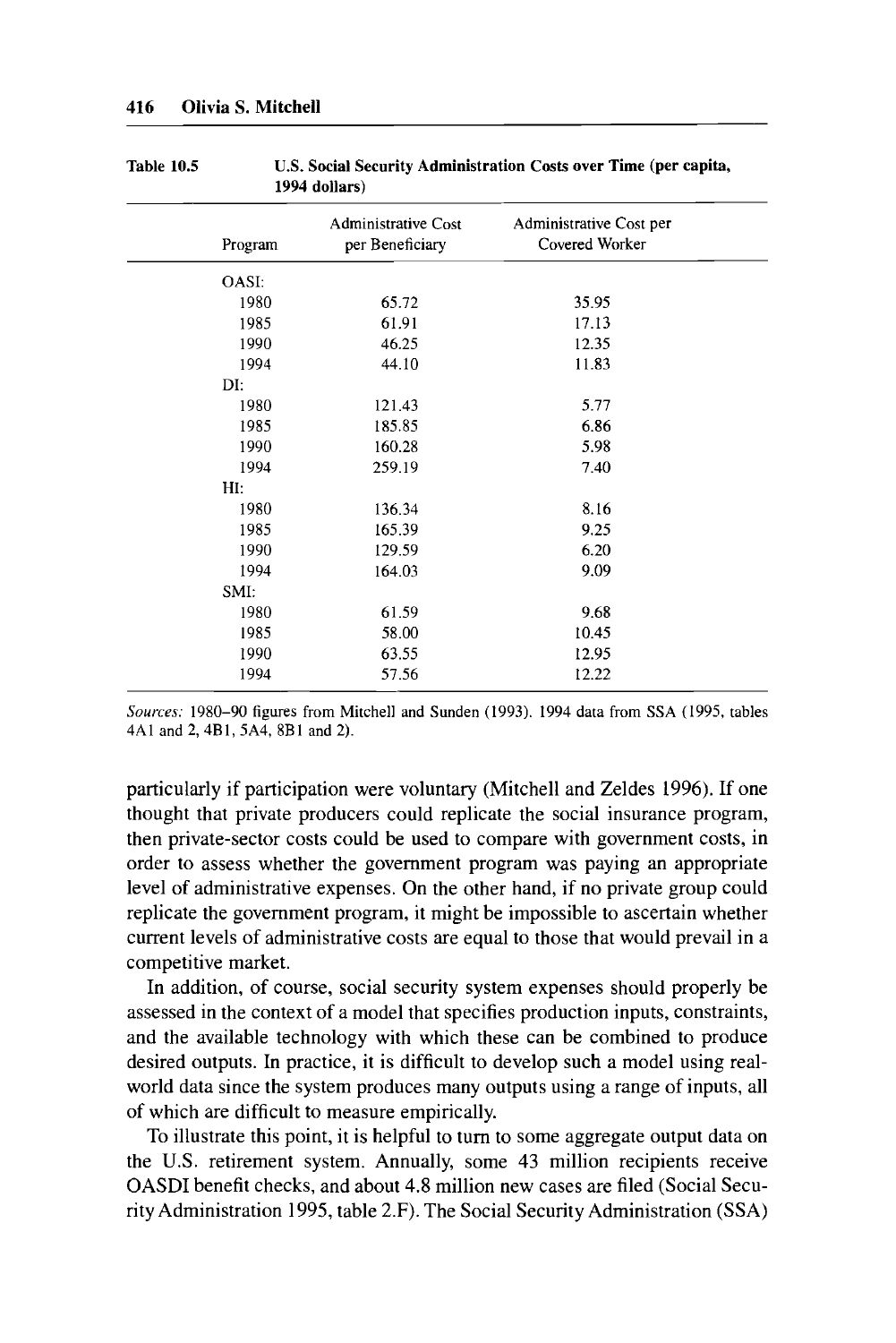also collects contributions for 139 million workers and tracks the earnings records of more than 200 million people over time.

These aggregate performance measures aside, it is far more difficult to determine whether the system is providing optimal levels of service for the costs incurred. In particular, the retirement-system portion of the **SSA** has several different responsibilities, including issuing all workers (and, most recently, children) social security numbers, maintaining earnings records, and determining eligibility and paying benefits in a timely manner. The agency has set itself internal standards, which it has been meeting to a greater or lesser degree. For example, as table 10.6 notes, 98 percent of applicants filing for social security numbers receive them within twenty-four hours and obtain their cards within five days; there appears to be little error in this process. This is a massive task, inasmuch as the SSA issued 17 million new numbers per year in the early 1990s (personal interviews with **SSA** staff). (That the system has upgraded service from the early 1980s is evident from the fact that, a decade ago, obtaining a social security number took six weeks [Sunden and Mitchell 19941.)

Nevertheless, the system seems to be slow in tracking earnings and contributions. Under current law, employers furnish reports of wage earnings to the **SSA** (the self-employed report pay via their income tax reports). Annually, something on the order of 227 million earnings reports are received. Of late, there has been some delay in the recording of earnings within the agency's own recommended time line; for example, only 70 percent of earnings were posted within six months of the tax-year end in 1991 (although accuracy rates were 99.2 percent [as per Mitchell and Sunden 19931). This performance is within the agency's standards and is certainly a vast improvement since the early 1980s, when updating of earnings records took two to three years (Doggette 1988). Nevertheless, it might be suspected that delays in posting earnings would be quite problematic if the system were to move toward an individual account-type program. Indeed, when lags of ninety days were recently detected for privately sponsored 401(k) accounts, the **U.S.** Department of Labor deemed this period unusually and unacceptably long (Limbacher 1995).

Since benefit payments are the major activity of the **SSA,** it is here that performance data are most critical. One performance statistic (see table 10.6) indicates that about 95 percent of all initial benefit payments are correctly determined each year. Overall, around 7 million new claims are registered per year (counting all OASDHI applicants), and meeting this workload is a substantial task. **A** different way the SSA judges its performance is by its new claims accuracy rate, which in 1993 stood at 99.8 percent for **OA** benefits and 94.2 percent for DI benefits (Social Security Administration 1995, table 2.F7). **A** further performance standard is the computed "accuracy of lifetime benefits per award," which has been reported at close to 100 percent for some time. Finally, the agency monitors whether benefits are received on time. On average, it takes seventeen days from the time a retiree files for benefits for the first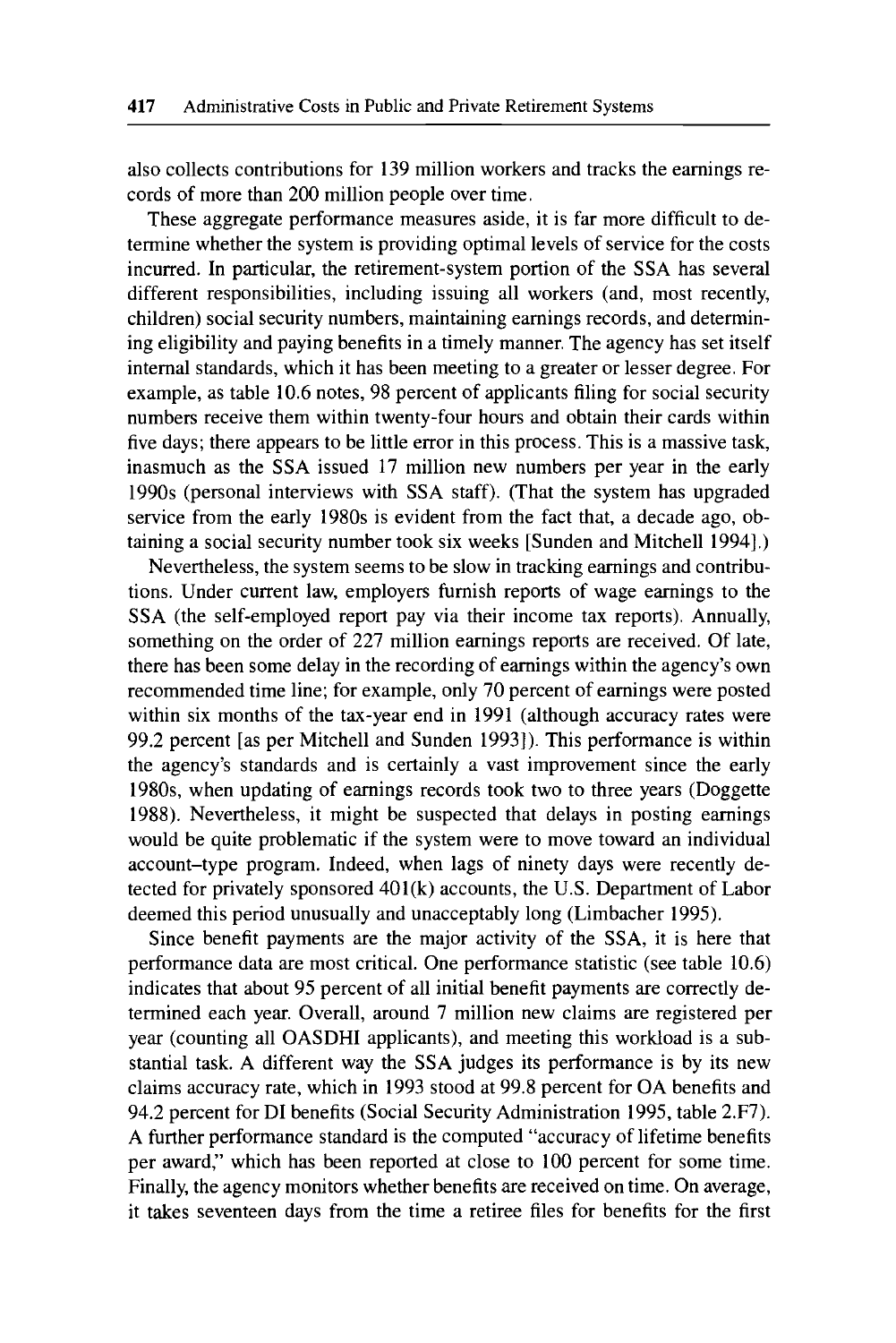| Service Provided              | <b>Output Measure</b>                        | Standard                                                                                        | Quality of Service                                                                                                            |
|-------------------------------|----------------------------------------------|-------------------------------------------------------------------------------------------------|-------------------------------------------------------------------------------------------------------------------------------|
| Issue social security numbers | Approximately 7–8 million<br>issued per year | Assign social security number within<br>24 hours of receiving<br>documentation                  | 98% get social security number in 24<br>hours, cards within 5 days                                                            |
|                               |                                              | Issue social security number<br>correctly                                                       | 99.8% of social security numbers<br>correct                                                                                   |
|                               |                                              | Correct social security problems in<br>under 30 days                                            | Not measured                                                                                                                  |
| Pay benefits correctly        | Benefit expenditures                         | 100% accuracy goal, initial payment<br>100% accuracy goal, lifetime<br>payment                  | 94.8% of initial payments correct<br>99.8% of lifetime dollars correct                                                        |
|                               |                                              | Accurate DI determinations                                                                      | 96.7% DI accuracy rate                                                                                                        |
| Pay benefits on time          |                                              | First benefit check within 15 days of<br>filing for old age benefits                            | 17 days average payment time                                                                                                  |
|                               |                                              | Regular old age benefits paid on<br>schedule                                                    | 99.9% of regular payments on<br>schedule                                                                                      |
|                               |                                              | DI benefits paid within 6 months of<br>disability or 60 days of filing                          | 90 days average to process disability<br>cases                                                                                |
|                               |                                              | Denied claims noticed within 60<br>days, 120 days for hearings, 90<br>days for review of appeal | 229 days average to process hearing,<br>239 for appeals case; 13.2% of<br>hearings with decision within 120<br>days of filing |

# **Table 10.6 U.S. Retirement System Performance Standards and Quality Measures**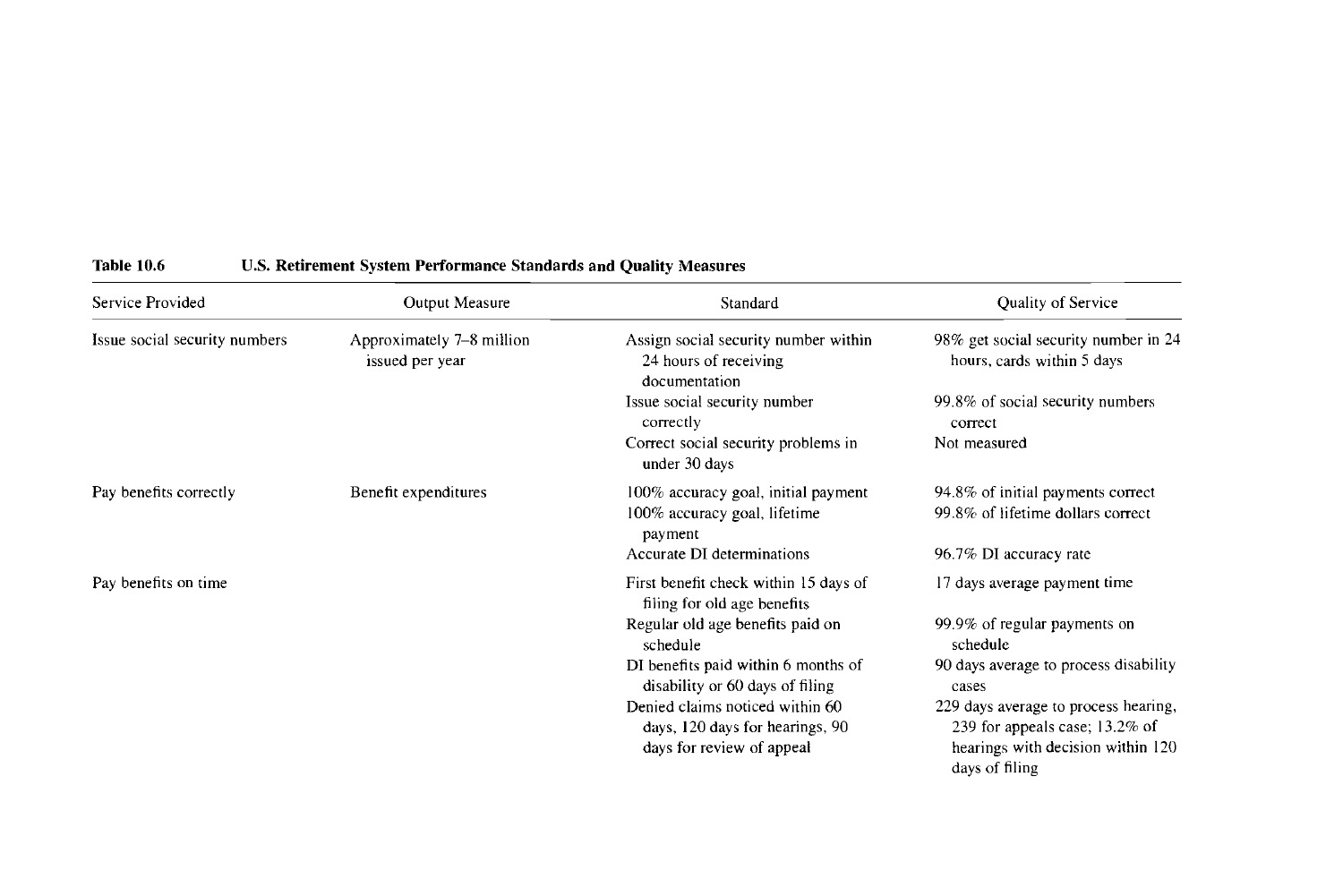| Personal contact                      | Number of telephone calls,<br>letters, visitors    | 15 minutes or less waiting time in<br>field office with appointment, 30<br>minutes without | 87.5% with appointment seen in 15<br>minutes or less, or else 82.3%<br>seen in 30 minutes or less; $4.7\%$<br>without appointment seen in 30<br>minutes or less |
|---------------------------------------|----------------------------------------------------|--------------------------------------------------------------------------------------------|-----------------------------------------------------------------------------------------------------------------------------------------------------------------|
|                                       |                                                    | Accurate handling of phone calls<br>within 24 hours                                        | 92.9% of callers can access 800<br>number in 24 hours or less: 12.5<br>days for handling inquiries                                                              |
| Maintain accurate earnings<br>records | Number of contributors, amount<br>of contributions | Post earnings accurately                                                                   | 99.2% of reported earnings posted<br>accurately                                                                                                                 |
|                                       |                                                    | Earnings posted within 6 months of<br>end of tax year                                      | 70% of reported earnings posted<br>within 6 months of tax year end                                                                                              |
|                                       |                                                    | Resolve earnings differences within<br>30 days                                             | Not presently measured                                                                                                                                          |

*Source:* Adapted from Sunden and Mitchell (1994)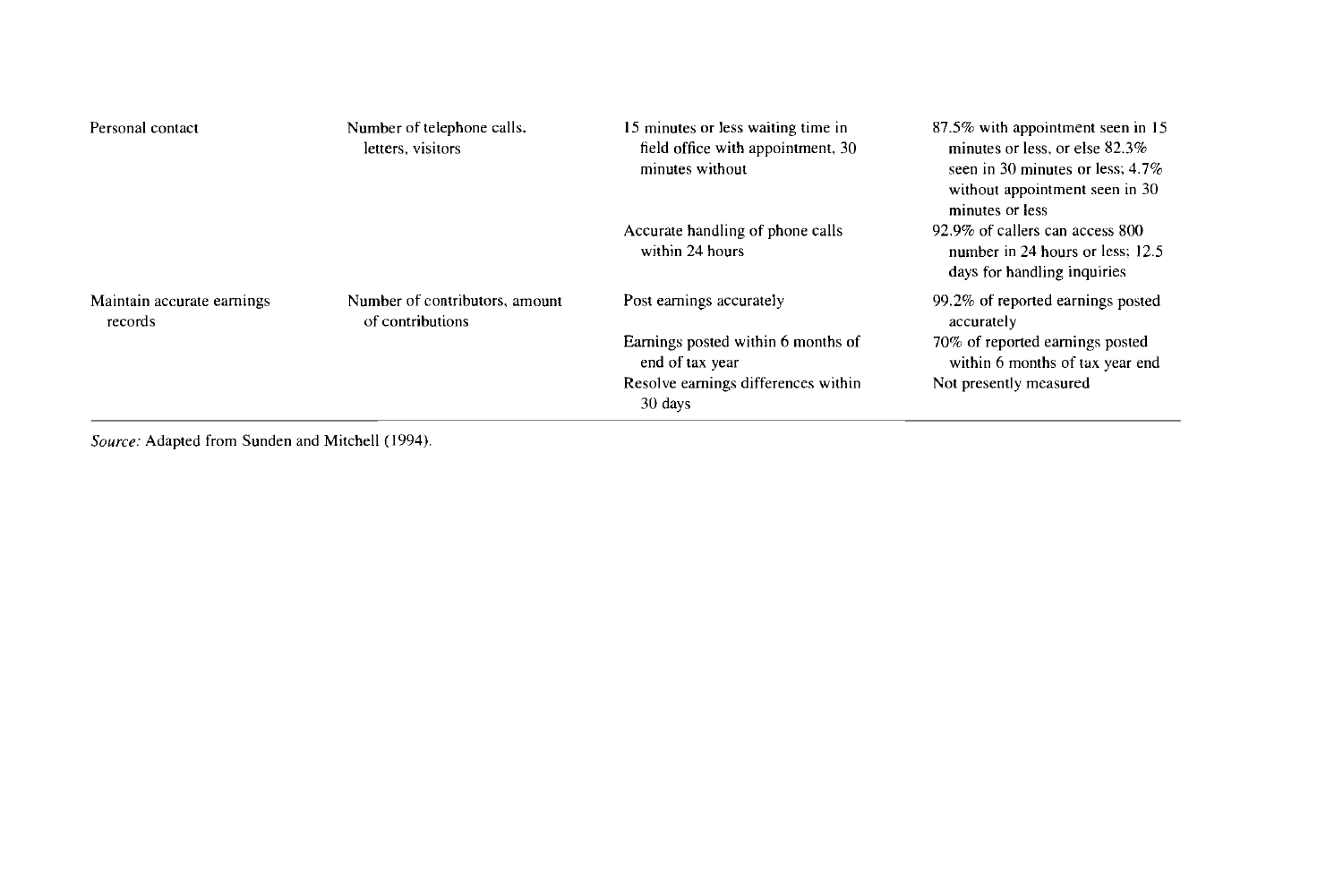payment to be received, a figure slightly higher than the performance target of fifteen days. The agency also reports that it makes 99.9 percent of retirement benefit payments on the scheduled delivery dates, a statistic that is certainly consistent with reliable service.

In providing these services, the agency is aware of and seeks to reduce system fraud. As in all programs, some level of investigation is required to determine whether new applicants are in fact eligible for benefits and whether current beneficiaries should continue to receive payments. Common forms of deception include failure to notify the agency when recipients change eligibility status (owing to marriage or death, e.g.); also, some participants have more than one social security number, potentially enabling them to receive multiple benefit checks. As the SSA has upgraded its computer files and systems in the last decade, more careful and extensive cross-checks have become feasible. In addition, in recent years, the SSA has required beneficiaries to recertify their eligibility periodically and actively pursues allegations of fraud through the office of the inspector general (Sunden and Mitchell 1994).

Whether the optimal level of output (including service and fraud control) is being expended by the SSA is difficult to determine given available data. What we do know is that the agency has faced substantial cutbacks in its workforce over the last decade, now employing some 64,000 full-time employees, **or** 0.37 employees per 1,000 active participants, down from 0.68 workers per 1,000 insured in 1980 (table 10.4 above; and Sunden and Mitchell 1994). Downsizing was made possible by the introduction of a new computer system that helped reduce reported administrative costs by about one-third over the last couple of decades (Doggette 1988). Computerization also permitted better cost accounting for each separate agency function, including tracking of personnel salary and benefits (accounting for approximately 60 percent of SSA expenses). One potentially troublesome area identified by the U.S. General Accounting Office is the fact that it is not always possible to detect poorly performing SSA employees; hence, federal government employees' tenure is not readily rescinded in such cases (U.S. General Accounting Office 1989).

How do U.S. system performance levels compare to those of other nations?<sup>15</sup> With regard to collecting tax contributions, for instance, the Chilean private system reports an error rate of 0.8-1 percent in posting contributions to individual accounts, similar to the U.S. SSA's error rate of 0.8 percent in posting contributors' summary earnings records. **l6** The Chilean private pension system appears to do better updating accounts, reporting only 6 percent delayed accounts within a one-month window (in the United States, there is a 30 percent incidence of nonupdated accounts within six months of the close of a tax year).

<sup>15.</sup> The data in this and the next two paragraphs are taken from Reid and Mitchell (1995).

<sup>16.</sup> **As** might be expected, many developing countries' national social security systems do not regularly provide data on the accuracy and timeliness of tax and benefit functions. This was true, e.g., in a recent analysis of the Costa Rican national retirement system (the CCSS), the Argentine program (the ANSeS), and the Chilean public retirement system (the INP).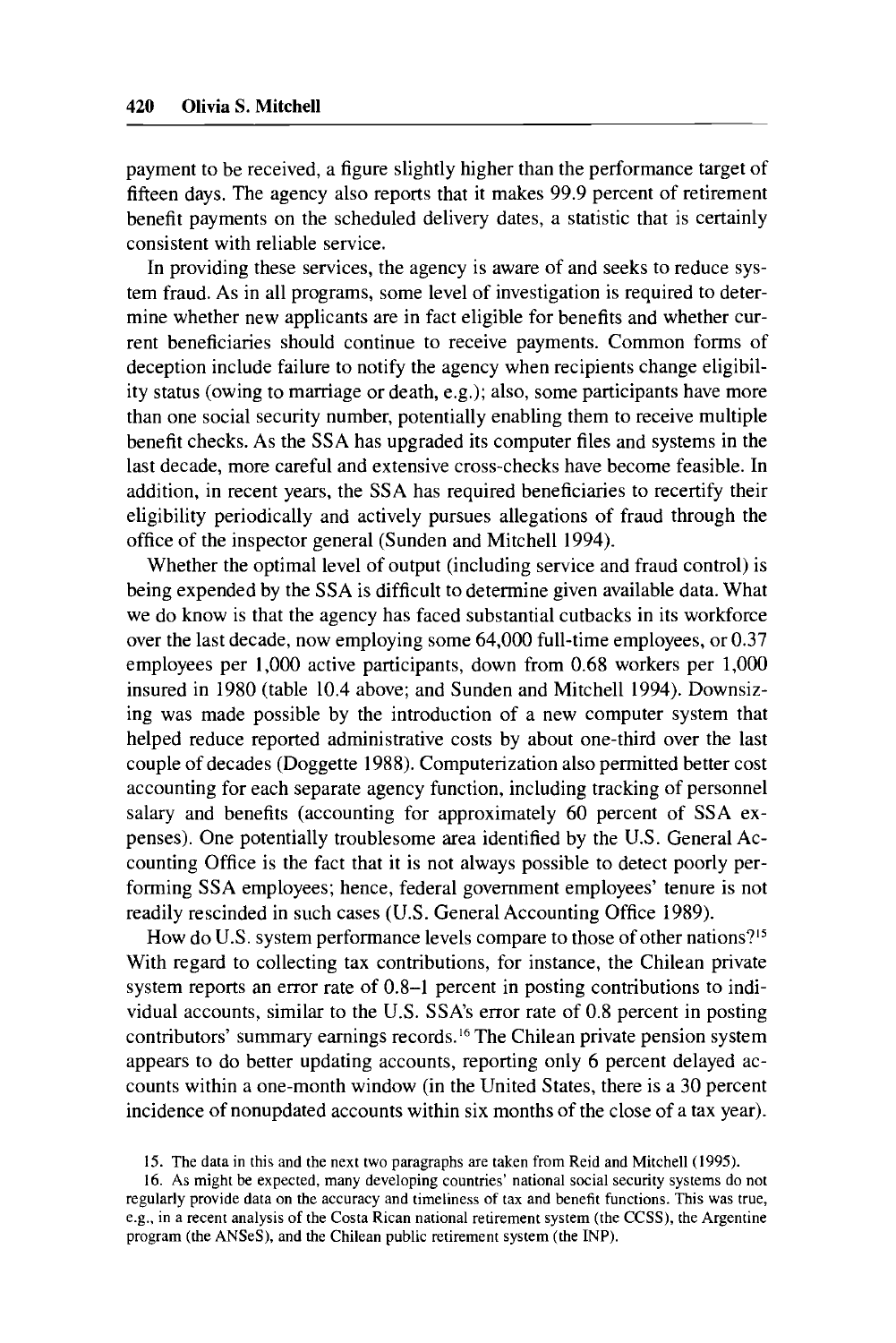Another issue is system evasion, an increasingly serious problem around the world. Argentina reports that as many as half of all eligible contributors do not pay into the system, and, in Uruguay, the figure is estimated at 44 percent (Reid and Mitchell 1995). Having a computerized database of covered earnings greatly facilitates this supervisory task, as in the United States and many other developed nations. It is likely that a system will be more efficient when the revenue collection and record-keeping functions are handled by a single agency, and, thus, when Mexico developed its new individual account retirement system, it opted for centralized computer technology to track taxes paid and benefits delivered.

Performance can also be compared with regard to the effectiveness of delivering retiree benefits. This complex of tasks is handled rather inexpensively by the U.S. social security system since initial payments are in error only 5 percent of the time and a mere seventeen days are required to process an old age pension claim (it takes ninety days to process a disability claim). In contrast, the Chilean privatized pension system reports a 27 percent error rate in benefit determinations, and processing of normal retirement pension determinations requires seventeen days, that of early retirement and survival pensions sixtyfive and seventy-four days, respectively, and disability pensions 146 days. Public plans in other countries fare poorly on this criterion as well: in Costa Rica, 20-50 percent of old age pension determinations are appealed annually, after 60-150 days to process an old age pension and 150-80 days to process an invalidity pension. The public pension system in Argentina, ANSeS, requires 60-150 days to process pension claims, and almost one-third of all benefit determinations are appealed. One positive finding is that the Chilean public pension (INP) system was successful in its effort to halve its determination times between 1990 and 1993, as a result of concerted effort on the part of the government and international lending agencies. In general, both privately and publicly run retirement systems could improve service quality to program beneficiaries (Reid and Mitchell 1995).

**A** third function that both public and private retirement systems bear responsibility for is the management of contributed funds. It seems reasonable to expect that assets held in a partially (or fully) funded system should be invested prudently, following accepted money management (and possibly fiduciary) practices. By law in the United States, social security trust fund investment practices are sharply constrained, but, in other countries, more flexibility is evident, and performance has been widely variable. Overall, it appears that private pension system managers subject to competitive market pressures often tend to generate higher real rates of return on average than do publicly managed funds. For example, the Chilean private defined-contribution system reported returns of 13 and 9.2 percent over the periods 1980-85 and 1985-90, respectively (Valdés-Prieto 1994); this exceeded returns of 7.7 and 9.6 percent achieved by the U.S. SSA fund over the same periods as well as the 7.8 percent return in large U.S. private pension funds and the 9.2 and 7.3 percent returns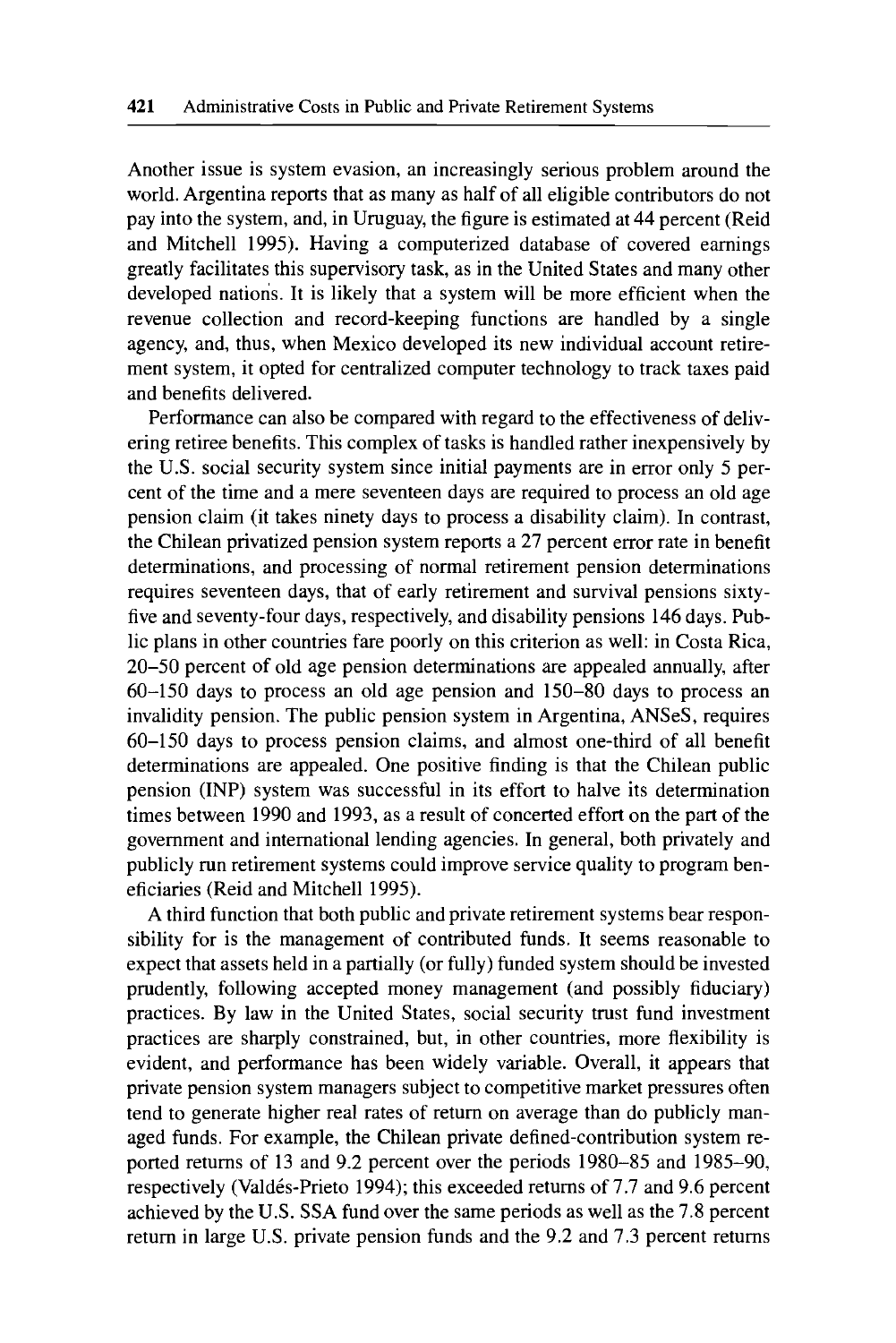earned by public funds in eight industrial countries.<sup>17</sup> Even worse, Costa Rica's and Peru's public pension funds reported negative real rates of return over the decade of the 1980s—as have large numbers of other public pension systems around the world (World Bank 1994).

To sum up thus far, assessing the efficiency of the U.S. government-run social security system is problematic because it is a government monopoly, providing services for which there are no precise private market counterparts. In any event, administrative expenses for the U.S. Social Security Administration's old age retirement program are moderate in terms of international comparisons and also have declined over time. U.S. annual retirement system administration costs currently run under \$15.00 per worker; these equal 0.42 percent of contributions, or 0.57 percent of benefits paid. As a percentage of system assets, costs sum to 0.39 percent, or thirty-nine basis points; this figure is not directly comparable with privately managed plans, however, since the system is only very partially funded. Also, inasmuch as social security taxes are collected by the IRS and the SSA trust funds are invested in treasuries, the majority of administrative costs can be attributed to the benefit function.

Although it is debatable whether the system spends "enough' or "too much" on administrative expenses, it seems clear that determination of eligibility for old age benefits is handled with alacrity and that payments are made on time. These costs have trended down in part because fixed costs are now amortized over a larger participant pool and also because of computerization and the subsequent downsizing of the agency. The fact that workers' earnings take a while to be posted to their social security earnings file does not materially influence the system as it is structured now; however, such a delay would certainly be more troublesome in an individual account system. The DI system appears to be experiencing relatively more administrative difficulties; costs including DI are under \$20.00 per worker, 0.68 percent of contributions, 0.93 percent of benefits, and 0.63 percent of the combined OASDI trust funds.

#### 10.2.2 Multivariate Models of Social Security Costs

**A** more systematic assessment of social security costs is facilitated with a multivariate model linking production costs to output. While a cost function methodology is most familiar to those examining firms operating in a competitive market framework, it has also been applied to the study of government units in order to determine whether scale economies exist in the production of government services and to ascertain which technological factors most influence measured costs.<sup>18</sup>

**<sup>17.</sup>** Some would argue that the Chilean market's return should not be compared to those of developed countries since the Chilean **AFPs** were initially restricted *to* holding mainly government paper and still are very heavily concentrated in Chilean firms. Hence, their investment universe had very different risk/return characteristics than U.S. or European markets.

<sup>18.</sup> For examples **of** this literature, see Borcherding, Pommerehne, and Schneider (1982) and Mehay and Gonzales (1985). among others.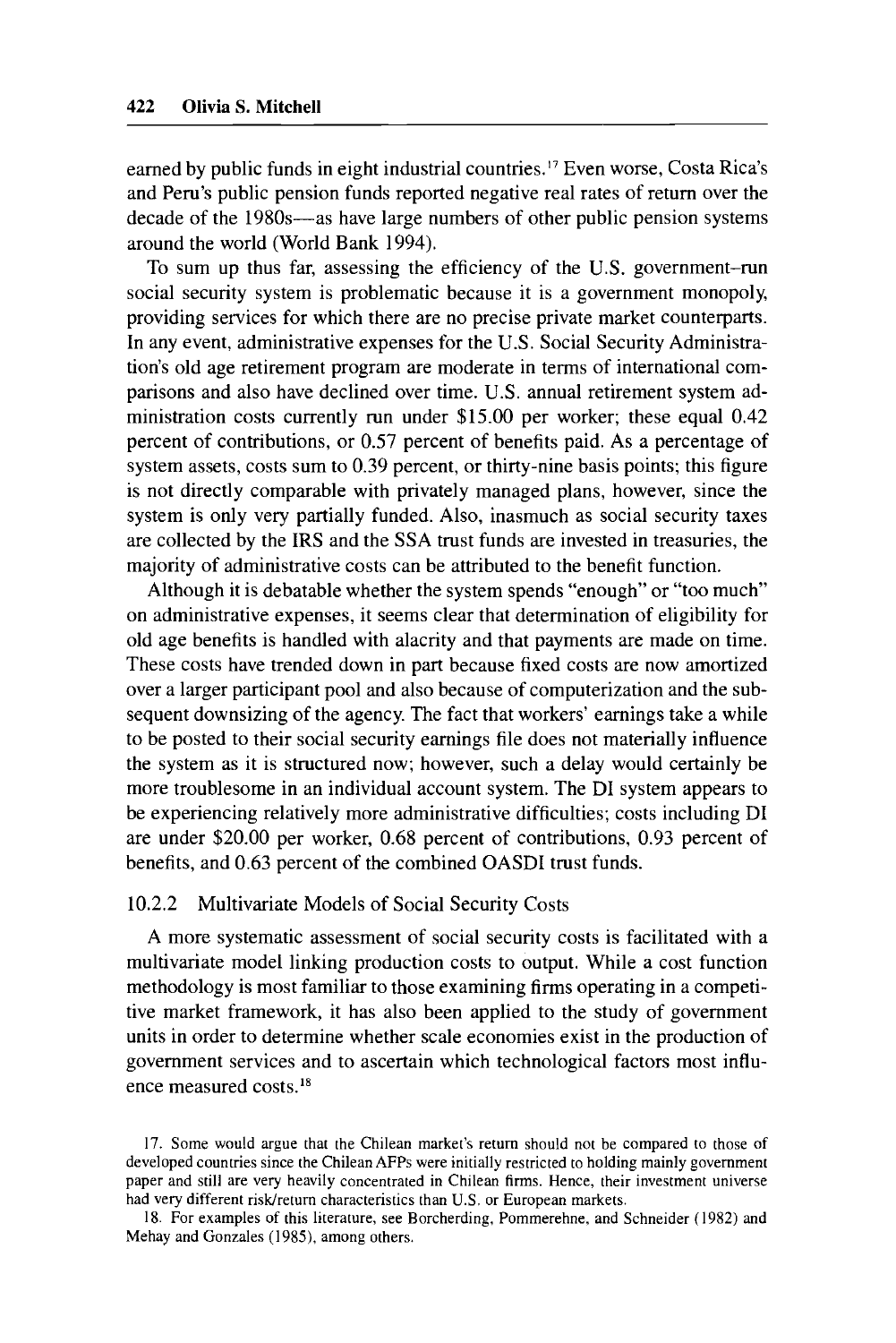In the context of the social security question, analysts have used a general cost model relating system administrative costs to output levels, input prices, and indicators of program characteristics and technology, as follows:

$$
social security costs =
$$

(1)  $f$ (output, input prices, program characteristics, technology).

The idea is that social security costs, usually measured as reported administrative expenses somehow normalized, should be influenced by output (proxied by benefit measures such as system expenditures), holding constant other factors. Depending on the country and system under study, one would want to control such other factors as input prices (for labor, land, and capital) and program characteristics varying by locale (including, e.g., whether the program is means tested, whether it is centrally run or decentralized, and other related aspects of the program itself). Additionally, when one looks across systems and countries, it is clearly important to try to control for differences in technology, including the degree to which computerization has been achieved by the system, the degree to which the system relies on a modern communications and banking infrastructure, and the overall literacy (and perhaps financial literacy) rate in the population. Finally, as Valdés-Prieto (1993, 1994) has pointed out in a case-study analysis of Chile, the United States, Malaysia, and Zambia, it is important, but extremely difficult, to control for quality differences in services provided across public pension systems.

For all these reasons and others relating to data limitations, only a few studies have estimated a multivariate model of social security administration costs. The few economic studies that do adopt a simple Cobb-Douglas cost specification, relating social security administration expenses across a set of developed and developing nations to output measures (Mitchell, Sunden, and Hsin 1994; Mitchell, Sunden, Hsin, and Reid 1994; Palacios 1994). In this framework, both costs and output are measured in natural logs so that the estimated coefficient  $a_1$  in the following equation is interpreted as a measure of scale economies:

social security expenses =  $a_0 + a_1$  output measures +  $a_2$  input prices  $+ a_1$  program characteristics +  $a_4$  **technology** +  $\varepsilon$ .

That is, if *a,* proves to be less than unity, it would be concluded that larger systems would be less expensive to operate than smaller systems. One problem with this prediction is that only rarely do countries report expenses for their old age programs separately from their other programs and that overall costs would therefore be anticipated to rise when the social security system has many different social insurance program obligations. Hence, the empirical models seek to control for the fact that in some countries the social security agency is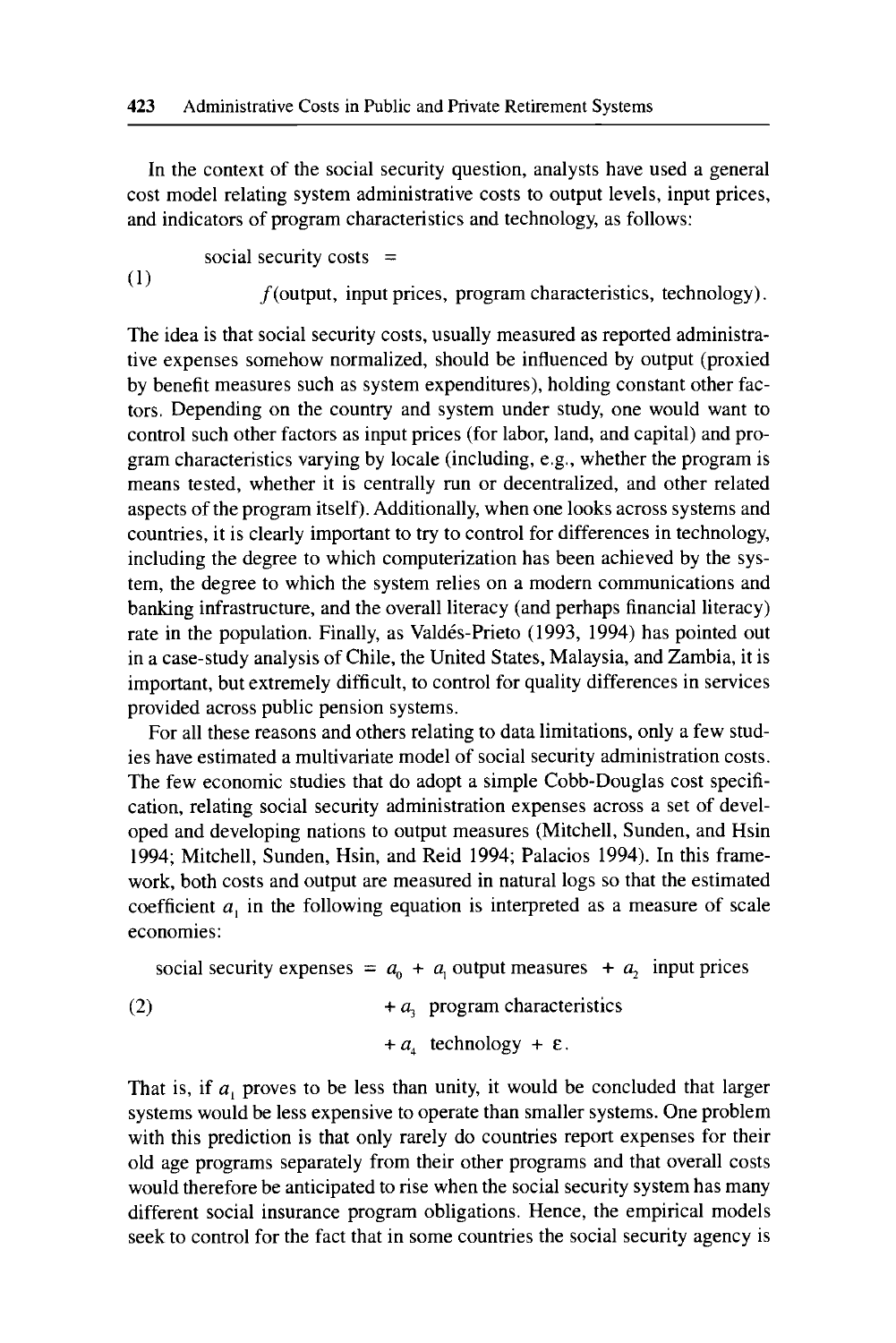responsible for retirement payments as well as the provision of health care, unemployment insurance, maternity care, etc. It is likely that cash payments to general retirees are less costly to deliver than are means-tested and noncash benefits like health care and food stamps.

Another hypothesis tested with this framework is that social security systems may be more costly to operate when more agencies are involved. Unlike in the United States, in some countries the federal, state, municipal, and even smaller units of government are involved in the collection of revenue and the disbursal of social security benefit payments. Looking across countries, it is also important to control the degree to which the population is integrated into a national financial system; in practice, this is often done with a proxy variable measuring the fraction of the population that is rural dwelling, which probably is inversely correlated with computerization, integration into a banking system, literacy, and so forth. Finally, it is useful to control differential input prices across countries, although in practice obtaining a good measure of this proves difficult; one approach is to include a measure of GDP per capita to capture cross-country differences in pay.

Turning to the empirical findings, Mitchell, Sunden, Hsin, and Reid ( 1994) use as a dependent variable social security administration costs expressed as a percentage of GDP (to control for exchange rate differences) and regress this against social security benefit expenditure (also standardized by GDP).<sup>19</sup> The analysis uses cross-sectional data for forty-three countries, including all the OECD nations as well as those in the Latin American and Caribbean region. For this sample, the authors find evidence of substantial scale economies, irrespective of the other control variables included in the equation. Across the sample as a whole, a **1** percent increase in output measured by benefit expenditures is found to be associated with 0.5 percent increase in system administration costs. Further refinements indicate that a modification of this overall conclusion is required. One is that the OECD nations have very large social security systems and appear to face constant returns to scale; hence, only the Latin American and Caribbean nations in this sample face increasing returns given the small social security programs they currently support. Second, for the subset of nations able to furnish cost data on the national retirement system separately from their overall social security program, the evidence is consistent with constant returns to scale, rather than increasing returns. These findings are robust to the inclusion of controls for other program characteristics, and none of the other factors is consistently significant in the empirical analysis.

**As** far as I know, the only other multivariate study of social security costs is that of Palacios (1994; summarized in James and Palacios 1995). Here, the focus is on system administrative costs for forty nations surveyed by the International Labor Organization around the year **1986.** Social security system ad-

<sup>19.</sup> Benefits and system membership **were** too collinear to permit including both in **the** same equation.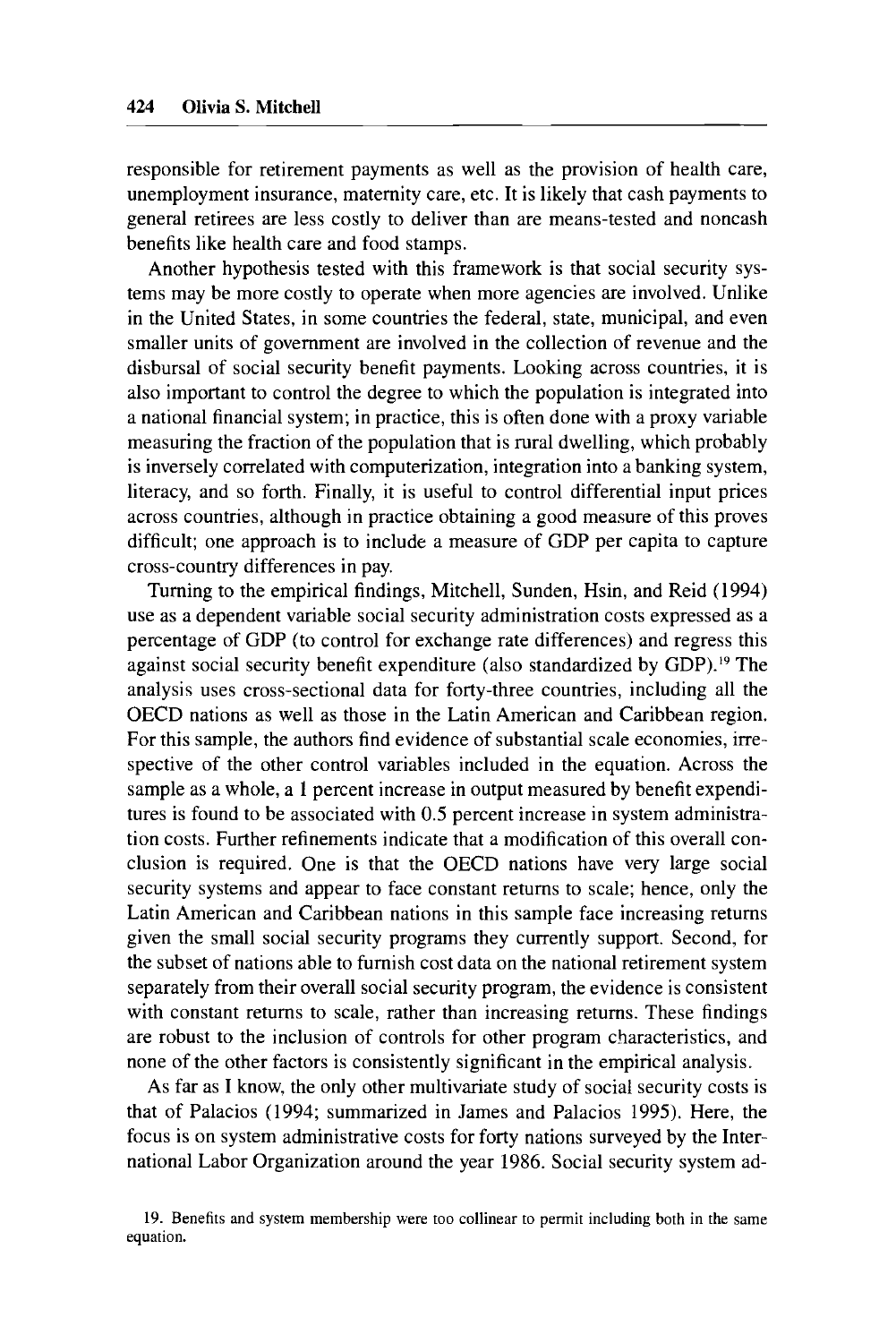ministrative expenses are regressed on the size of the participant pool, a parameter indicating whether the system offers a universal demogrant sort of benefit versus an earnings-related benefit, and a special variable to account for unusual costs experienced under Chile's privately managed national definedcontribution system. Of most interest is the finding of scale economies once again: a 1 percent increase in participants raises social security retirement system costs by only 0.6-0.9 percent. There is also evidence that **a** universal, demogrant system is significantly less costly to administer than a means-tested or earnings-related program. Controls measuring the country's level of technology include energy consumption, which proves to be strongly negatively correlated with costs, suggesting that more developed countries manage their systems less expensively. Finally, the "Chile effect" is positive but only marginally significant (at the 10 percent level), suggesting that, given the small size of the system, costs are not terribly out of line.

# 10.2.3 Further Considerations Regarding Social Security System Costs

After reviewing social security costs around the world, **I** find that U.S. system administrative expenses are in the middle of the range for developed nations, at 3 percent of total expenditures, and are on the order of ten times lower than the developing-country average. The U.S. system's costs per active participant appear to be quite low (under \$15.00 per worker per year) compared to those of many other countries. For example, in Chile, annual per contributor costs totaled about \$30.00 under the private system and \$41 .00 under the public system, and, in Argentina, the public system expenses ran \$40.00-\$60.00 annually.

Nevertheless, there are important, and very difficult to answer, questions about whether the funds are well spent and whether output levels and output quality are as good as they could be given available funds and technology. In many countries, including the United States, for instance, service could be improved by cutting the delays experienced in posting earnings to the social security records. In many countries' systems, evasion of social security taxes is an important and growing problem, as in Japan and in Chile, where some 30-50 percent of earnings are believed to be outside the purview of the payroll tax (Watanabe 1996; Valdés-Prieto 1994). Another difficulty is that plan participants are beginning to expect private market rates of return on their contributions to the social security system, despite the fact that usually most government old age pensions are defined-benefit rather than defined-contribution promises. This expectation has not been met by public pensions around the world producing zero or negative real rates of return on assets over the last decade (World Bank 1994).

As a result of these issues, serious questions are now being raised about the ability of conventional government-run social security programs to produce high-quality money management, benefit delivery, and other services in countries around the world. Therefore, I turn next to an examination of costs of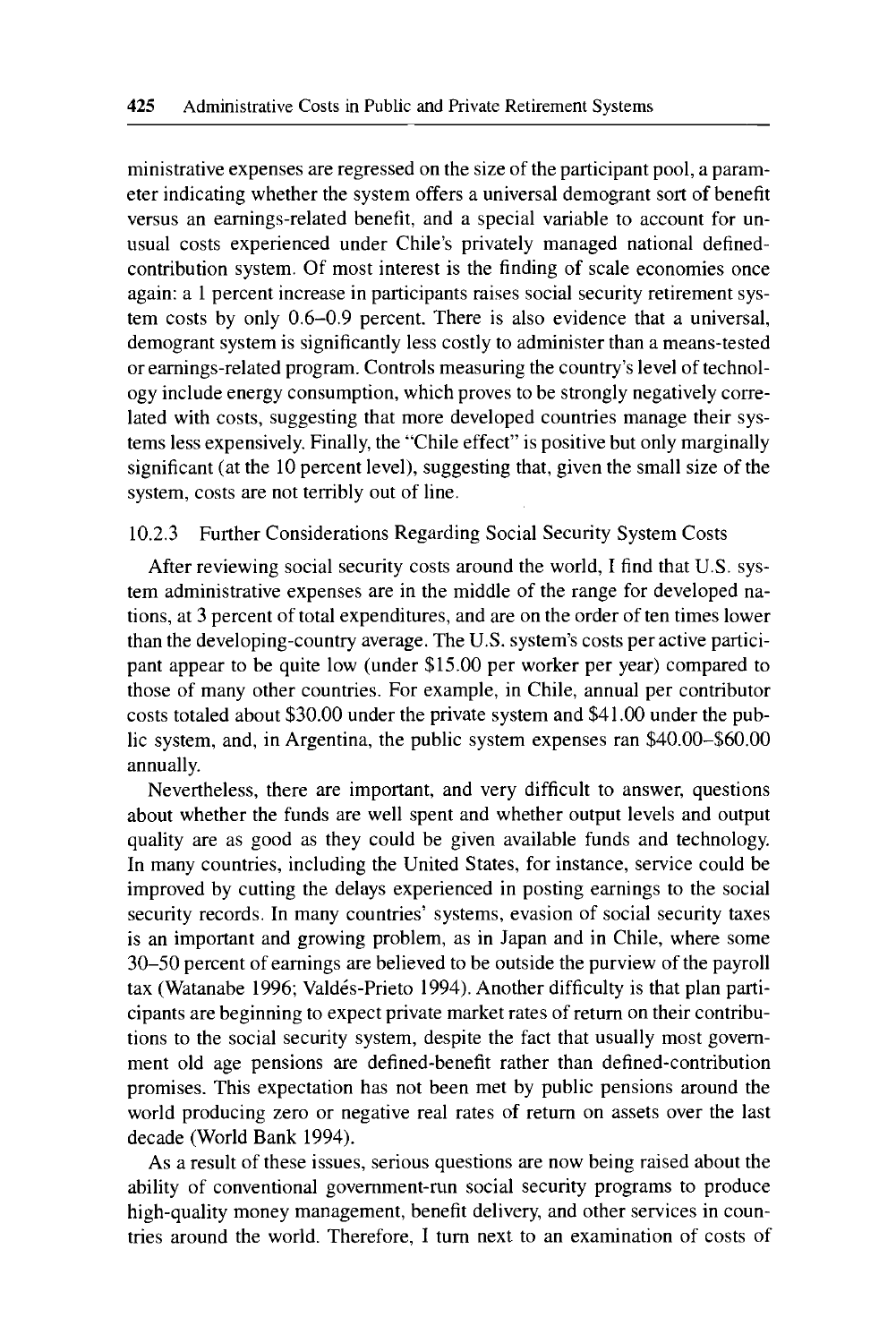possible alternatives to a publicly managed social security agency, with the intention of comparing potential costs across sectors.

# **10.3 Administrative Costs of Alternatives to Social Security**

One reason to assess expenses incurred in running the government-run social security system is that market alternatives might be expected to result in lower costs and/or greater services provided. Costs could be high in publicly provided plans if, for example, there were diseconomies of scale in production or if private institutions could select more efficient technologies and inputs than government bodies. Also, under some scenarios, privately managed financial institutions might generate outputs more to participants' liking than did the public sector. In this sense, it is of interest to ask whether financial institutions such as mutual funds, pension funds, and/or life insurance companies might be able to provide lower-cost (but equivalent or better) service than the government-managed program.

To address this question, I examine what is known about some of these alternative financial institutions and offer some tentative conclusions about the findings. The specific institutions analyzed are the mutual fund industry, the pension industry, and the life insurance industry.

# 10.3.1 Mutual Fund Industry Costs

The **U.S.** mutual fund industry has been in existence for at least five decades: recently, mutual funds have become the second largest financial intermediary after commercial banks (ICI 1995b). In mid-1996, the industry held over \$3 trillion in assets.

As **U.S.** mutual funds have grown in size and influence, financial market analysts have devoted substantial attention to assessing their investment performance, ranking individual funds, and exploring anomalies.<sup>20</sup> Analysts agree that understanding mutual fund costs requires delving into two general categories of charges, namely, loads and expenses.2' *Loads* refers to commissions that are levied at the time the investor purchases or sells fund shares or that may be exacted when the investor reallocates fund shares across holdings in a "fund family." For example, a fund's front-end load is computed by subtracting the price at which one may purchase a fund share (the buy price) from the price at which one may sell the fund share (the sell price); this figure divided by the buy price equals the front-end load. Commonly seen loads or commissions range from 4 to 8.5 percent of invested assets; no-load funds do not charge this fee. In *back-loaded* funds, the term generally refers to a commission associated with redeeming a fund investment, which may be a flat rate or a percentage of

<sup>20.</sup> For example, a compilation of mutual fund returns and expenses appears weekly in the *Wall Street Journal,* and frequent updates are available from Lipper Analytical Services and Momingstar Mutual Fund Reports, among others.

<sup>21.</sup> The discussion in this paragraph draws on Vanguard (1995a, 2).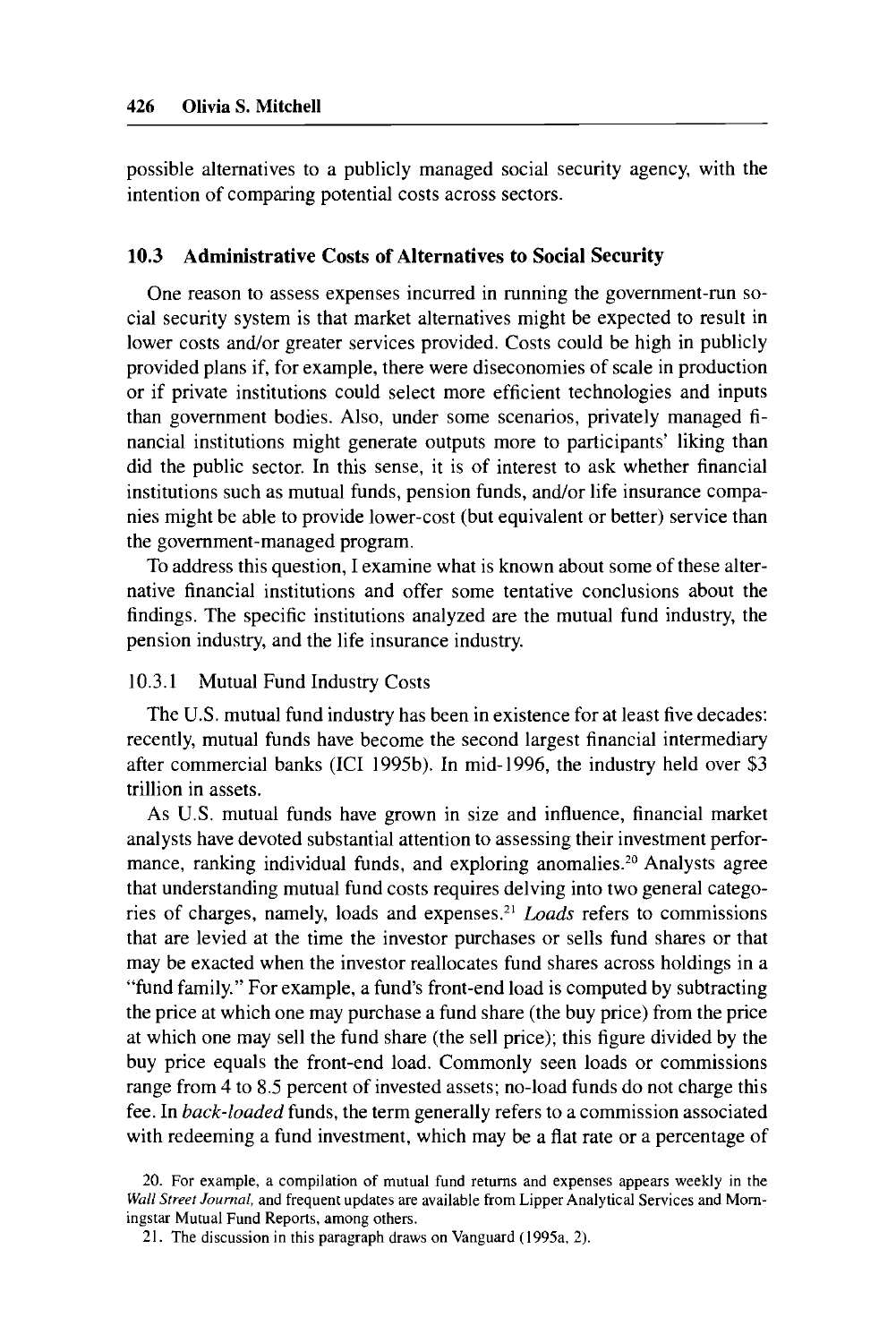| <b>PIVELL LEVELS!</b>               |                                                 |                    |                     |                    |
|-------------------------------------|-------------------------------------------------|--------------------|---------------------|--------------------|
|                                     | Dollar-Weighted Average Expense<br>Ratio $(\%)$ |                    |                     | Average            |
| Type of Fund                        | Average                                         | Lowest<br>Quartile | Highest<br>Quartile | Account<br>Size(5) |
| Equity index (assets above \$100    |                                                 |                    |                     |                    |
| million)                            | .324                                            | .150               | 1.640               | 20,968             |
| Money market (assets above \$1      |                                                 |                    |                     |                    |
| billion)                            | .613                                            | .150               | 1.000               | 43,276             |
| Fixed income (assets above \$1      |                                                 |                    |                     |                    |
| billion)                            | .876                                            | .280               | 2.000               | 34,530             |
| Growth (assets above \$500 million) | 1.043                                           | .500               | 2.460               | 16,800             |
| Growth and income (assets above     |                                                 |                    |                     |                    |
| \$500 million)                      | .834                                            | .390               | 1.840               | 22,027             |
| Balanced (assets above \$250)       |                                                 |                    |                     |                    |
| million)                            | .895                                            | .350               | 1.910               | 15,360             |
| Global (assets above \$250 million) | 1.250                                           | .840               | 1.380               | 14,686             |

**Table 10.7 Mutual Fund Expense Ratios by Fund Type (funds with assets above** 

# **427** Administrative Costs in Public and Private Retirement Systems

**given levels)** 

*Source:* Lipper Report, dollar-weighted expense ratios for samples of mutual funds of designated size, fiscal years ending 1994-95. Expense ratio defined as fraction of assets devoted to fund administrative expenses annually.

assets. A mutual fund employing this type of load may levy a 5-6 percent charge if the funds are withdrawn during the first year of the investment, with the rate declining to zero over six or seven years. Additionally, some funds charge an exchange or transaction fee when dividends are reinvested and/or impose a fee when assets are shifted across different fund types.

These loads are reported in fund prospectuses in accordance with regulations devised by the Securities and Exchange Commission but are typically not included in expense ratio information. Instead, *expense ratio* refers to the fraction of investor assets expended annually in fees and charges. Included in this tally are operating expenses attributable to investment advisory/management fees and costs attributable to fund administration. In addition, mutual funds must report so-called 12b-1 expenses, or distribution costs that may be charged to fund assets. Under SEC rules, such fees and charges must be included in the expense ratio information reported by mutual funds. However, the fact that loads are not incorporated in expense ratio data should be kept in mind when comparing expense ratios across funds, particularly in the retail or individually purchased mutual fund arena. (No-load funds are more common in the institutional market.)

Table 10.7 summarizes categories of fund expenses from a recent Lipper Analytical Services survey of individually purchased mutual funds. Expense ratios **for** some of the larger mutual funds in this class appear in table 10.8, again for the retail market. Perhaps not surprisingly, table 10.7 indicates that the "index fund" group reports the lowest expense ratios of all those repre-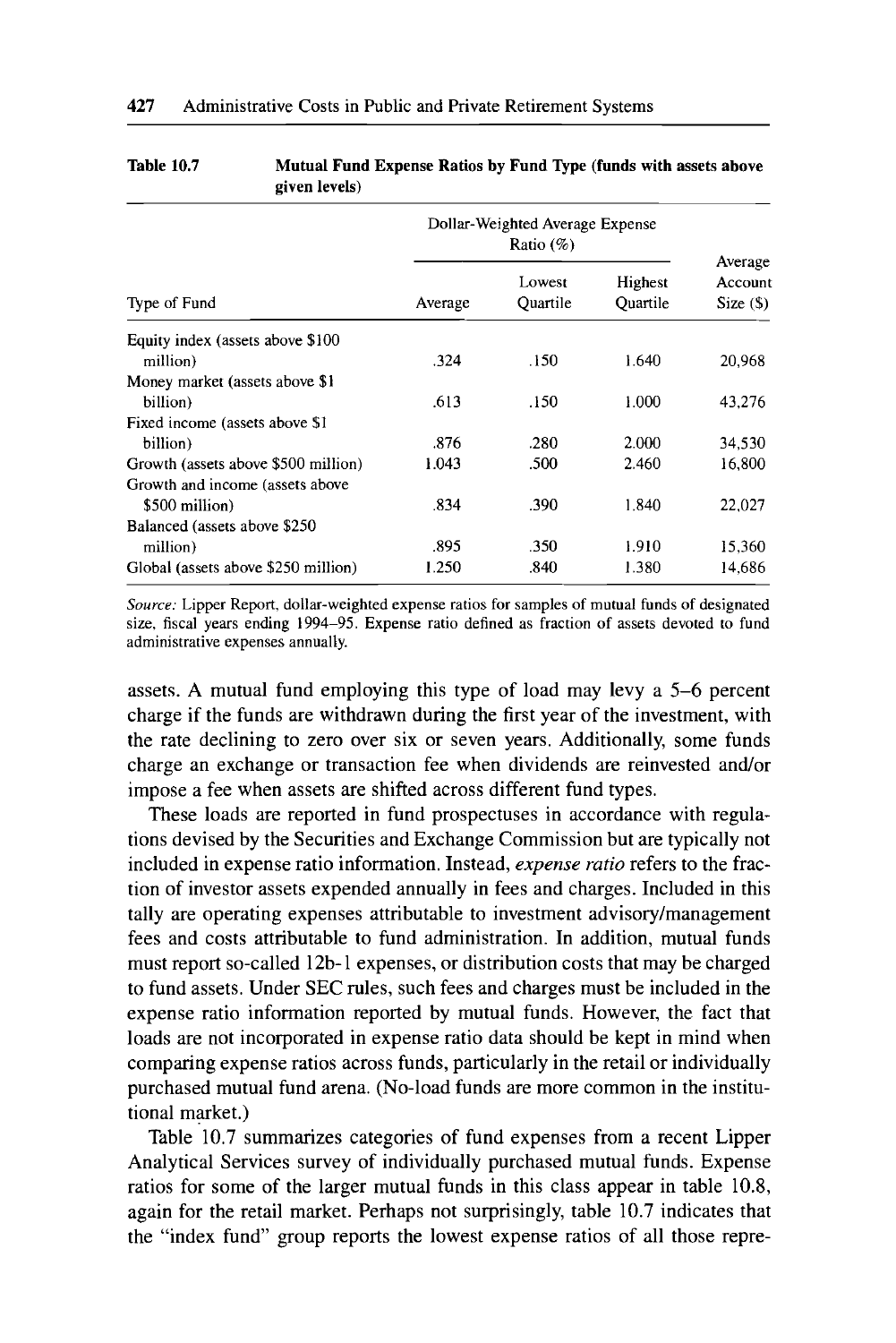| Expense Ratio<br>(% of assets) | Size of Fund<br>(\$million) | Turnover Rate<br>$( \% )$ |
|--------------------------------|-----------------------------|---------------------------|
|                                |                             |                           |
| .45                            | 288                         | 2                         |
|                                |                             |                           |
| 1.02                           | 2,229                       | 182                       |
|                                |                             |                           |
| .64                            | 1,592                       | 157                       |
|                                |                             |                           |
| .96                            | 2,088                       | 221                       |
|                                |                             |                           |
| 1.00                           | 8,694                       | 235                       |
|                                |                             |                           |
|                                |                             |                           |
| .25 <sup>g</sup>               | 786 <sup>h</sup>            | $2^i$                     |
| $20^{\circ}$                   | $9,356*$                    | 6 <sup>t</sup>            |
|                                |                             |                           |
| .20 <sup>m</sup>               | 297 <sup>n</sup>            | $32^\circ$                |
|                                |                             |                           |
| .20 <sup>o</sup>               | 4039                        | 16 <sup>r</sup>           |
|                                |                             |                           |
| .20 <sup>s</sup>               | 1,731                       | $33^{\circ}$              |
|                                |                             |                           |

*\*Fidelity Market Index Fund Prospectus,* June 1995. Also an additional \$10.00 account fee charged per account per year and a 0.50 percent redemption fee charged on shares held less than 180 days. Redemption fee not included in returns figure given.

bAssumes annual account larger than \$2,500, else \$12.00 annual account maintenance fee charged. Total returns do not include one-time sales charge.

*'Fidelity Blue Chip Growth Fund Prospectus,* November 1995.

*dFidelity Fund Prospectus,* August 1995. See also note a.

*'Fidelity Disciplined Equity Fund Prospectus,* December 1995 See also note a.

*'Fideliry Contrarian Fund Prospectus,* February 1995.

'Vanguard (1995a). Includes \$10.00 annual account maintenance fee charged to account smaller than \$10,000.

1994 year end *(Vanguard Index Trust Prospectus,* revised September 1995).

' 1994 year end *(Vanguard Index Trust Prospectus,* revised September 1995).

'Vanguard (1995a). Includes \$10.00 annual account maintenance fee charged to account smaller than \$10,000. Also portfolio transaction fee of 0.25 percent per dollar invested assessed in 1995 (not included in expense ratio).

" 1994 year end *(Vanguard Index Trust Prospectus,* revised September 1995).

' 1994 year end *(Vanguard Index Trust Prospectus,* revised September 1995).

'"Vanguard (1995a). Includes \$10.00 annual account maintenance fee charged to account smaller than \$1O,O00.

1994 year end *(Vanguard Index Trust Prospectus,* revised September 1995).

"1994 year end *(Vanguard Index Trust Prospectus,* revised September 1995).

'Vanguard (1995a). Includes \$10.00 annual account maintenance fee charged to account smaller than \$lO,oOO.

q1994 year end *(Vanguard Balanced Index Fund Prospectus,* revised April 1995).

'1994 year end *(Vanguard Balanced Index Fund Prospectus,* revised April 1995).

'Vanguard (1995a). Includes \$10.00 annual account maintenance fee charged to account smaller than \$1O,O00.

'1994 year end *(Vanguard Bond Index Fund Prospectus,* revised September 1995).

1994 year end *(Vanguard Bond Index Fund Prospectus,* revised September 1995).

#### **Table 10.8 Large Mutual Fund Portfolio Expense Ratios and Other Data**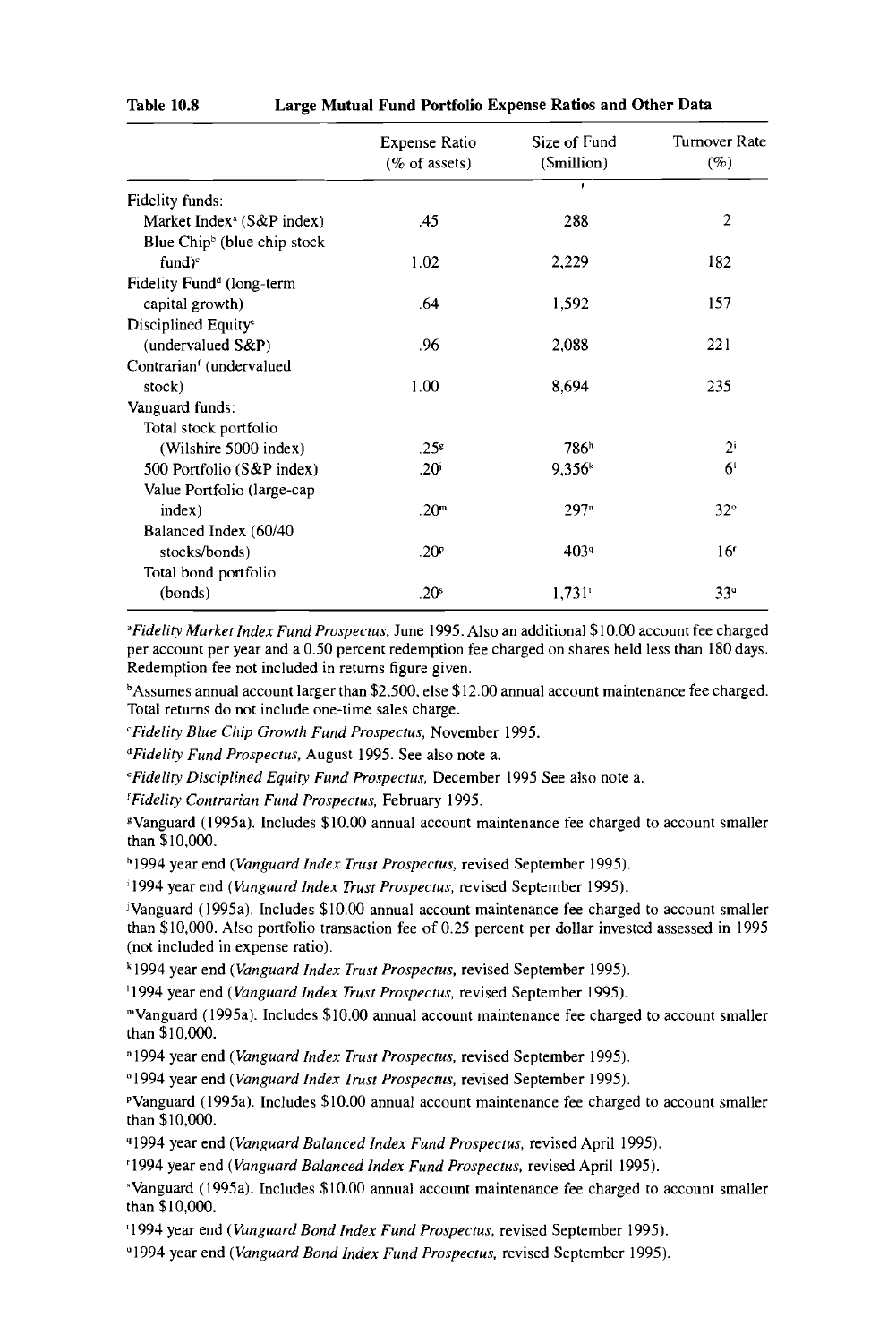sented: these funds reported average costs of  $0.32$  percent of investor assets.<sup>22</sup> This relatively low expense ratio may be compared to several benchmarks, one being the next lowest rate in the table, which is for money market funds. This latter group reported almost double the index fund level of costs (0.61 percent of assets). Another comparison group is the all-fund average of 1.05 percent of investor assets reported for 1994 (Vanguard 1995b, 4). These cost differentials are striking because of the fact that index funds are relatively new and hence relatively small: index funds on the Lipper list start at asset levels of \$100 million, with an average account size of \$21,000, whereas there are numerous money market funds on the list with over \$1 billion, and average account size is double the index fund amount (\$43,000 in 1994).

To the extent that there are scale economies (and Baumol et al. [1990] have reported that there are—costs rise by only 0.4–0.9 percent as assets grow in the mutual fund industry), one might expect the much larger money market portfolios to be more cost effective than index funds. However, at least at this aggregate level, expense ratios for larger, more actively managed funds are higher than those for the smaller, more passively managed set. Expense ratios reported for so-called growth and global funds are even higher, at over 1 percent of assets per year. A possible explanation for these higher expense ratios is that the more actively managed funds tend to provide different service levels and restrictions over investor behavior, as compared to the passive index funds. These include differential access to check-writing privileges, limits on trades over given time periods, and other such factors.

A cost metric that appears to generate somewhat different rankings uses annual dollar expenses per account, figures appearing in the last column of table 10.7. Not surprisingly, the equity index fund again comes in with the lowest costs, at \$68.00 per account per year. But now the per account costs of money market and fixed-income funds are far higher, between \$265 and \$300 annually, a result stemming from their higher expense ratios and larger average account size. Even costs for the "balanced" portfolio totaled around \$140 per year (these funds seek a mix of equity and fixed income).

One possible explanation for the relatively low index fund costs is that managers in this fund group hold broadly diversified portfolios designed to match the investment returns of the overall market; on the whole, they devote relatively little time and effort to stock picking.<sup>23</sup> This does not directly explain the differences because commissions tend not to be reported in the administrative cost figures (rather, lower commissions from a more passive management style would be capitalized in the mutual fund's share price). Nevertheless, it

<sup>22.</sup> Between 1981 and 1994, the expense ratio for the lowest-cost family of mutual funds fell 48 percent, from 0.58 to 0.30 percent, although for the mutual fund industry as a whole expense ratios rose 42 percent, from 0.65 to 0.92 percent of assets (Vanguard 1995b, **3).** 

<sup>23.</sup> Mutual funds as a whole averaged yearly portfolio turnover rates of **76** percent, much higher than the **2-6** percent rates for prominent index funds such as Fidelity's Market Index, Vanguard's Total Stock Portfolio, and Vanguard's 500 Portfolio (Vanguard 1996, 2; see also table 10.8).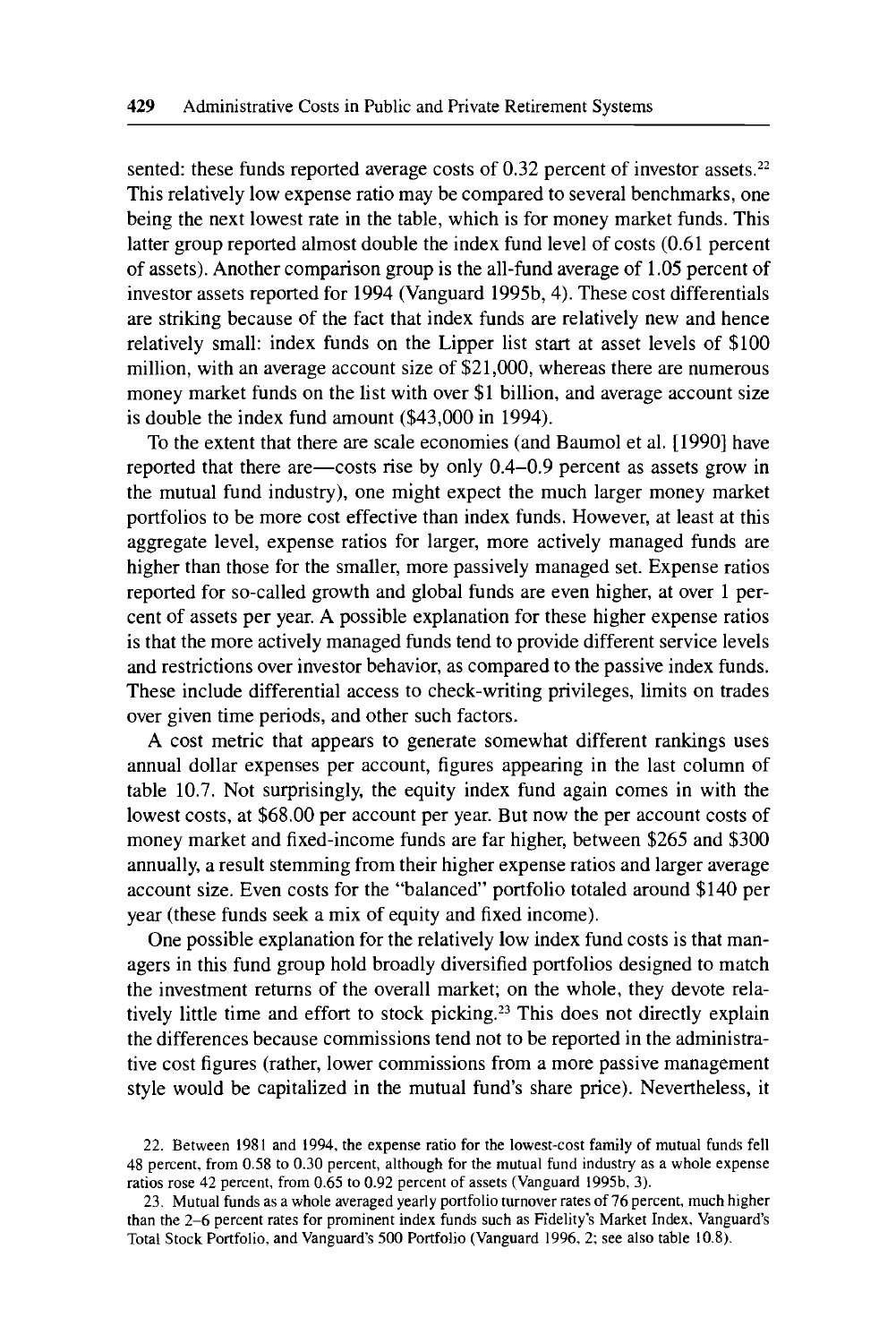appears that, as turnover rises, so do fund expenses: thus, a positive (but not precisely measured) response of turnover on expenses is also reported by Baumol et al. (1990, 185).

This matters because higher expenses would be expected to lower *ner* rates of return on the more actively managed funds, to the extent that markets are efficient. Evidence supportive of an inverse expense/returns relation was offered in an analysis of **U.S.** retail mutual funds that concluded that better-thanaverage returns earned by high-performing mutual funds were offset by higher fund expenses (Ippolito 1989). More extensive trading and investment research did appear to generate higher returns, but higher costs were associated with generating these returns. $24$ 

**A** far lower estimate of mutual fund expenses appears to characterize those funds serving the institutional market, targeted to large investment pools such as employer pension plans. Because of their considerable size, these plans would be expected to benefit from some economies of scale. Nevertheless, obtaining clearly comparable estimates of expenses in this market is difficult since the larger mutual funds tend to tailor an institutional plan to a particular employer's specification and each custom component can alter expenses in important ways. Two examples for which data were gathered include the Institutional Index Fund at Vanguard, which reported a 1995 expense ratio of six basis points for a minimum \$10 million investment (down from seven to eight basis points the previous four years), and the same firm's Employee Benefits Index Trust (EBIF), which charges an initial ten basis points in expenses down to one basis point for funds over \$200 million (a transaction fee is also charged of 0.15 percent on net cash flows over \$4 million) (Vanguard, *Prospectus,* 23 April 1996; Joel Dickson, personal communication, May 1996). After reviewing similar figures, Dickson concluded that the marginal cost of money management would be even smaller for a large, centrally held mutual fund invested primarily in equities: "Total fees charged by an investment adviser for managing a broad equity index . . . would be considerably less than 1 basis point per year. If the money manager were allowed to earn profits through securities lending activities, investment management expenses would be bid down to zero. If securities lending were prohibited, then management fees might total  $\frac{1}{4}$  to  $\frac{1}{2}$  of 1 basis point per year" (Dickson 1996, 9). To these money-management costs must be added annual per capita record-keeping fees for individual accounts of around \$30.00-\$35.00 (Dickson 1996).

In sum, data on mutual fund administrative expenses suggest several conclusions: (1) The least costly retail mutual funds report expense ratios of twenty to thirty basis points at their current level of operation. They appear to be those

<sup>24.</sup> The Ippolito data were reanalyzed by Elton et al. (1993). who conclude that mutual funds did not earn higher-than-average returns. Analysis by Lakonishok, Shleifer, and Vishny (1992) suggests that average mutual fund performance lagged behind index fund performance by seven to eighty basis points over the Ippolito study period (1964-85) but detects evidence **of** better mutual fund performance over the period 1983-89.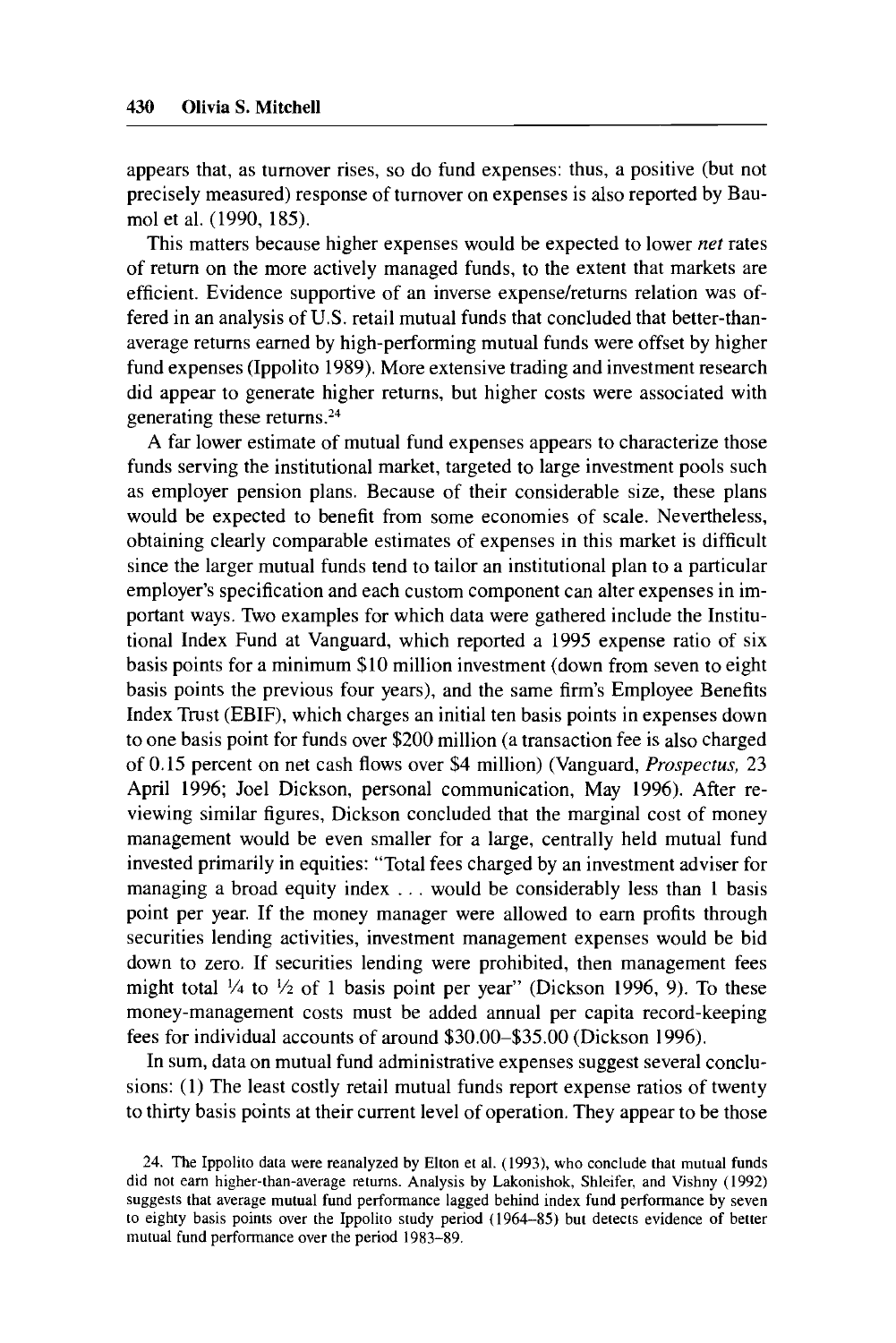offering a portfolio consisting of a broad cross section of the capital market. **(2)** Mutual fund products aimed at the institutional market report significantly lower expenses, at under ten basis point annually for money-management fees (excluding administrative expenses, thought to be around **\$30.00-\$35.00** per year per participant). **(3)** Until very recently, mutual funds have perceived their mission as investment companies rather than full-service retirement plan administrators, so their expenses may fall as they learn the new market.<sup>25</sup>

#### **10.3.2** Costs of Managing Pension Plans

Employer-sponsored pension plans are an institution that some believe offers a viable and cost-effective alternative to a government social security retirement program. Like the government system, a pension plan collects contributions, manages funds, keeps records, and is in charge of disbursing benefits. Pension plans also have functions and responsibilities that differ from those of a social security system, which in the United States include reporting and disclosure requirements to plan participants, the government, and shareholders (in publicly held firms) and monitoring and compliance with nondiscrimination laws; in the case of a defined-benefit pension, the plan must also pay annual premiums to the Pension Benefit Guaranty Corporation (see Hustead, in press).

# *Private-Sector Pension Plan Cost Levels*

Establishing pension plan total expenses has been an interest of regulators for many decades, although it remains the case that it is much more difficult to obtain good data on the investment fees and record-keeping costs of pensions than on those of mutual funds. The standards for reporting are less clear, and employers sponsoring a single-firm pension plan tend to underreport their pension costs since much of the record-keeping, payroll, and benefits-payment work is handled in house and not necessarily billed to the pension plan as an expense (Hoexter **1970).** 

It is sometimes argued that pension costs are most reliably reported in the case of multiemployer pension plans since these plans are run by a joint union/ management board that pays expenses centrally. Early evidence supportive of this notion was offered by Hoexter **(1984),** who found that per member total expenses for the multiemployer plans were over six times higher than for single employer plans. She also found substantial scale economies among these plans, such that costs grew by only 2.5 when membership rose by **100** and costs grew by two-thirds when assets were 20 times larger (Hoexter **1984).** Expense ratios stood at **1.6** percent of assets for multiemployer plans with under **\$2.5** million but only **0.4** percent for plans with assets over \$50 million.

*<sup>25.</sup>* **Within the last year, Fidelity Investments announced that it would be the first mutual fund group to provide a full menu of benefit offerings for companies considering benefits outsourcing**  (see **Shutan 1995).**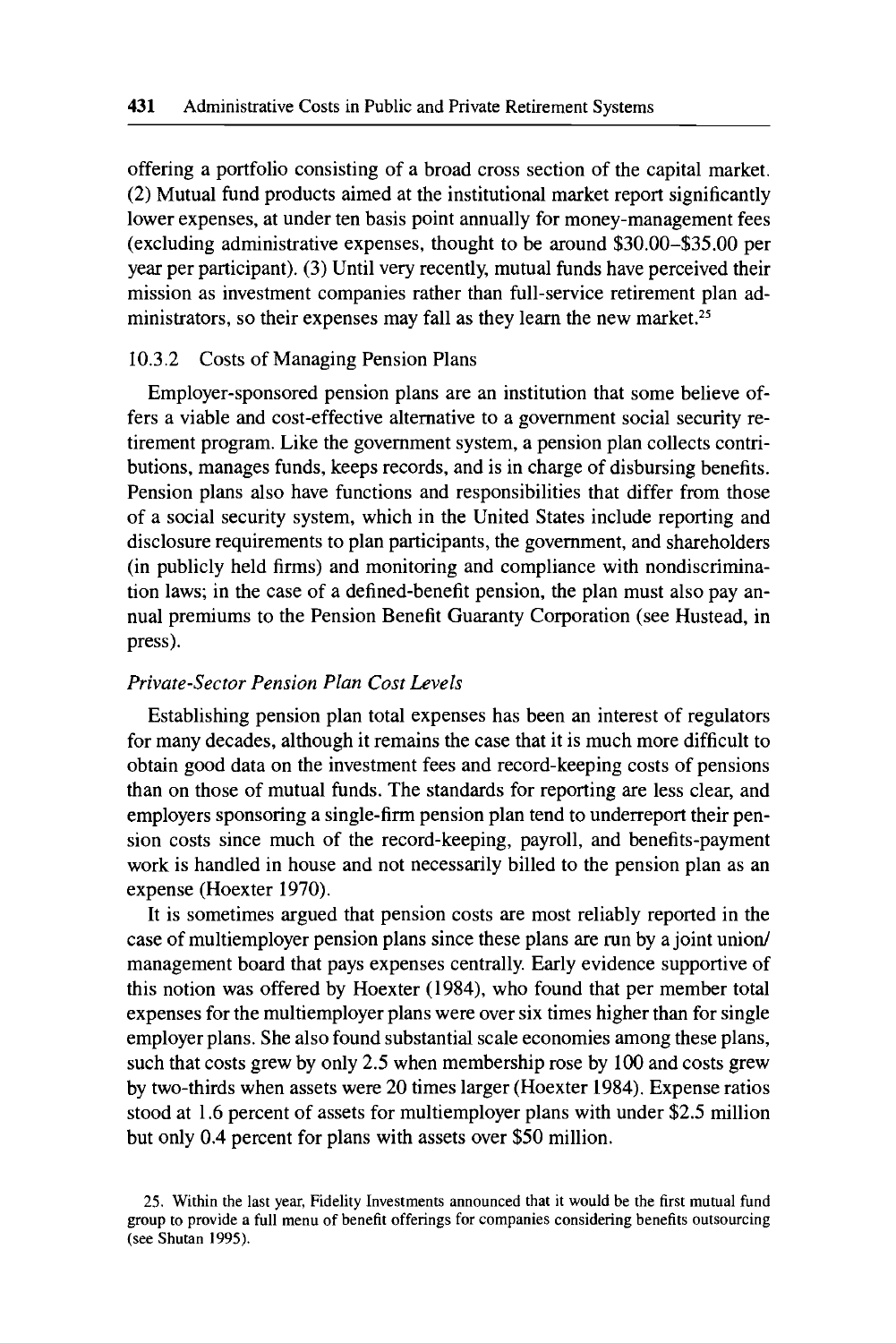More recently, the U.S. Department of Labor has released tabulations on private-sector pension plans from form 5500 data (U.S. Department of Labor 1996). Required to be collected by law, the form includes reports on plan expenses, participants, assets, and liabilities. Here again, it must be kept in mind that single-employer pension plan expenses will tend to be underreported, inasmuch as the sponsoring companies absorb some portion of the plan's administrative costs rather than charging them directly to the pension plan. Among multiemployer pensions, where the pension plans cover employers of several different companies, reported expenses would be expected to be higher partly because a fuller accounting of costs is ensured in the multiemployer group. On the other hand, multiemployer pension costs may be unduly high inasmuch as these plans have recently faced substantial legal expenses, incurred as they seek to obtain delinquent contributions from small employers.

Private-sector pension plan total expenses are summarized in table 10.9 for plan year 1992, which reports expenses for pensions with at least one hundred participants.<sup>26</sup> Single-employer plans in the sample held approximately \$1.6 trillion in assets, versus \$214 million for the multis in 1992. Nevertheless, because 63 million participants were in the single-employer plan pool and 10 million in the multiemployer pool, net assets per participant were similar, at \$26,000 and \$21,000, respectively. Annual contributions were quite different, standing at \$1,500 in the single-employer plan and around half that, \$900 that year, in the multiemployer pension system. Defined-benefit pensions for both employer types held more assets than did the defined-contribution plans, although contribution levels in both sectors were higher than for the definedbenefit plans, attesting to the relatively mature status of the defined-benefit plans in both cases (generally, contributions decline as the workforce matures and moves into retirement).

Turning now to expenses, the data reveal that, among defined-benefit pensions, reported per capita total expenses were between \$90.00 and \$150 per participant per year (1992 dollars). By contrast, defined-contribution plan expenses were much lower, at \$3 1 .OO per year for singles and \$97.00 per year for multis. The fact that they were lower is due in part to lower actuarial costs and in part to the fact that defined-contribution plans do not pay premiums to the Pension Benefit Guaranty Corporation (PBGC) for pension insurance. These expenses totaled 11 percent of contributions for single defined-benefit plans and 17 percent of contributions for multiemployer defined-benefit plans. Defined-contribution plans experienced lower expense rates, but again a sectoral difference is evident: expenses came to 2 percent of contributions for single-employer defined-contribution plans and 10 percent for the multis. In terms of assets, expenses came to 0.65 percent and 0.82 percent, respectively, for multiemployer defined-benefit and defined-contribution plans.

The data also show that both types of plans devoted a similar proportion of

<sup>26.</sup> Under **ERISA,** small plans do not face the same annual reporting requirements.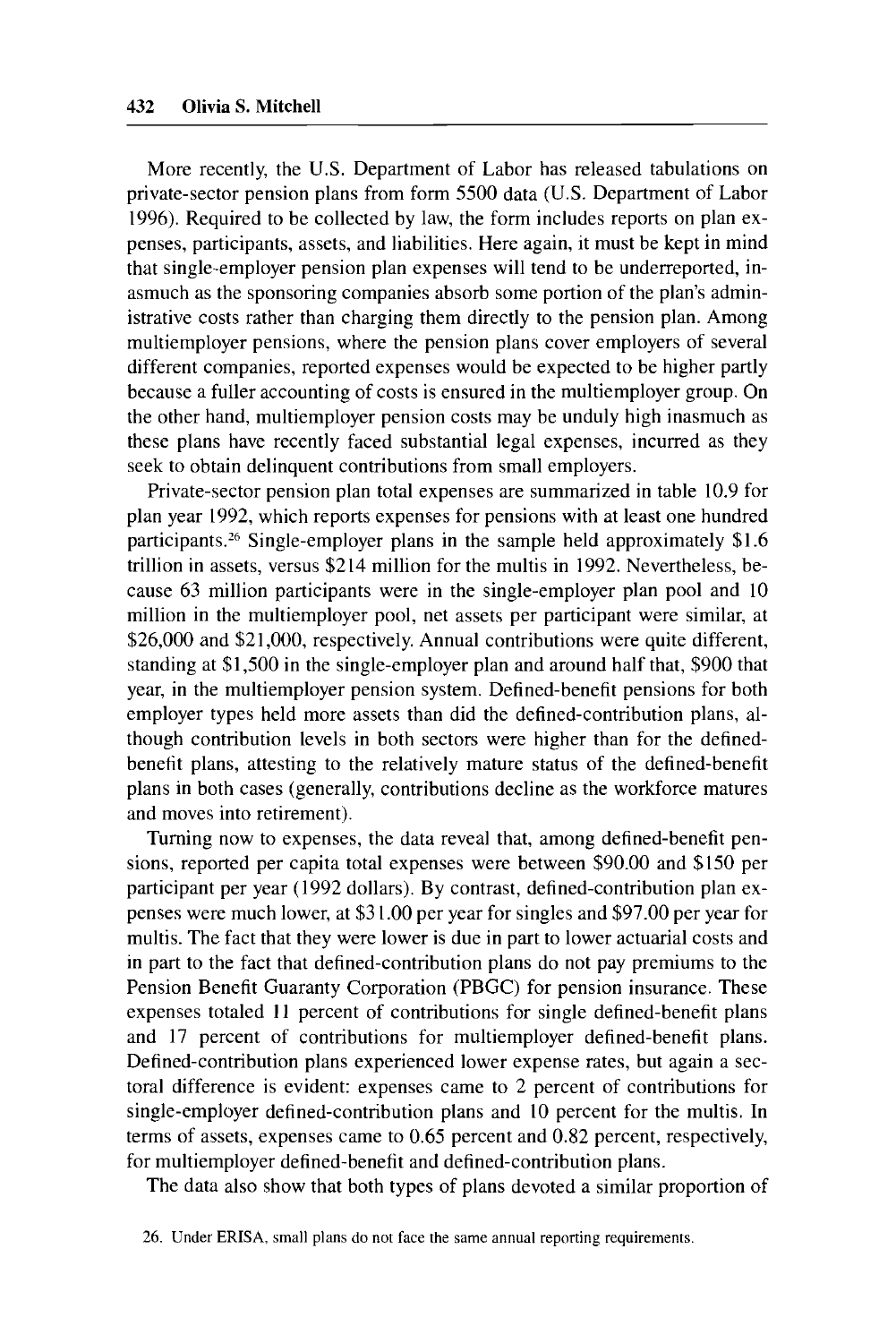|                                            | Single Employer Plans |                    |                         | Multiemployer Plans |                    |                         |
|--------------------------------------------|-----------------------|--------------------|-------------------------|---------------------|--------------------|-------------------------|
|                                            | Total                 | Defined<br>Benefit | Defined<br>Contribution | Total               | Defined<br>Benefit | Defined<br>Contribution |
| Expenses (\$million):                      |                       |                    |                         |                     |                    |                         |
| Salaries and allowances                    | 70                    | 41                 | 29                      | 161                 | 140                | 21                      |
| Accounting fees                            | 176                   | 36                 | 140                     | 41                  | 33                 | 8                       |
| Actuarial fees                             | 287                   | 269                | 18                      | 59                  | 55                 | 4                       |
| Contract administrator fees                | 188                   | 103                | 85                      | 142                 | 123                | 19                      |
| Investment advisory and management fees    | 1,471                 | 1,159              | 312                     | 566                 | 508                | 58                      |
| Legal fees                                 | 39                    | 26                 | 13                      | 89                  | 76                 | 13                      |
| Valuation/appraisal fees                   | 15                    | 7                  | 8                       | 2                   |                    | $\bf{0}$                |
| Trustee fees/expenses                      | 463                   | 293                | 169                     | 20                  | 17                 | 4                       |
| Other administrative expenses <sup>a</sup> | 1,073                 | 835                | 238                     | 352                 | 286                | 66                      |
| <b>Total Expenses</b>                      | 3,782                 | 2,769              | 1,012                   | 1.432               | 1,239              | 193                     |
| Expenses as % of:                          |                       |                    |                         |                     |                    |                         |
| Contributions                              | 4.00                  | 10.76              | 1.47                    | 15.76               | 17.20              | 10.27                   |
| Total assets                               | .23                   | .30                | .15                     | .67                 | .65                | .82                     |
| Net assets                                 | .24                   | .30                | .16                     | .68                 | .66                | .83                     |
| Expenses/participant (\$)                  | 60.30                 | 91.48              | 31.18                   | 141.59              | 152.36             | 97.33                   |

# **Table 10.9 Private Pension Plan (over 100 participants) Administrative Expenses (1992)**

Source: U.S. Department of Labor (1996): assets: table C5, single; table C6, multis; expenses and contributions: table C10, single; table C11, multis; participants: table B.4.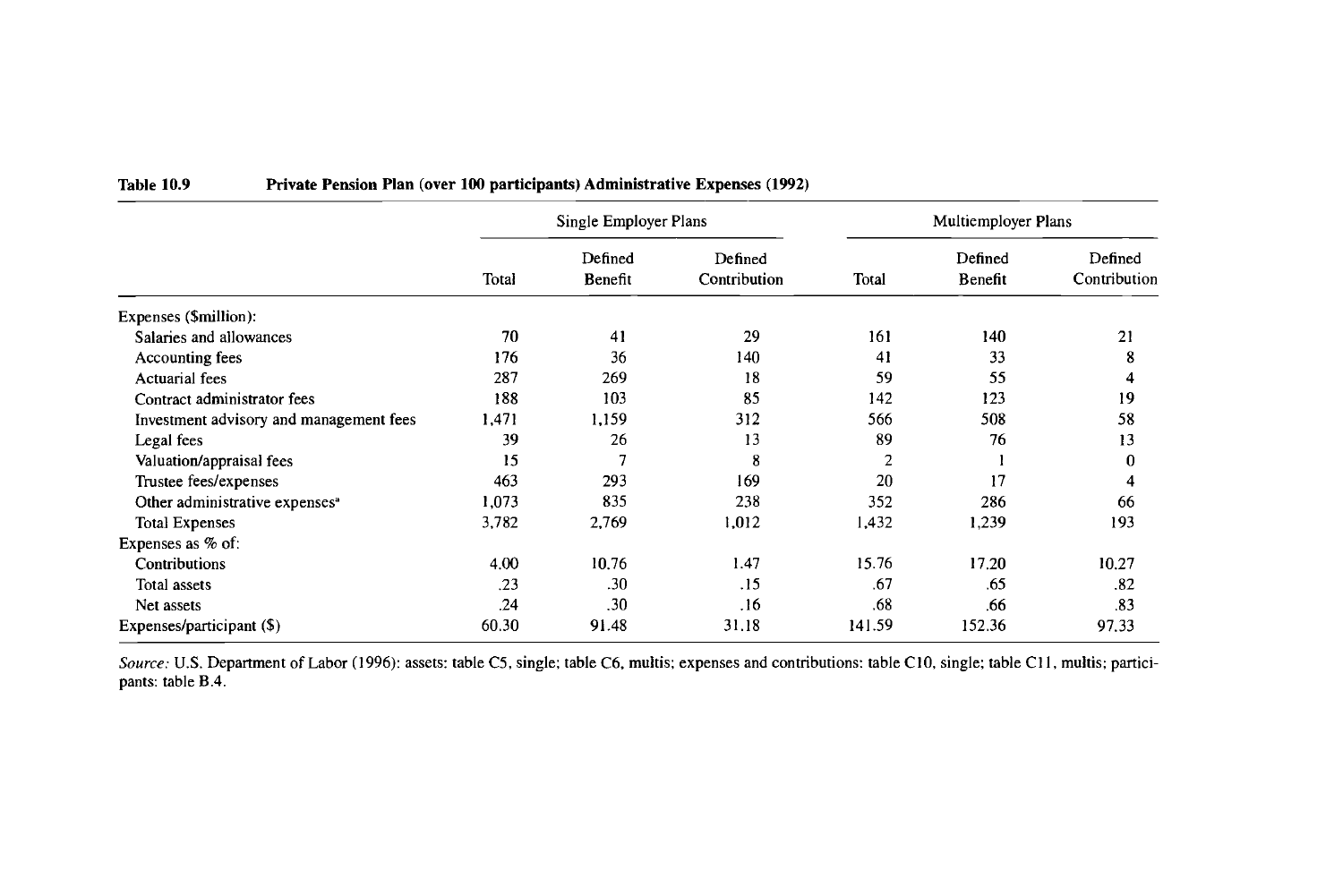the overall total expense to investment advisory and management fees-on the order of 40 percent of the total. Single-employer defined-benefit plans reported costs almost 20 percent lower than multiemployer plans. For definedcontribution plans, the single-multiemployer differential was even larger, with single-employer plans reporting costs about one-third those of the multiemployer plans. One reason that these costs differed so is that multiemployer plans spend more on legal fees, for reasons already explained. They also devoted more money to contract administration and salaries, as compared to single-employer plans.

More systematic studies of private pension plan administrative costs have been conducted by two research teams that focused on multiemployer pension fund expenses (Caswell 1976; Mitchell and Andrews 1981). Using multivariate econometric analysis, both studies concluded that economies of scale were prevalent in the pension industry. The former was limited to the construction industry; the latter examined a broader range of multiemployer plans using a cost function of the form

(3) expenses =  $f$ (participants, assets, % retired, % pooled),

where annual plan expenses were regressed on the number of plan members and dollars of plan assets as well as the fraction of members retired and the fraction of the assets held in pooled funds. Data from the late 1970s were obtained from reporting forms filed under the Employee Retirement Income Security Act of 1974.<sup>27</sup> The results provided evidence of statistically significant scale economies in this set of defined-benefit plans. Specifically, holding constant the number of plan participants, increasing the plan's asset size by 1 percent (holding participants constant) was predicted to increase costs by only 0.27 percent; in other words, adding to existing pension plan asset pools is relatively inexpensive. Mitchell and Andrews (1981) also showed that, raising the number of plan participants by 1 percent (holding benefits payable constant) would raise pension administrative costs by 0.8 percent, or less than 1 percent. In other words, increasing the size of the participant pool by adding new members with comparable assets would raise costs less than proportionally.

An important reason to ask about variation in pension plan costs, of course, is because such variability in costs might correlate with fund performance. A multivariate regression study relating equity management fees to five-year annualized pension fund performance found that lagged strong returns were only weakly associated with higher subsequent fees (Lakonishok, Shleifer, and Vishny 1992). Nevertheless, the same study concluded that the equity portion of pension portfolios underperformed mutual funds by fifty to one hundred basis points between the mid- 1960s and the mid-I980s, suggesting that high expenses might reduce fund performance.

27. Because the market for pension professionals was assumed to be national in scope, the lack of cross-sectional data on input prices was not dcemed critical.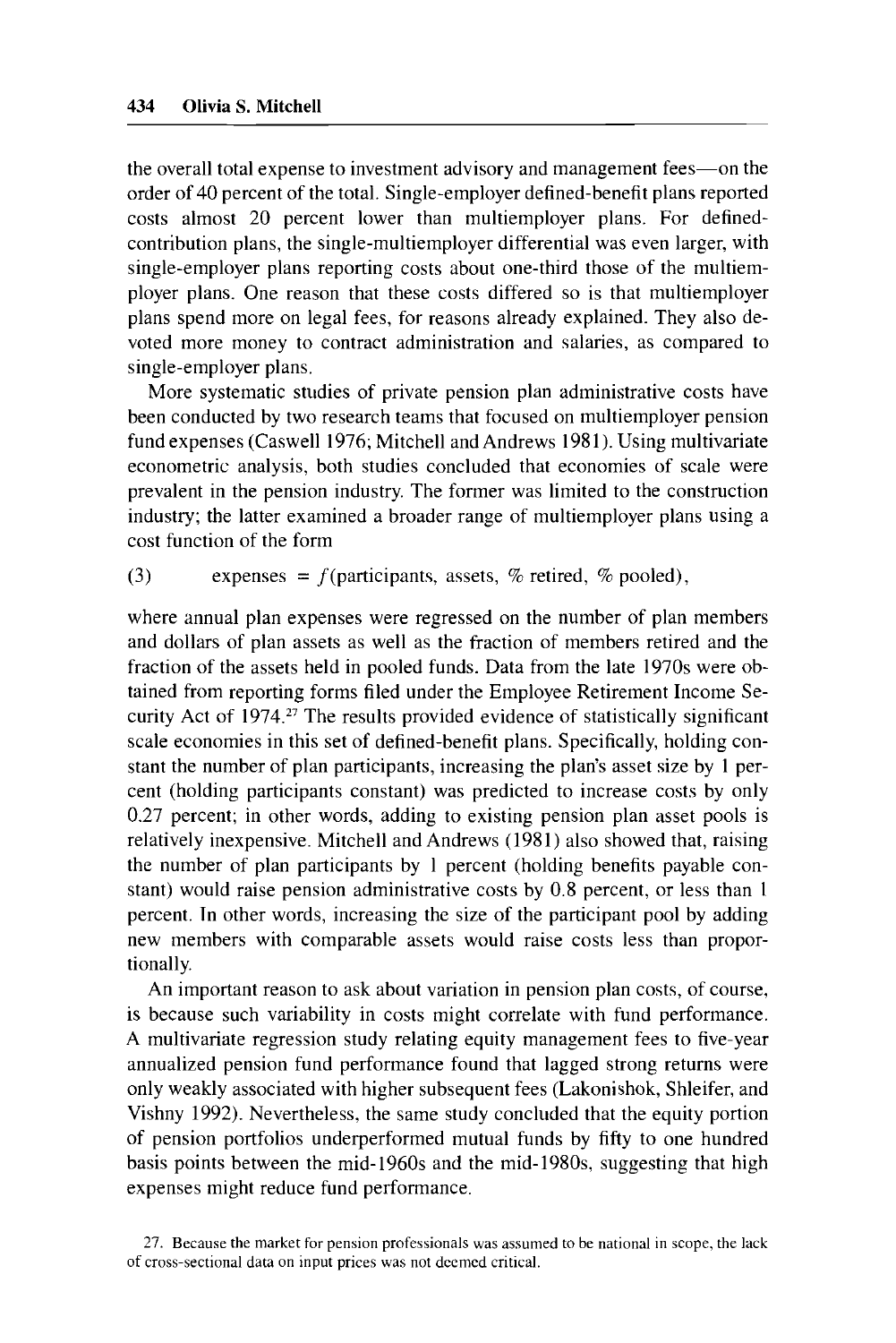# *Costs of 401(k) Pension Plans*

Over the last decade in the United States, a new breed of retirement saving vehicle has grown up, namely, 401(k) pensions. These plans are often thought of as a type of defined-contribution pension but have in fact become increasingly distinct in character from the old employer-directed defined-contribution pension accounts.

In a  $401(k)$  plan, generally the sponsoring employer will select a set of investment vehicles to which participating contributors may direct their contributions; individual plan participants often have substantial flexibility over subsequent asset allocations. For example, many funds permit participants to inquire about their account balances and alter their accruals as well as new contribution flows via a twenty-four-hour telephone service center. In addition, many employers allow participants to take loans from their 401(k) plans, a feature that increases these plans' popularity but one that would also be expected to raise their operating expenses (Mitchell 1992). In addition, the 401(k) rubric encompasses a wide range of plan types and structures, including those funded by profit sharing, those with or without employer pretax match amounts, and thrift plans. Finally, given the fact that employers are concerned about liability for participants' investment choices, substantial funds are devoted to investor education efforts as well as periodic statements of accounts to participants.

In contrast to the old corporate (and public-sector) pension model, at the time of retirement participants in a 401(k) plan may select from a variety of different payout options (Mitchell 1992). One is to take the accruals in a lump sum (and perhaps roll it over into a tax-qualified individual retirement account); another is to use the funds to purchase an annuity; and a third is to accept a graduated payout in accordance with IRS requirements. Because these and other feasible payout options are tailored to the individual retiree, one might anticipate that 401(k) administrative costs would exceed those of conventional defined-contribution plans.

Evidence on the cost effect of plan flexibility is as yet preliminary. Assets in 401(k) plans total more than half a billion dollars. The ICI (1995a) data indicate that  $401(k)$  plans have on the order of 18 million participants, with assets per participant running about \$26,000 (median \$16,000) and median overall contribution rates of \$2,286 per year (with 35 percent contributed by employers). Median record-keeping expenses reported by 401(k) plans in 1993 totaled \$66.00 per account per year, or 3 percent of annual contributions. Of course, to the extent that administrative fees are sometimes charged to the 401(k) plan sponsor, reported administrative expenses may appear unduly low (ICI 1995a). Nevertheless, one might anticipate that  $401(k)$  plans would require somewhat more administration than individually purchased mutual funds, inasmuch as the tax-qualified plans permit participant involvement in the asset-allocation process and also require monitoring for tax purposes. On average, 20 percent of the 401(k) plans permit daily reallocation of accruals or new contributions; 12 percent permit monthly exchanges; 40 percent permit quarterly adjust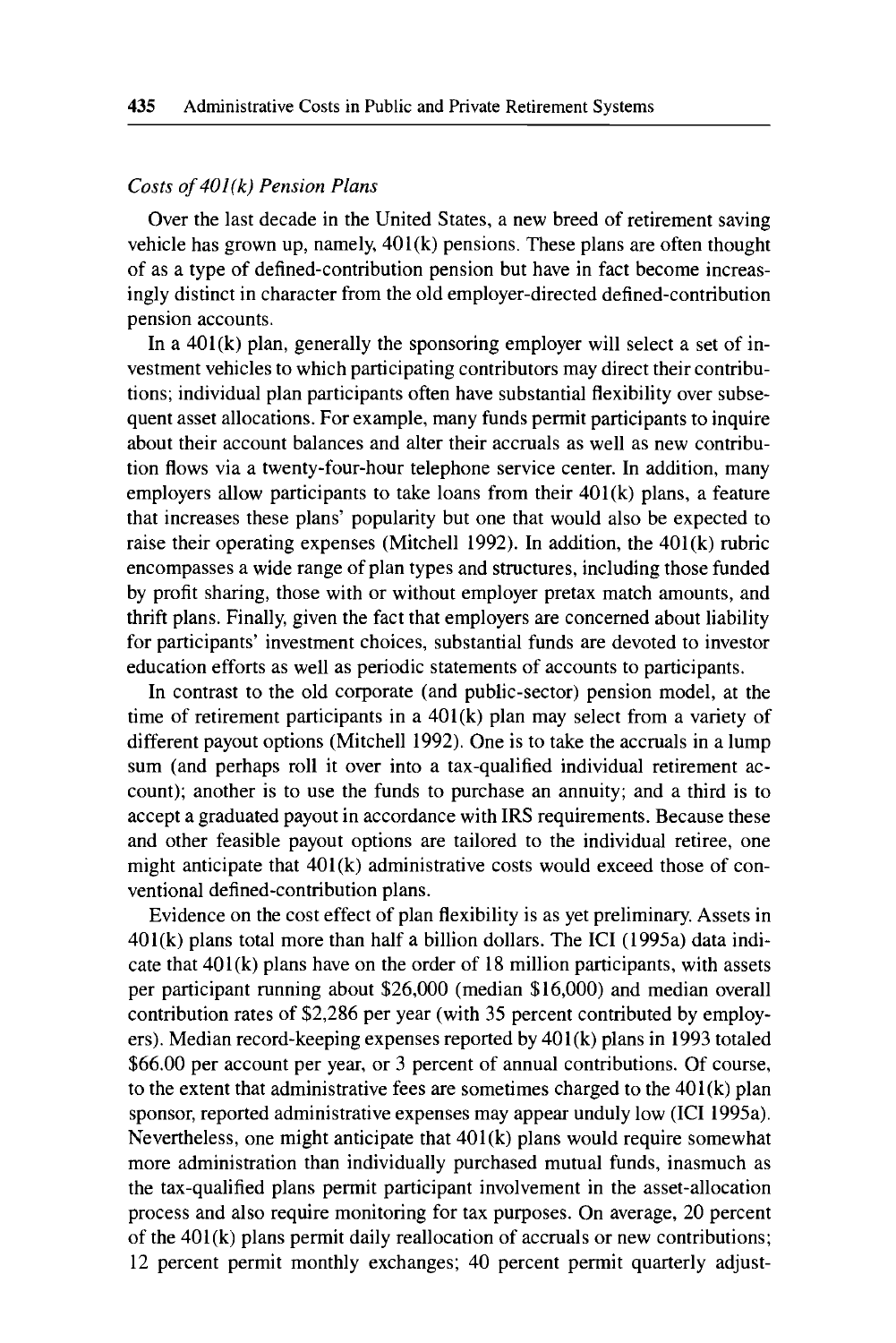ments; and only 20 percent limit changeovers to once or twice a year (ICI 1995a, 10). While permitting more transactions is attractive to many participants, industry experts point out that the practice raises costs. Also, almost three-quarters of the plans give out quarterly statements of participants' asset allocation and performance, and most devote substantial effort to marking their assets to market, many on an hourly basis.

Table 10.10 indicates average total expenses charged by 401(k) pension plans, costs generally attributable to start-up fees, annual per person service charges, loan fees, annual reporting fees, transaction charges, and approximately five to ten basis points for trustee charges, presumably mostly insurance (ICI 1995). **As** a matter of practice, money-management fees are not included in these tallies and must be added to obtain total expenses. The data indicate that average record-keeping expenses range from a low of 80 basis points in the short-term bond fund to 188 basis points in international equity funds, with the mid-range for equity funds around 140-150 basis points per annum. On an annual basis, the average per participant cost of administering a 401(k) plan appears to be between \$5.00 and \$55.00 annually, including nondiscrimination testing, quarterly statements, and investor information.<sup>28</sup>

One of the most difficult issues in the  $401(k)$  field is that the  $401(k)$  plans often offer a life annuity at retirement, with the result that the product provided is distinct conceptually from a simpler money-accumulation plan. Figuring out what additional expense the insurance annuity adds, as distinct from the money-management and record-keeping costs, is not a simple matter. Some modest evidence in this direction compares expense ratios for small and midsized 401(k) plans with and without an annuity product embedded in the offering (see table 10.11). (Not reported are record-keeping and administrative fees, which are similar for both plan types.) Not surprisingly, it appears that administrative expense ratios are higher for  $401(k)$  plans offering insurance annuities: the additional asset-based charge over the mutual fund investment options appears to be six to thirty-two basis points. $29$ 

#### *Public and International Pension Plan Administrative Cost Comparisons*

It is useful to compare the private pension plan costs reported thus far with a range of other plans, as a method of gaining some perspective on the range of figures. Comparing expenses of large **U.S.** corporate plans with U.S. publicsector pension plans and endowment/foundation funds shows that fees paid to

<sup>28.</sup> The range of record-keeping costs for  $401(k)$  plans suggested by industry experts is \$15.00-\$30.00 per year.

<sup>29.</sup> What is interesting is that, in the  $401(k)$  plan containing only an index fund, adding the annuity costs increases costs by thirty-two basis points, while the annuity raises costs by only three to eight basis points for the money market, balanced, and equity accounts. This may he explained by the fact that few mutual funds offer an annuity product in the large institutional 403(h) marketplace and that reported data may therefore be skewed by an overweighting of smaller retail plans. Hence, adding the annuity charge appears to raise expense ratios by a low of 4 percent to a high of double, depending on the fund.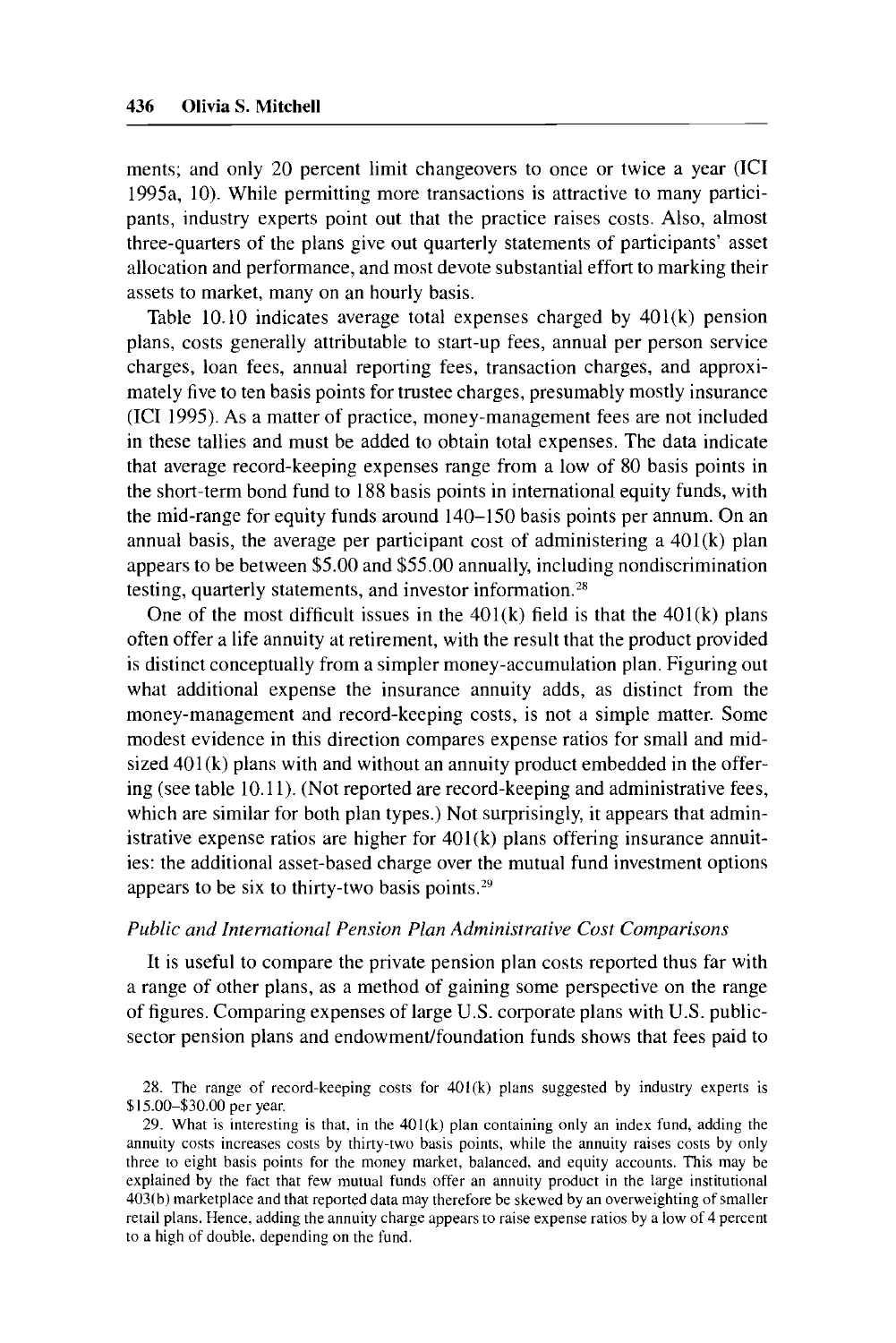|                             | Exp. Ratio<br>$(\%)$ | Assets<br>(\$billion) |  |
|-----------------------------|----------------------|-----------------------|--|
| Short bonds                 | .84                  | 46                    |  |
| Intermediate bonds          | 1.01                 | 131                   |  |
| Long bonds                  | 1.16                 | 71                    |  |
| Balanced/total return       | 1.41                 | 132                   |  |
| Income/utility              | 1.36                 | 99                    |  |
| Growth/income               | 1.27                 | 290                   |  |
| Long-term growth            | 1.44                 | 340                   |  |
| Aggressive growth           | 1.58                 | 136                   |  |
| Global bonds                | 1.54                 | 39                    |  |
| International/global equity | 1.88                 | 175                   |  |

#### **Table 10.10 Expenses for 401(k) Plans Holding Mutual Funds**

*Source:* "Fund Scoreboard" (1996).

# **Table 10.11 Expense Ratios" for Small and Midsized 401(k) Pensions with and without an Annuity Product (basis points)**

| Type of Fund  | Life Insurance Fund<br>$(401[k]$ with annuity)<br>$\left(1\right)$ | Mutual Fund<br>(401[k], no annuity)<br>$\scriptstyle{(2)}$ | Difference<br>$(1) - (2)$ | Ratio<br>(1)/(2) |
|---------------|--------------------------------------------------------------------|------------------------------------------------------------|---------------------------|------------------|
| Equity        | 1.13                                                               | 1.07                                                       | .06                       | 1.06             |
| Balanced      | .85                                                                | .82                                                        | .03                       | 1.04             |
| Fixed income  | .84                                                                | .66                                                        | .18                       | 1.27             |
| Money market  | .5                                                                 | .42                                                        | .08                       | 1.19             |
| International | 1.53                                                               | 1.32                                                       | .21                       | 1.16             |
| Index         | .6                                                                 | .28                                                        | .32                       | 2.14             |

*Source:* Driscoll and Springsteel (1995).

"Asset-based charges (investment expenses) equal fiscal year operating expenses divided by average net assets. Both plans also levy record-keeping and administrative fees on plan sponsors.

outside managers totaled thirty-four basis points among public funds, as opposed to forty-five among the larger corporate funds in 1994 (Greenwich **Asso**ciates 1995a, 1995b, 1995c). While the government-run plans are somewhat less expensive, there is little evidence of scale economies among this set of public plans examined: public funds with over \$1 billion in assets paid thirty basis points, as opposed to thirty-seven basis points for plans with less than \$100 million, whereas, in the corporate sector, plans with over \$1 billion in assets paid thirty-three basis points in expenses, as opposed to those with under \$100 million in assets, which paid fifty basis points (Greenwich Associates 1995a, 26). Nevertheless, no formal model was used in that study holding other factors constant; more will be said on this below.

As has been noted, corporate plan sponsors are not required to account for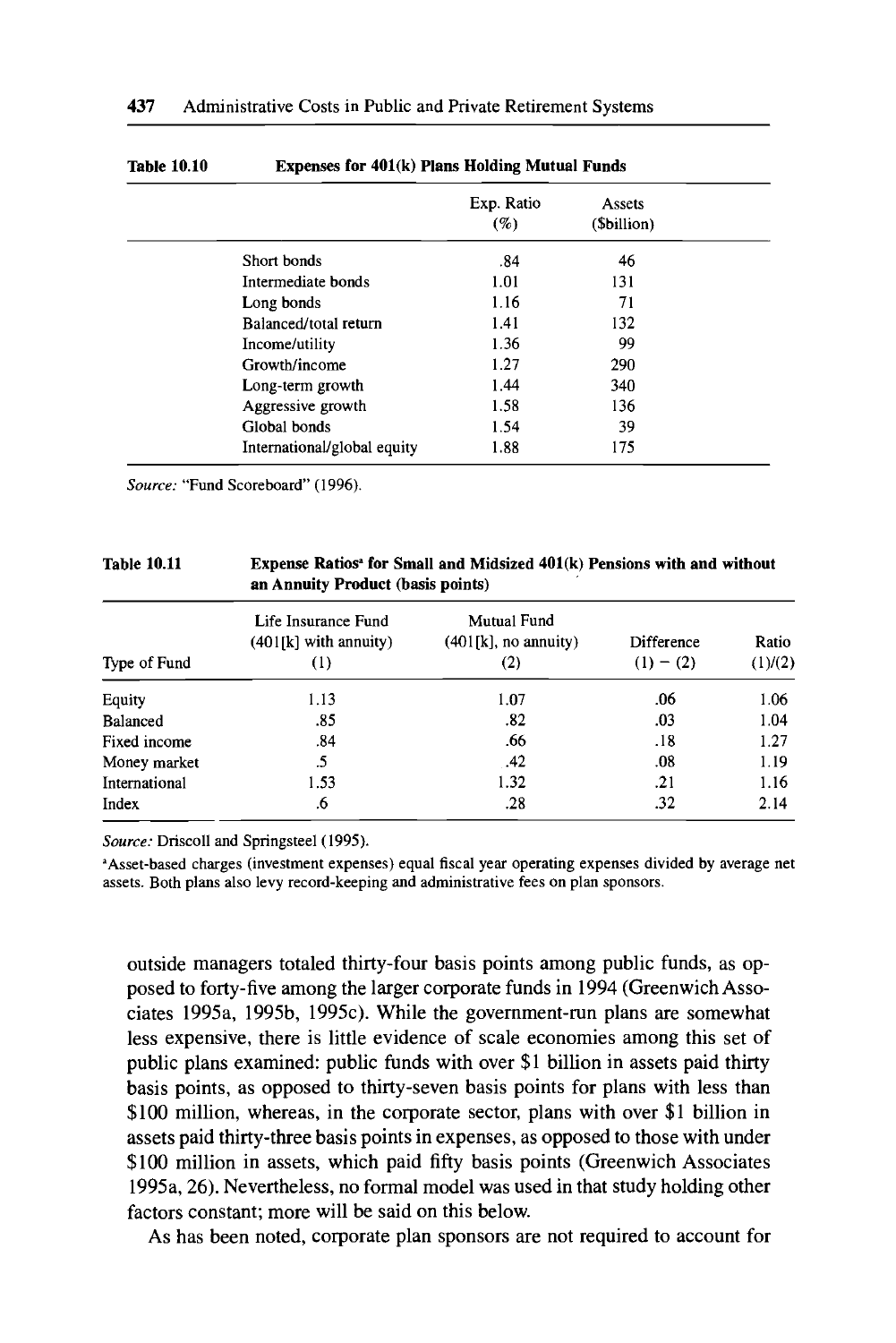all pension expenses separately, in contrast with more complete reporting in public plans. For instance, in 1994,68 percent of U.S. corporate pension plans reported that the plan sponsor (typically a private employer) directly paid a portion of pension plan staff costs rather than charging the pension plan, but only 42 percent of public-sector plan sponsors devoted staff time to pension fund activities (Greenwich Associates 1995a, 35). The smallest public/private reporting differential found is in the area of investment-management fees, where 76 percent of the private pension funds and 77 percent of public plans reported that their investment-management fees were charged to the pension plan (Greenwich Associates 1995a, 35). Overall, fewer corporate funds charge actuarial fees, pension-consulting fees, and performance-measurement fees to the pension fund, as compared to the public plans. In general, then, the higher fees paid by US. private plans are probably still underreported.

Other data sets offer distinct comparisons between U.S. corporate funds and Canadian and British pension plan costs. Across these three groups, the U.S. mean (median) private pension expenditure on annual money-management fees is systematically the highest, at forty (thirty-eight) basis points, compared to Canadian corporate funds, which pay thirty (twenty-eight) basis points, and U.K. private funds, where the mean is twenty-two (eighteen) basis points. An examination of these countries' corporate pension fund-management expenses reveals that U.S. plans had higher average expenses, as compared to the two comparator nations (where funds reported expenses over fifty basis points only rarely) (Greenwich Associates 1995a, 26).

Other places to seek evidence on pension expenses are in the nonprofit as well as government pension plans. In the former case, complete expenses are reported only to the extent that the plan is charged full cost for expenses incurred in its behalf. A rather interesting case is that of the College Retirement Equity Fund (CREF), the nation's largest defined-contribution pension plan, covering employees in higher education and research institutes. It is a nonprofit institution and, for historical reasons, receives special treatment under ERISA law. CREF is a national plan, covering people in many different institutions, and employers participating in the system tend to cover most of the payrollbased costs as part of their own benefits function. This suggests that the CREF plan would appear to have lower costs as compared to a plan where all benefits and payroll-related costs were charged to the plan. The system is also quite responsive to individual participating employers, permitting cross-employer differences in contribution levels, rules regarding lump sum versus annuity payouts, and asset-allocation choices; these differences may drive up expenses. Additionally, CREF contributions include the value of annuity insurance since, strictly speaking, participants in the contributory phase purchase a deferred variable annuity. For this reason, costs would not be expected to reflect or to be directly relevant to those experienced by corporate pensions. In any event, it is of interest to inquire about CREF's expense structure because of its large scale and because some have suggested that this might be a viable model if social security should be partly privatized.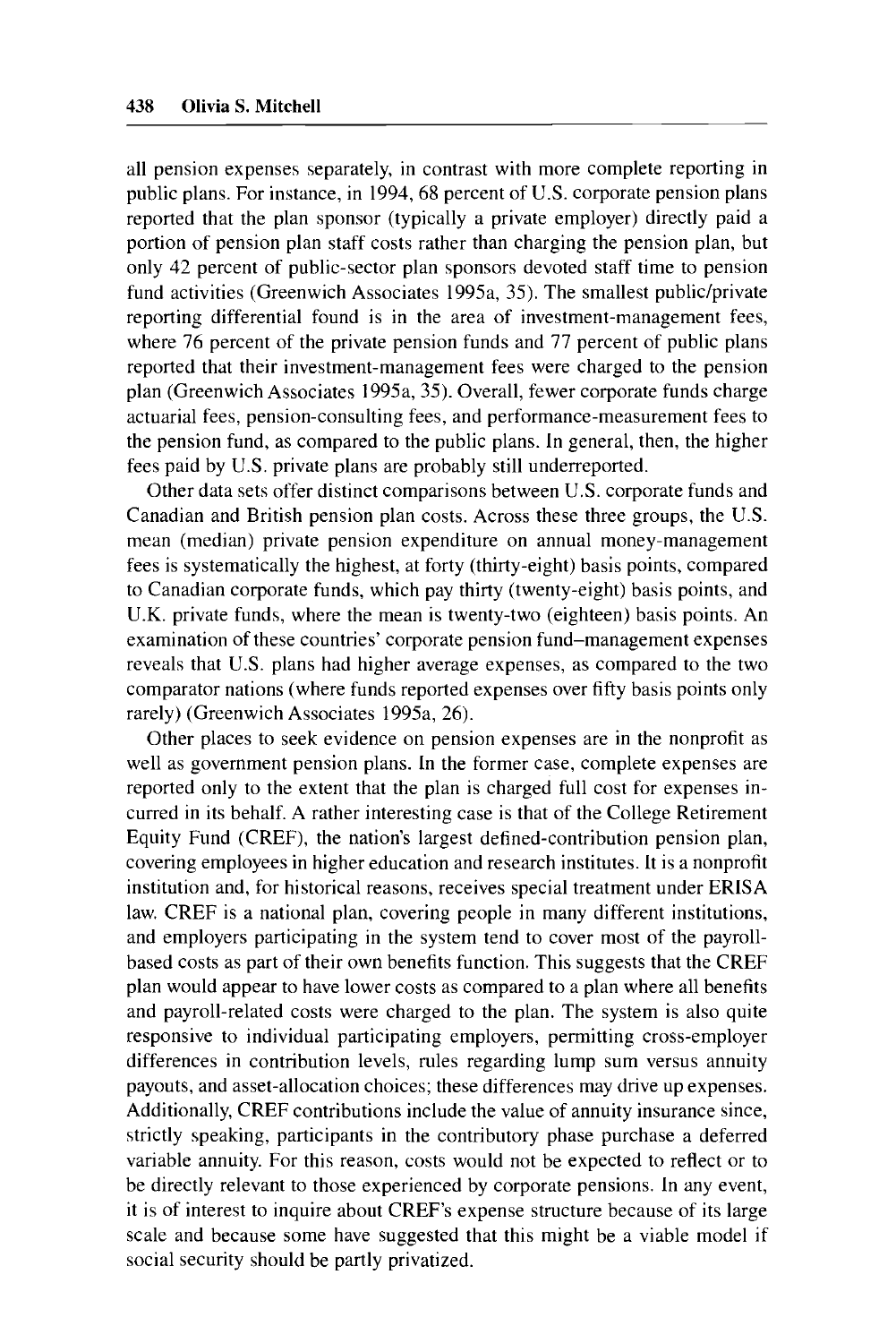CREF costs are reported in table 10.12, where it will be seen that total expenses (including money management and record keeping) ranged from 0.29 percent of assets per annum for the money market fund to **0.42** percent for the growth fund (plan year ending December 1994). This narrow differential can be attributed to CREF's application of identical administration and distribution expenses (0.21 and 0.03 percent of assets, respectively) to all funds. **As** a result, the only source of reported cross-fund variation is due to investment advisory fees, which vary from 0.05 to 0.18 percent. Certainly, these are low levels of cost, and the differentials narrow in light of the expenses reported for other funds described above. It is possible that these lower figures, five to eighteen basis points, would characterize money-management fees if a large-scale funded government program modeled on CREF were to replace the current, mostly unfunded, social security system.

**A** different pension plan outside the corporate sector is the federal government retirement system, known as the Federal Retirement Thrift Investment Fund. This civil service retirement plan is reasonably large, including over 2 million participants and \$36 billion in assets, and is a contributory definedcontribution plan that may be allocated at the participant's behest into a stock fund, a bond fund, and/or a government securities fund. The 1996 annual report indicates that administrative expense ratios in this system total nine basis points; however, this figure excludes costs associated with collections of employer and employee contributions since an individual agency's or office's payroll system handles these separately. Even more striking is the low reported level of investment expenses—computed at under one basis point. This figure is indicative of the extent of scale economies feasible in a centrally managed, large defined-contribution pension plan that restricts its investment choices to a very small set of indexes (see table 10.13).

**U.S.** state and local pension plans afford another data point on large pension plan costs, but here defined-benefit systems are generally the norm.<sup>30</sup> In a recent study of more than three hundred public employee retirement systems with assets of \$791 billion and 10.6 million active members in 1992, administrative expenditures for these public employee pension plans averaged 9 percent of total pension contributions; median per participant expenses were \$130 per year (1992 dollars; Hsin and Mitchell 1994). This is comparable to private plan costs reported above (yet private plan figures may be biased downward for reasons already noted).<sup>31</sup>

30. **In the last few years, however, a handful of states and municipalities have offered a definedcontribution alternative. For example, the city of Westminster, Colorado, provides definedcontribution plans for its police, firefighters, and general city employees, holding plan assets,** \$43 **million, for some 770 participants. Expenses per participant are reported at** \$248 **per year per person** (1994 **dollars).** On **a percentage basis, annual expenses total** 0.45 **percent of assets,** or **5.4 percent of contributions. These expenses are allocated roughly two-fifths to operational expenses and three-fifths to money management costs.** 

3 **1. These public plan costs could still be understated, to the extent that public-sector pensions probably do not fully account for collection costs,** the use **of public land and buildings, and benefits provided by other government agencies.**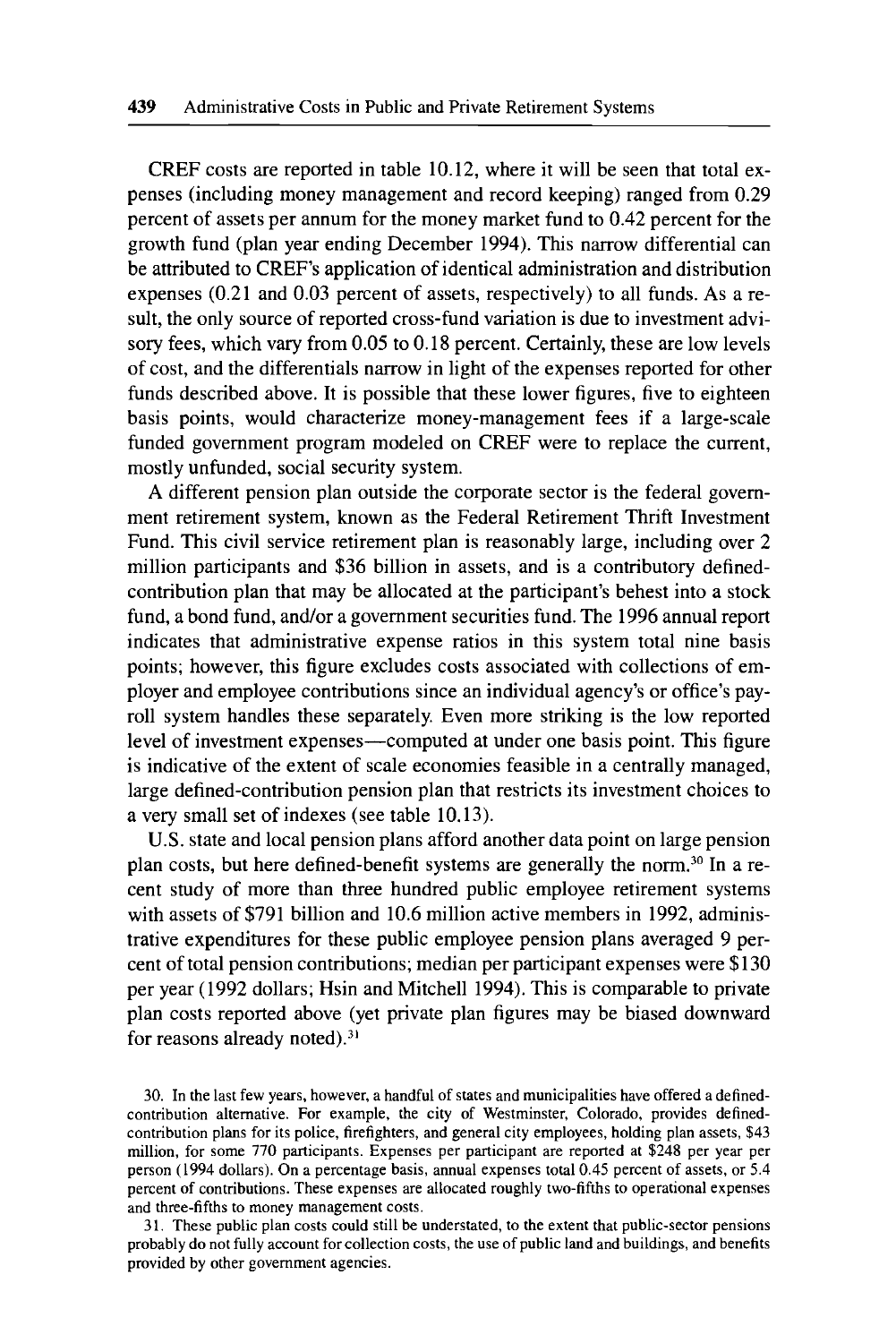|                 | Expenses $(\%)$          |                                    |                                   |                          |
|-----------------|--------------------------|------------------------------------|-----------------------------------|--------------------------|
| Type of Fund    | Total<br><b>Expenses</b> | Investment<br><b>Advisory Fees</b> | Administrative<br><b>Expenses</b> | Distribution<br>Expenses |
| Equity index    | .32                      | .08                                | .21                               | .03                      |
| Stock account   | .34                      | .10                                | .21                               | .03                      |
| Growth          | .42                      | .18                                | .21                               | .03                      |
| Global equities | .41                      | .17                                | .21                               | .03                      |
| Social choice   | .33                      | .09                                | .21                               | .03                      |
| Money market    | .29                      | .05                                | .21                               | .03                      |
| Bond market     | .30                      | .06                                | .21                               | .03                      |

| Table 10.12 | 1994 College Retirement Equity Fund (CREF) Administrative |
|-------------|-----------------------------------------------------------|
|             | Expenses $(\%)$                                           |

*Source:* CREF (1995)—data cover year ending December 1994.

The econometric analysis recognized that public-sector pensions might not operate on the economically efficient feasible frontier with minimum possible expenditures, inasmuch as public retirement systems usually are not subject to market pressures. Hence, a frontier cost model was estimated using a general multiproduct cost function of the form

(4) administrative costs<sub>i</sub> =  $f$ (output vector, input prices;  $\alpha$ ) +  $\varepsilon$ <sub>i</sub>,

where  $\alpha$  is a vector of parameters, and  $\varepsilon$ , is an error term made up of two independent components ( $\varepsilon_i = v_i + u_j$ , where *v<sub>i</sub>* captures random error, and *u<sub>i</sub>*  $2 \ge 0$ ). Of particular relevance to the present work is the finding of substantial scale economies: among public-sector pension plans, a 1 percent increase in the number of plan participants raised pension administrative expenditures by 0.74 percent, holding assets per participant constant, and a 1 percent increase in assets ceteris paribus raised costs by less than half a percent. **A** more troubling finding was that some 30 percent of reported administrative expenditures was attributed to inefficiencies, although this figure was lower than those reported by other public-sector agencies.

Having measured pension plan inefficiency gaps, the analysis then explores factors associated with measured inefficiencies. The evidence suggests that public plans were more efficient when investment services were contracted out to private money managers. It was also found that granting pension boards authority over their administrative budgets reduced administrative efficiency, particularly when administrative budgets were picked up by the sponsoring employer (as opposed to having the pension fund cover its own costs). In general, therefore, administrative costs of public pension plans could probably be reduced somewhat, perhaps by as much as a third, with somewhat different reporting and management structures.<sup>32</sup>

32. In related work, Mitchell and Hsin (1994) and Mitchell and Smith (1994) found that public plan funding and investment performance was related to the composition and responsibilities of the pension boards managing the plans. Specifically, funding and returns were lower when a pension plan had more participants on the board, when in-state investments were required, and when board members were not required to carry liability insurance. (See also Hsin and Mitchcll 1997.)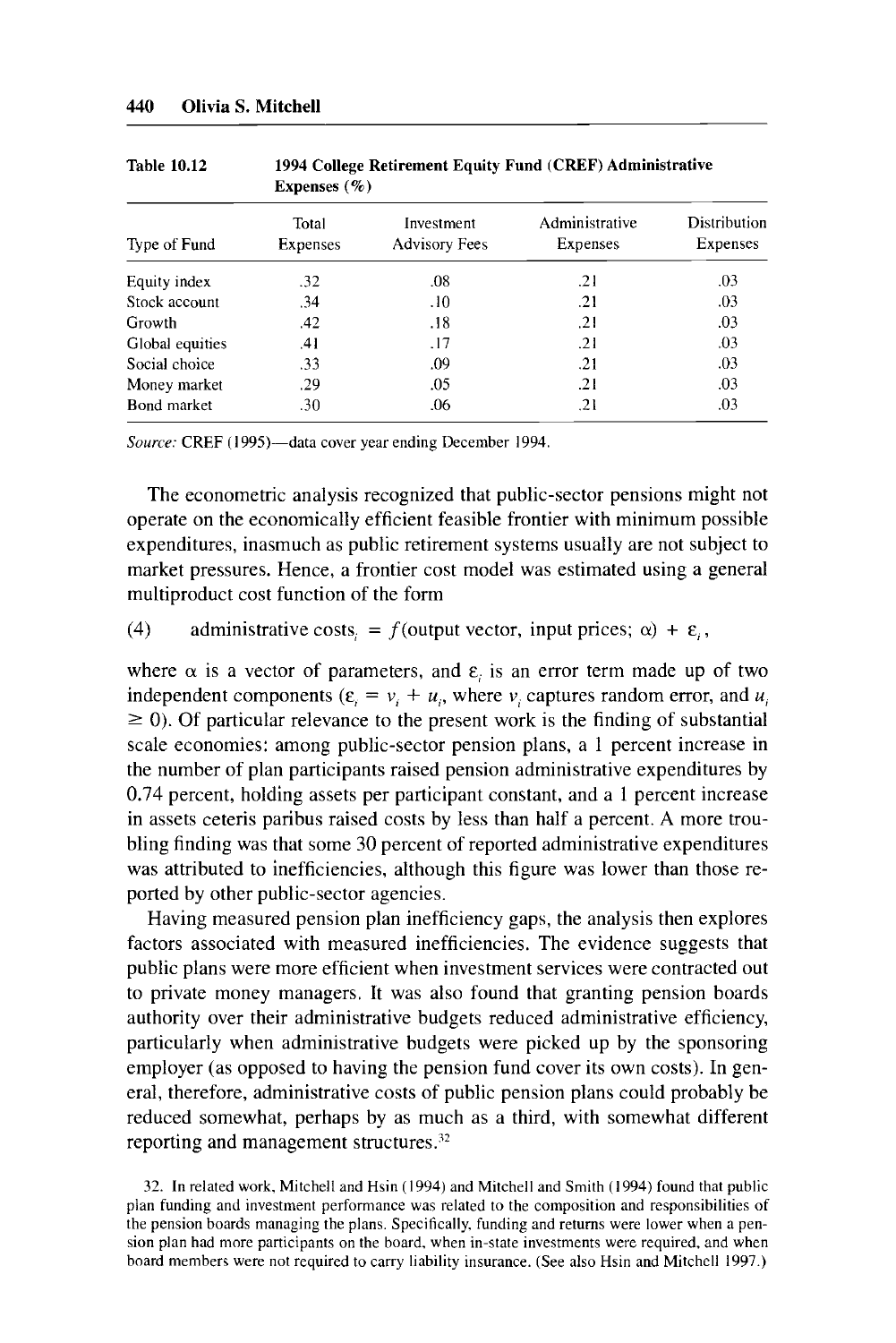| Plan (year end 1995)                |        | Data by Fund Type                           |         |  |  |
|-------------------------------------|--------|---------------------------------------------|---------|--|--|
| Average account size $(\$)$         | 16,500 | U.S. Government Securities Investment Fund: |         |  |  |
| Total participants (million)        | 2.2    | Assets (\$billion)                          | 12.8    |  |  |
| Investments (\$billion):            |        | Administrative expenses (\$billion)         | .024    |  |  |
| Total investments                   | 26.5   | Administrative expenses/assets $(\%)$       | .19     |  |  |
| Net assets                          | 36.3   | Wells Fargo Equity Index Fund:              |         |  |  |
| Contributions (\$billion)           | 5.6    | Assets (\$billion)                          | 11.5    |  |  |
| Participant                         | 3.8    | Administrative expenses (\$billion)         | .008    |  |  |
| Employer                            | 1.8    | Administrative expenses/assets (%)          | -07     |  |  |
| Administrative expenses (\$billion) | 33.4   | Wells Fargo U.S. Debt Index Fund.           |         |  |  |
| As % of net assets                  | .09    | Assets (\$billion)                          | $2.2\,$ |  |  |
| As % of total contributions         | 59     | Administrative expenses (\$billion)         | .002    |  |  |
| Investment expenses (\$billion)     | .002   | Administrative expenses/assets $(\%)$       | -09     |  |  |
| As % of net assets                  | .006   |                                             |         |  |  |
| As % of total contributions         | .03    |                                             |         |  |  |

# **Table 10.13 Federal Retirement Thrift Investment Board Financial Data (1995 dollars)**

Source: Arthur Andersen LLP (1996).

*Nore;* Expenses associated with collection of payroll contributions not included in expense figures. Fiduciary insurance premiums set at zero in 1995. Investment expense ratio not available on a per fund basis.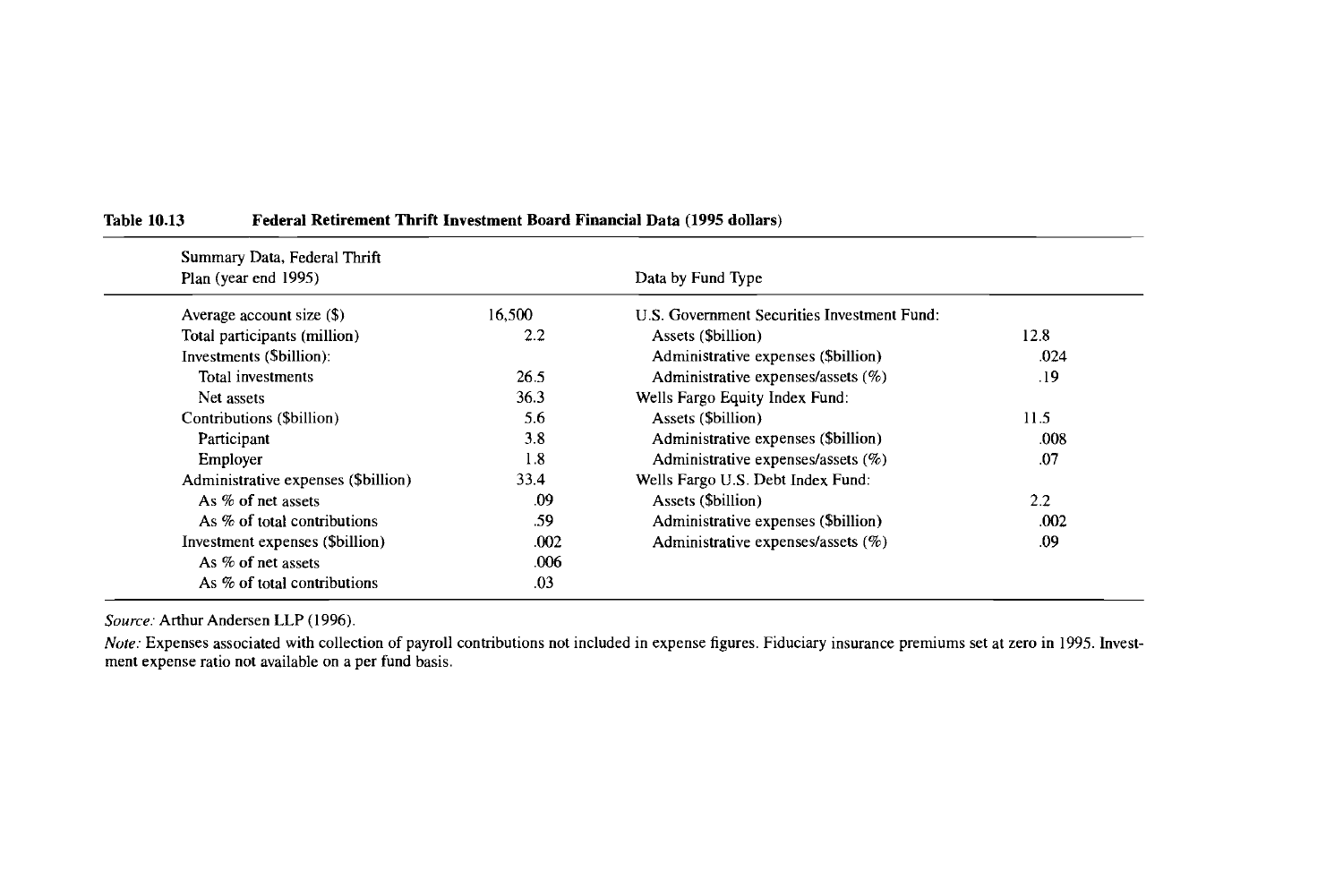# *Trends in Pension Administrative Costs over Time*

Estimates of trends in pension plan administration costs over time are relatively few, but one source is a recently revised and updated report on definedbenefit and defined-contribution pension plans over the period 198 1-96 (Hustead, in press). Table 10.14 summarizes annual defined-benefit costs on a per person basis (in 1996 dollars) as computed from an actuarial simulation for a hypothetical plan and real cost trends over time.

The results indicate that average per participant costs rose rapidly for all sizes of plans and for both plan types, particularly during the latter half of the 1980s. Whereas annual private plan expenses stood at about \$23.00-\$26.00 per participant in larger pensions in 198 1 (1996 dollars), by the mid- 1990s the cost has risen almost three times for the defined-benefit pension plan and by almost double for the defined-contribution plan. Similar percentage changes characterized small pension plans, although the levels of administrative expenses for both plans are much higher because the smaller plans could less ably capture scale economies. In 1981, small plans of both types experienced per participant costs of under \$200 per year per participant in 1981, but, by 1996, defined-contribution costs were \$287 and defined-benefit costs higher than \$600 per participant per year. Large plans reported administrative costs of \$68.00 (defined benefit) and \$49.00 (defined contribution) per year in 1996. (It should be noted that these administrative expenses exclude investment management fees but that they do include Pension Benefit Guaranty Corporate premiums for the defined-benefit pension plan figures.)

Several explanations have been offered for the increasing cost levels as well as the rising differential between defined-benefit and defined-contribution plans; most prominent explanations are the increasingly complex nondiscrimination rules that plan sponsors must meet and the rising cost of insurance premiums for defined-benefit pension plans (Hustead, in press; Clark and McDermed 1990).

| 1able 10.14 |                         |                    | Actuarial Analysis of Defined-Benefit Pension Administrative Costs<br>per Person (1994 dollars) |                             |       |           |  |  |
|-------------|-------------------------|--------------------|-------------------------------------------------------------------------------------------------|-----------------------------|-------|-----------|--|--|
|             | Size of Pension Plan    |                    |                                                                                                 |                             |       |           |  |  |
| Year        | 15 Participants in Plan |                    |                                                                                                 | 10,000 Participants in Plan |       |           |  |  |
|             | DB (\$)                 | DC( <sub>S</sub> ) | DC/DB (%)                                                                                       | DB()                        | DC(5) | DC/DB (%) |  |  |
| 1981        | 184                     | 131                | 71                                                                                              | 22                          | 24    | 110       |  |  |
| 1985        | 456                     | 374                | 82                                                                                              | 31                          | 32    | 104       |  |  |
| 1991        | 518                     | 259                | 74                                                                                              | 62                          | 46    | 74        |  |  |

**Table 10.14 Actuarial Analysis of Defined-Benefit Pension Administrative Costs** 

*Source:* Author's calculations from Hay/Huggins (1990), 31, 39.

 $Note: DB = defined benefit. DC = defined contribution.$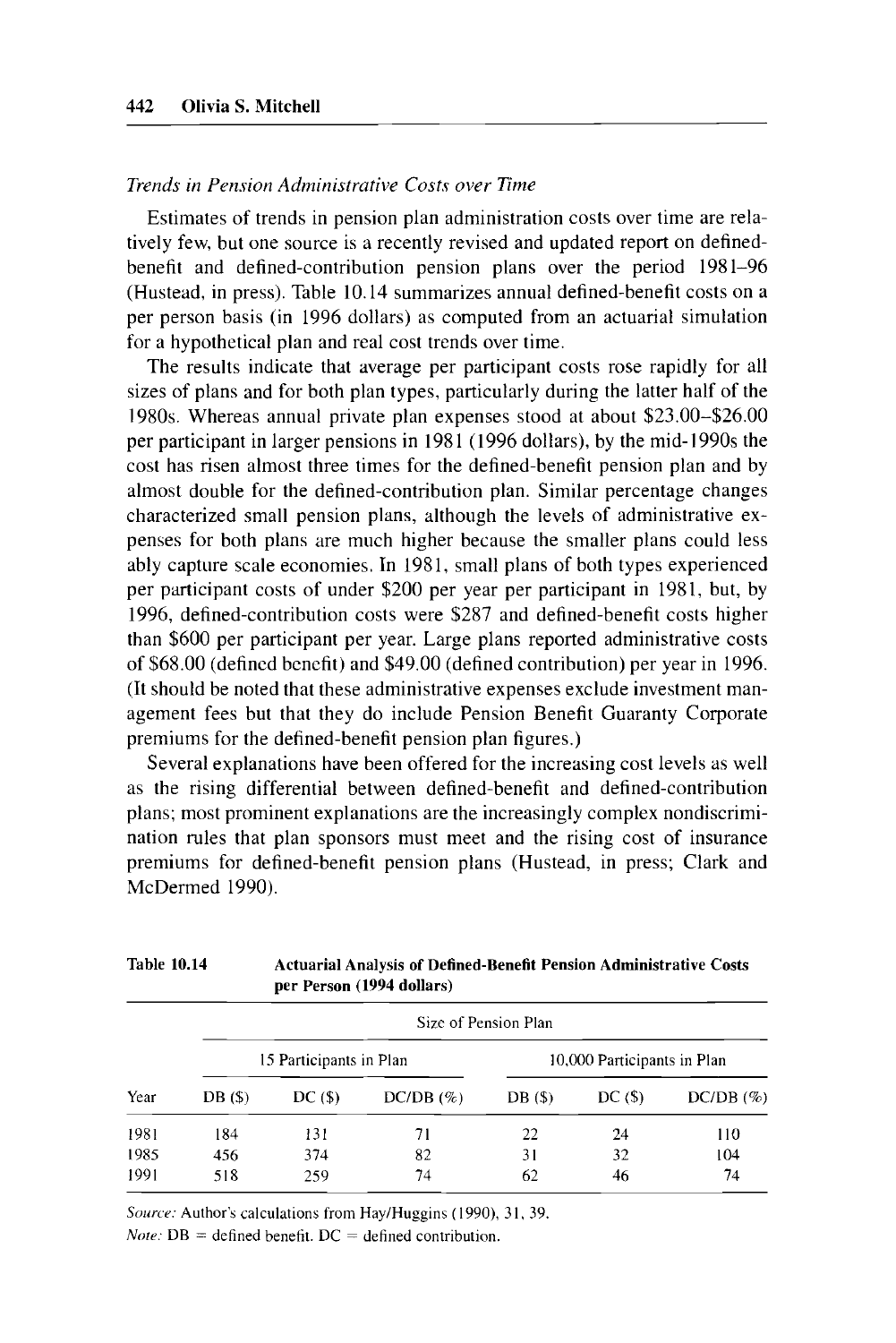#### *Overview*

This investigation into pension plans of different types and in different sectors suggests several conclusions regarding pension administrative cost levels, differentials, and trends: (1) Large corporate pension plans reported total administrative costs of \$68.00 (defined benefit) and \$49.00 (defined contribution) per year in 1996. These costs have risen steadily in real terms over time. *(2)* Scale economies are significant for pension plans. Total administrative costs are much higher-perhaps five to ten times as high-on an annual per person basis, in company pension plans with fifteen versus ten thousand participants. *(3)* Overall pension plan expenses appear to be split approximately two-fifths to advisory and money-management fees and three-fifths to contract administration and salaries. Paying benefits in the form of an annuity adds additional costs, roughly six to thirty-two basis points over a mutual fund investment. (4) U.S. corporate pension plans report substantially higher moneymanagement fees than do their Canadian and U.K. counterparts, at about forty basis points instead of twenty to thirty basis points. Corporate **U.S.** pension plans also report higher outside management fees than do public U.S. pension funds (where the latter devote about thirty-three basis points to outside fees). (5) Public- and nonprofit-sector pension plan expenses tend to be lower than corporate plan costs. For example, the CREF plan covering employees in higher education and research institutes reports devoting twenty-nine to fortytwo basis points to expenses, with a constant fraction devoted to record keeping and distribution (twenty-four basis points) across plans. The Federal Thrift Retirement plan devotes nine basis points to administrative costs and less than one basis point to money-management costs. These figures should not be directly extrapolated to the private-sector arena, however.

# 10.3.3 Administrative Expenses in the Insurance Industry

Another line of inquiry pertains to the question of how well insurance firms could supply retirement annuities in the event that social security benefits were scaled down substantially. In this regard, it is important to address two issues: First, how efficient are privately managed insurance firms? Second, how well does the insurance market work as a whole? Presumably, the appeal of social security privatization would increase if private firms could be anticipated to fill the gap and to do so at relatively low cost.

In terms of the life insurance business in the United States, the American Council on Life Insurance (1995, 37) reports that life insurance firms in 1994 received some \$453 billion in annual premiums and investment earnings. On a per dollar of asset basis, expenses totaled 11 percent of annual income (16 percent of annual contributions) and amounted to some *2.6* percent of the asset base of almost *\$2* trillion in 1994. Some 45 percent of the total expense dollar is devoted to selling costs or agents' commissions.

To date, much of the insurance economic literature has explored efficiency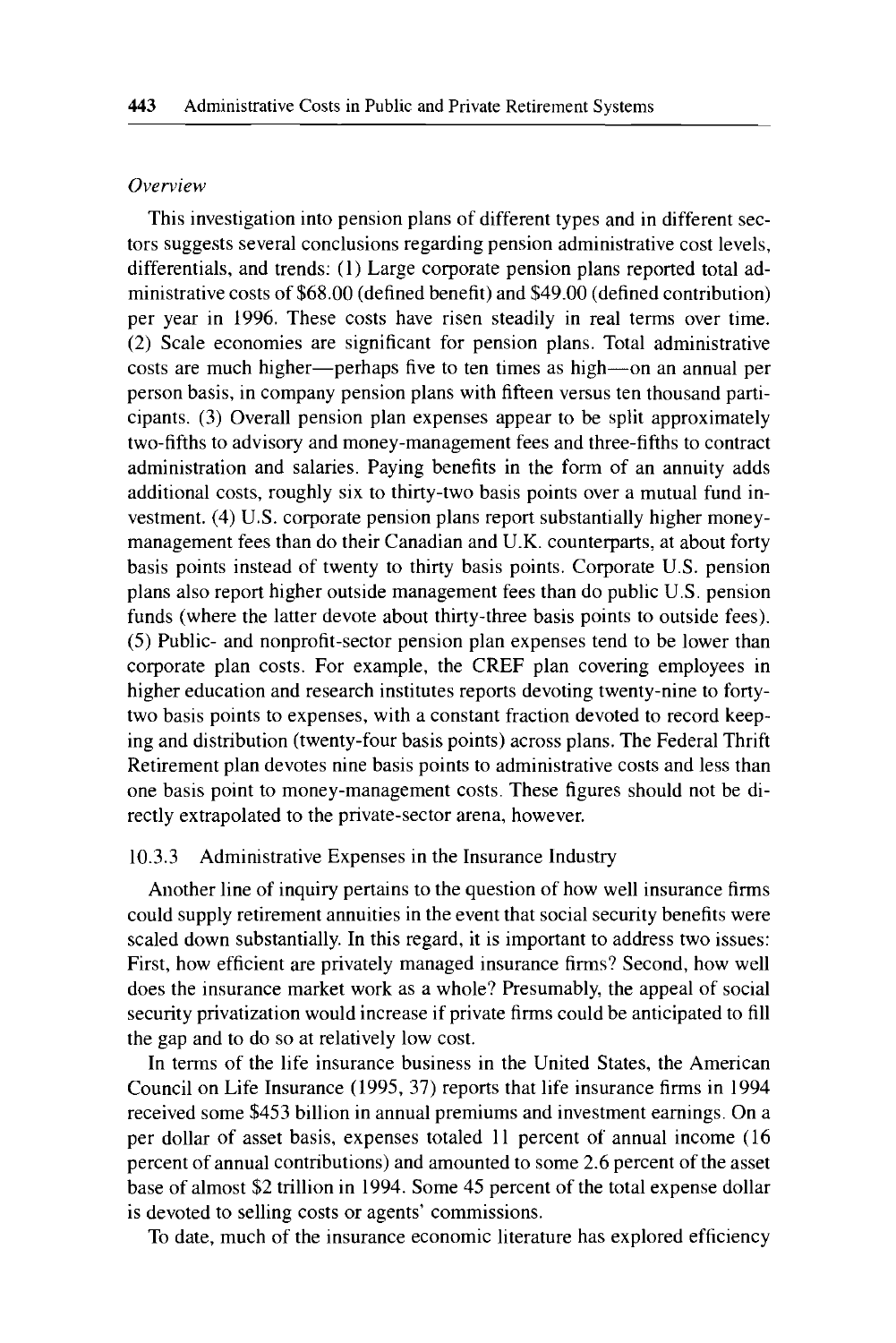in the property-casualty market (e.g., Cummins and Weiss 1995). As a rule, these studies estimate cost functions, and the availability of firm-level panel data has permitted the estimation of quite flexible functional specifications. A persistent problem acknowledged across all these studies is that it is difficult to measure insurance firm output and quality. Hence, persistent cost differentials over time between different lines of insurance and different distribution systems for the same insurance product turn out to be quite difficult to interpret (see Berger, Cummins, and Weiss 1995). Nonetheless, looking across the available literature, it appears that firms in the US. property-casualty insurance sector are operating inside their efficient production frontier by significant margins, suggesting room for reductions in system administrative expenses.<sup>33</sup>

In addition to the general efficiency question just raised is a serious concern regarding how seriously adverse selection and moral hazard pose important real-world obstacles to the privatization of retirement annuities. Allowing individuals to elect whether to take their retirement accounts as a lump sum or as an annuity suggests that there are some potentially troubling weaknesses in the market for annuities. One influential study concluded that expected annual yields on individual life insurance policies were approximately *2* percentage points lower than on group policies owing to adverse selection (Warshawsky 1988). Other evidence suggests that purchasing individual annuities costs approximately two-thirds more than group purchase (Diamond and Valdés-Prieto 1993). These findings, along with the high and not necessarily efficient annual costs reported above, suggest that privatization of the insurance portion of the system would raise costs beyond current public provision of the old age annuity.

# **10.4 Relating These Findings to a Privately Managed Old Age Retirement System**

How these findings might be relevant to a privatized social security system in the United States depends on the exact institutional structure that would be implied under such a reform. One option, dubbed the *maintain benefits* option by members of the Social Security Advisory Council, is to simply invest a portion of the existing social security trust fund in equities. This approach would leave intact the current revenue-collection mechanism, the Social Security Administration's record-keeping and benefit-payout functions, and all else; the only change would be that the government would now invest a portion of the fund, probably in an index portfolio (Quinn and Mitchell 1996).

Whether or not purists would deem this a real step toward privatization, it is nevertheless seen by many as a viable political possibility. Supporters argue that the SSA could earn higher rates of return than on Treasury bills; detractors

33. For studies of life insurance industry costs and efficiency, see Grace and Timme (1992), Fields and Murphy (1989), Gardner and Grace (1993), Yuengert (1993), and Zi (1994).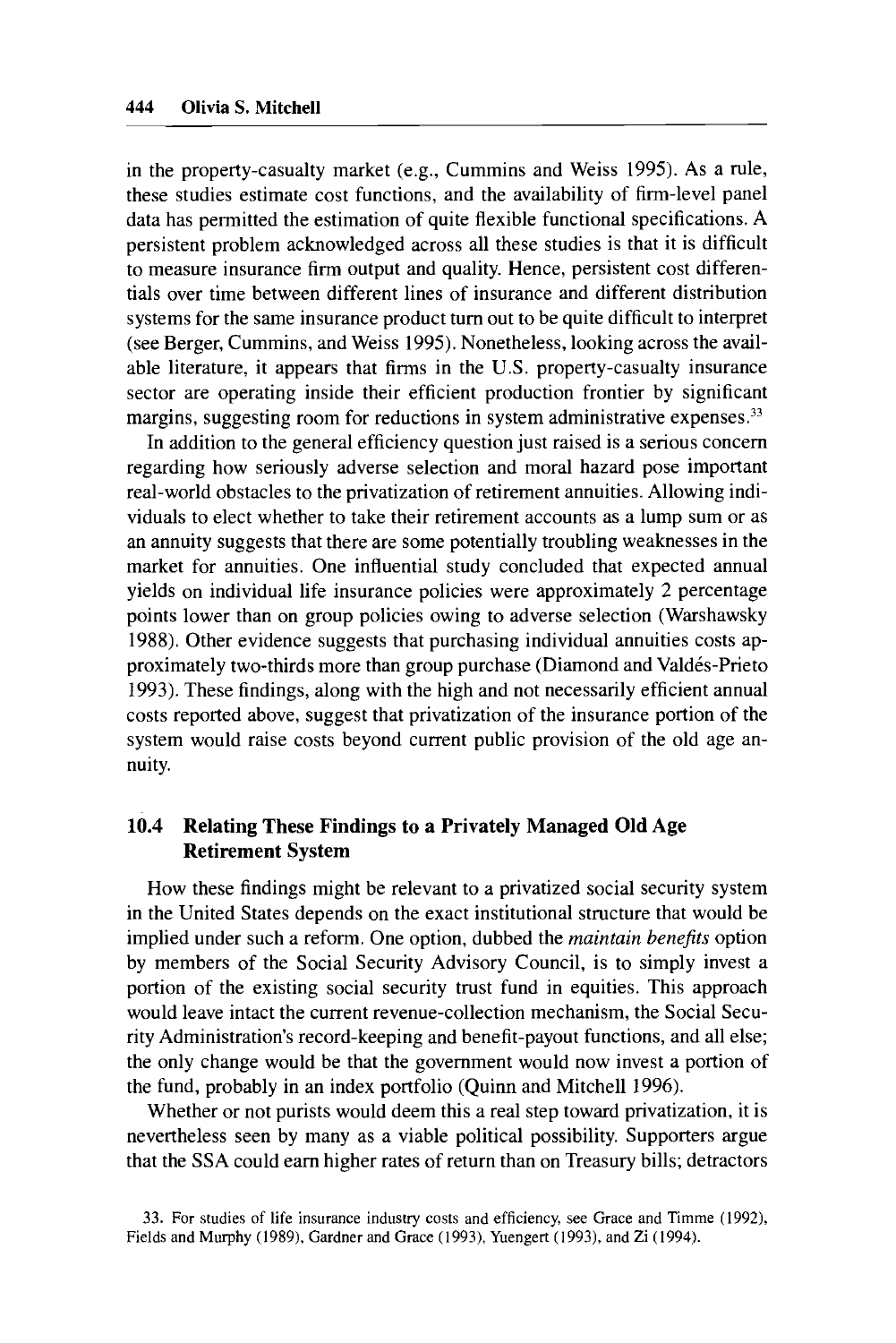point to the fact that system participants may be forced to confront greater capital market risk than under the current defined-benefit plan (Mitchell and Zeldes 1996). In any event, it is plausible to argue that system expenses would increase as the government took on an additional money-management function, but the additional costs would probably be relatively small. **If** the trust fund were simply deposited in an indexed, passively managed mutual fund, administrative expenses would rise by as little as one to as many as twenty basis points, with the likeliest number being at the lower end of the range.

This figure relies on cost figures currently experienced by large, passively managed mutual funds; it could rise if more actively managed portfolios were chosen. Some analysts have expressed concern that political pressures would be brought to bear on a government-managed pension account worth, eventually, several hundred billion dollars.<sup>34</sup> To the extent that this did occur, expenses would be higher and investment performance lower than the returns offered by competitive privately managed mutual funds (Mitchell and Hsin 1994). This estimate also assumes that the government would continue to collect revenues, maintain records, and disburse benefits as now; in other words, the investment fee would be the only incremental charge over the system's current expenses.

A different approach to social security privatization is the proposal to establish a "personal saving account" (PSA).<sup>35</sup> This plan would require all participants to deposit a portion of their payroll taxes into individual private pension accounts managed by regulated but private fund administrators.<sup>36</sup> These pension managers would then invest participants' assets and pay out benefits at retirement. An important question regarding how such accounts might work in the United States has to do with how much self-directed investment would be permitted in the PSAs and how interfund competition would be regulated since the system's inception. In Chile, for instance, private pension fund assetallocation decisions have been heavily restricted. There, workers may change pension allocations only three to four times per year (and must hold all their funds in a single pension fund at any given time), and fund managers face extensive regulation regarding asset composition, permissible (and prohibited) commission charges, and reserves. Although early in that nation's privatization drive administrative costs were quite high (about 23 percent of contributions or 14 percent of assets), these costs have dropped more recently (to 15 and 2.3 percent, respectively). It is, of course, inevitable that costs would be higher initially; the subsequent downward cost trend results partly from competition

<sup>34.</sup> Testimony of Sylvester Schieber before the Senate Finance Committee, *25* March 1996.

<sup>35.</sup> For further discussion of the Chilean system, see Diamond and Valdés-Prieto (1993) and World Bank (1994).

<sup>36.</sup> There is debate over whether this plan would be mandatory or optional and how funds would be collected. If contributions were collected at the individual level instead of continuing to use the Internal Revenue Service, collection costs could also be expected to rise substantially. Many of the issues raised in this discussion are taken up in Technical Panel on Trends and Issues in Retirement Saving (1995).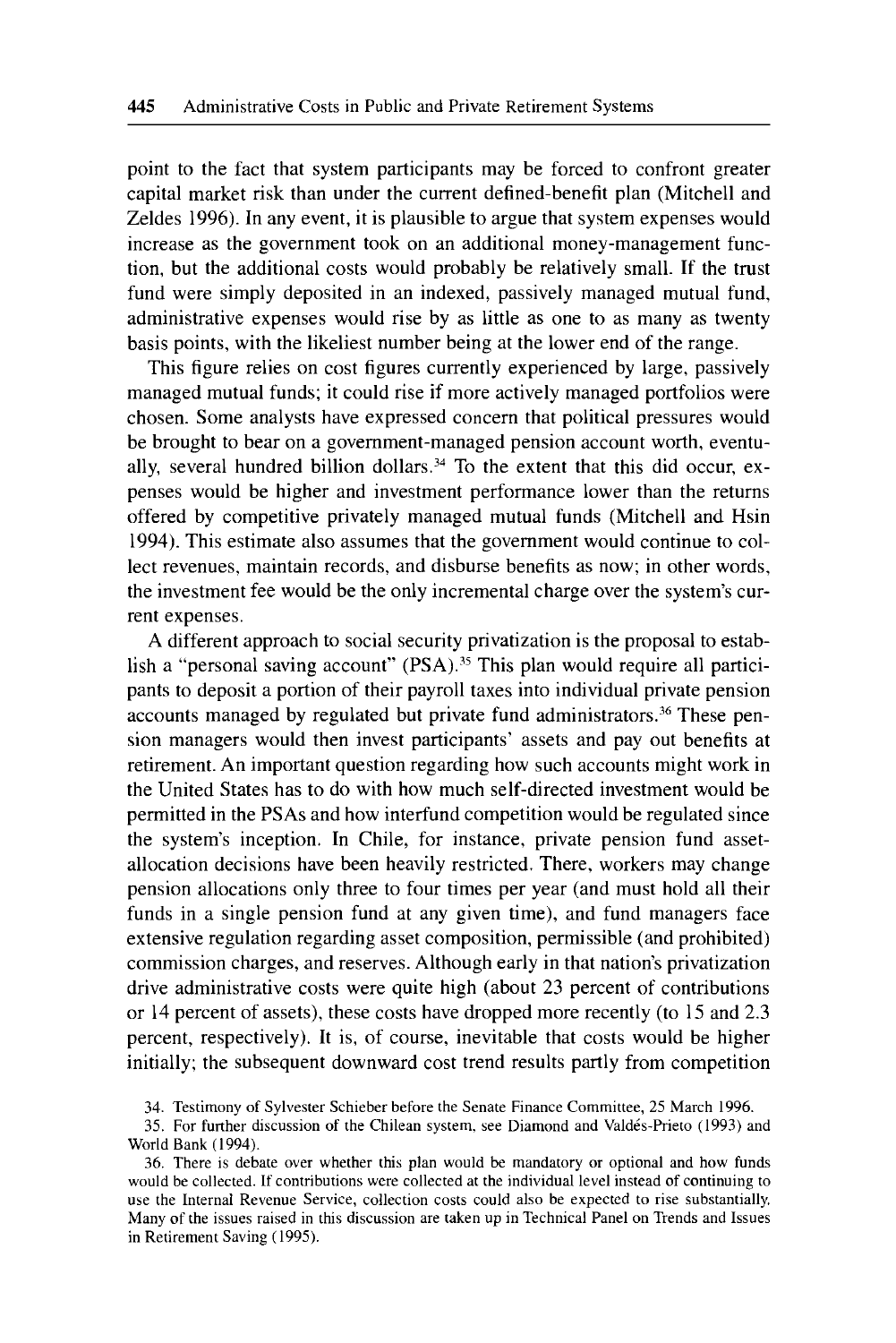and partly from scale economies as assets have grown. Still, however, after fifteen years, the Chilean AFP pension system is relatively small by **U.S.** standards, having assets of around U.S.\$25 billion (Edwards, chap. 1 in this volume).

If a PSA system were mandated in the United States, system administrative expenses would clearly rise, but probably not as much as the high end of the costs experienced in Chile. Inevitably, specific cost rates would depend on specific plan design details, such as what investors are permitted to do with their funds, how often they can reallocate their investment portfolio, and what restrictions on fees and other rules are instituted. An optimistic assessment would take the Federal Thrift Plan numbers, where it will be recalled that only three relatively passively managed options are permitted. In that system, administrative expense ratios were nine basis points (excluding collection costs), and money-management expenses are estimated at less than one basis point. Obviously, fund charges could be higher if people opted for more actively managed accounts; recent research on  $401(k)$  plans has concluded that the first cohort to have access to these plans chose fixed-income and guaranteed insurance company holdings, but younger participants have chosen equity funds by substantial margins (see table 10.15). The CREF plan offers many additional options and has estimated expense figures of thirty to forty basis points annually (including record keeping).

A PSA account system that required investors to place their contributions with mutual funds would probably experience higher administrative and record-keeping fees and would also probably incur costs associated with providing annuities. In terms of the former expense, if individual pension accounts were offered as add-ons to existing company-sponsored  $401(k)$  plans, administrative costs would probably be on the order of \$50.00-\$60.00 per year. This assumes that the plan does not require (or offer) that benefits be paid out in an annuity. If one were additionally to require that benefits be paid as an annuity, costs would probably rise by an extra 10 percent of contributions, or \$100 per participant per year, extrapolating from multiemployer defined-

| Age of Plan Participant |           |           |           |       |  |  |
|-------------------------|-----------|-----------|-----------|-------|--|--|
| $21 - 30$               | $31 - 40$ | $41 - 50$ | $51 - 60$ | $61+$ |  |  |
| 41                      | 43        | 49        | 62        | 85    |  |  |
| 39                      | 36        | 30        | 22        | 10    |  |  |
| 6                       | 8         | 11        |           |       |  |  |
|                         |           | 6         | 6         |       |  |  |
|                         |           | 4         |           |       |  |  |
|                         |           |           |           |       |  |  |

**Table 10.15 Defined-Contribution Asset Holdings by Participant Age** (%)

*Source:* Derived from Schieber and Goodfellow (forthcoming, table 4). *Note:* Columns may not sum to 100 percent owing to rounding error.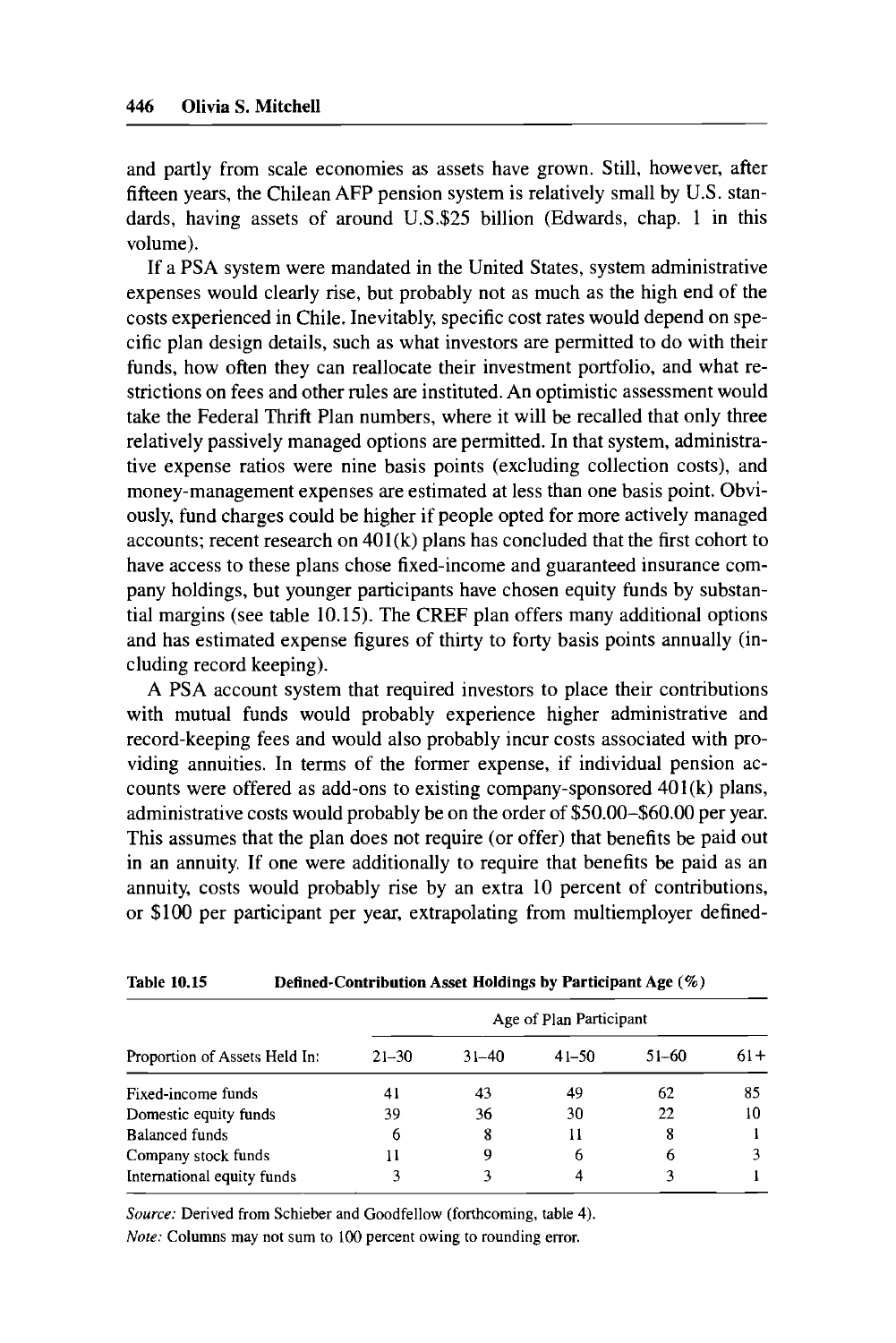contribution plan costs. This figure might be lower if, as the annuity market grew, private insurance firms experienced substantial scale economies; it might be higher if substantially greater adverse selection resulted from optional annuity purchases.

# **10.5 Conclusion**

Opponents of social security privatization argue that privately managed systems are more costly to manage than public systems, and this is a charge that advocates must evaluate carefully. This paper contributes to the discussion by exploring a range of evidence on public and private pension system administrative expenses as well as the determinants of retirement system administrative efficiency in the United States and elsewhere.

The research shows that the administrative costs of providing old age retirement benefit services through a public system are often difficult to measure with precision. Conceptually, a comparison of public administration costs with private plan costs requires not only assessing the expenses incurred in delivering pension services but also controlling for the quality of services delivered. Available data fall far short of the desired measures. Nevertheless, evidence from international sources indicates that there are wide differences in retirement system administration costs from plan to plan and from country to coun**try.** Some of these differences are due to the level of privatization, but most appear to be attributable to particular institutional structures and management practices.

For example, the U.S. Social Security Administration manages a very large old age system at costs that are mid-range among developed nations, but these costs are low compared to smaller systems in smaller countries. Using several different metrics, these costs may be alternatively described as 0.7 percent of benefit expenditures, 0.4 percent of contributions, \$12.00-\$14.00 per covered worker per year (\$9.00 per participant in 1994), or 0.39 percent of system assets (the latter figure is, however, misleading because the system is mostly unfunded). In exchange for these costs, the U.S. social security system appears to do some things quite well. Focusing on the provision of benefits, for instance, there is reason to believe that most eligible retirees receive the benefit amounts to which they are entitled on time. On the other hand, the posting of workers' earnings to system computer files could be improved, although this delay causes no particular problem under current rules. Under current rules, the U.S. social security system bears relatively small expenses for the collection of revenues and virtually nothing for money management since funds must by law be invested in special issue Treasury bills.

These figures were compared with expenses reported by a range of other financial institutions that might be potential players in a privatized social security system. Data from both retail and institutional mutual funds, private and nonprofit pension plans, and insurance companies were collected. Each of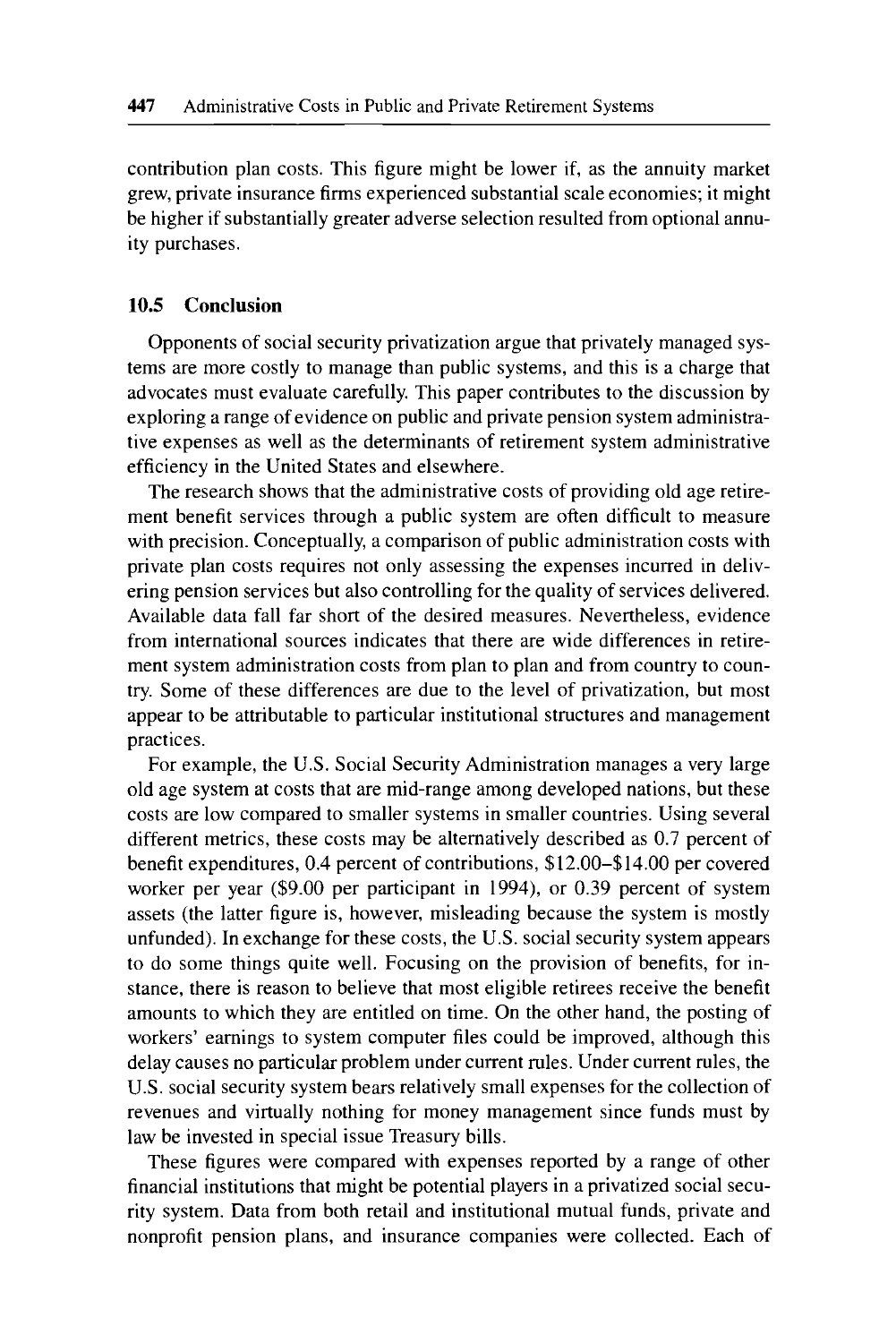these private alternatives produces a somewhat different mix of outputs, with varying types of participant tailoring and service. The data suggest that adding a privately managed individual savings account to existing mutual fund or  $401(k)$  plans would be relatively low cost, with money-management fees potentially ranging between one and twenty basis points (for a passively managed indexed portfolio) and administrative costs of perhaps \$50.00 per year. Moneymanagement costs could be substantially higher for more actively managed funds.

If a group model were taken as the likely prototype of a privatized system, such as a national TIAA-CREF-type or Federal Thrift-type plan (and the range of options were limited quite substantially), investment costs have been estimated to be on the order of a basis point or less per year. Administration costs would be potentially on the order of twenty to thirty basis points, judging from available evidence. In addition, one must add the costs of providing longevity insurance if annuities are to be guaranteed. $37$ 

Even if a privately managed defined-contribution system would result in somewhat higher administrative costs compared to the current pay-as-you-go system, these higher expenses would have consequences that many would find appealing. These additional expenses make possible a system that handles the pension system's necessary functions with greater alacrity while permitting workers to undertake more active asset management in their retirement portfolios. A variant of this approach has been suggested by several members of the 1994-96 U.S. Social Security Advisory Council: under this scenario, the government would offer and manage three to four funds among which plan participants could choose. This approach would also result in higher administrative costs as compared to the current social security system, but it would still permit some of the advantages of having individual accounts.

All the privatization options considered here would be expected to cost somewhat more in administrative expenses than the current publicly run plan in the United States, but the precise level of administrative costs in a privatized social security system will depend crucially on the specifics of the plan proposed. Costs will rise, experts believe, if actively managed funds are permitted, if twenty-four-hour call-up access were allowed, and if participants can obtain loans from the funds. Some of the variants would also entail higher collection costs, reporting expenses, and insurance annuity costs. A lower-cost system would require only a few investment options with little hands-on participant access and infrequent reporting. Offsetting these additional costs, of course, are potentially substantial economic benefits flowing from having a privately managed system (Feldstein and Samwick, chap. 6 in this volume; Kotlikoff, chap. 7 in this volume; Quinn and Mitchell 1996; Mitchell and Zeldes 1996).

<sup>37.</sup> This is one aspect of the current social security retirement account that might continue to be managed by the government, although encouraging the formation of groups for insurance purposes may suffice.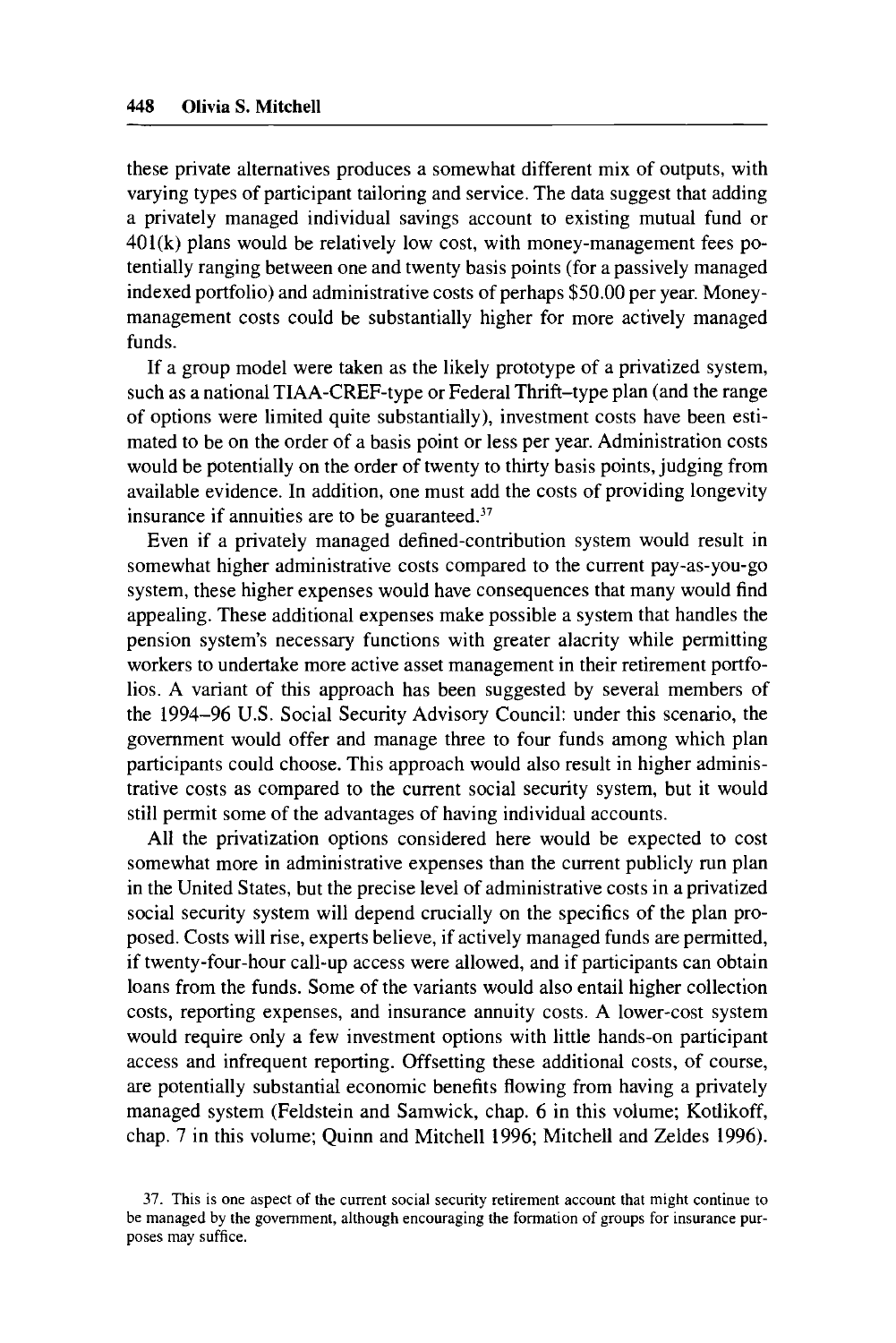These benefits could include the opportunity for participants' contributions to earn a higher rate of return than that feasible under the public program, the possibility that labor supply and savings disincentives would be diminished, and a reduction in the political risk regarding future benefits.

# References

- American Council on Life Insurance. 1995. *Life insurance fact book supplement*. Washington, D.C.
- Arthur Anderson LLP. 1996. *Report of independent public accountants to the executive director of the federal retirement thrip investment board.* Atlanta, 15 March.
- Atkinson, Anthony B. 1987. Income maintenance and social insurance. In *Handbook ofpublic economics,* vol. 2, ed. A. J. Auerbach and M. Feldstein. New York: Elsevier Science/Nortb-Holland.

. 1989. *Poverty and social security.* New York: Harvester Wheatsheaf.

- Barr, Nicholas. 1992. Economic theory and the welfare state: A survey and interpretation. *Journal of Economic Literature 30* (June): 741-803.
- Baumol, William J., Stephen M. Goldfeld, Lilli A. Gordon, and Michael F. Koehn. 1990. *The economics of mutual fund markets: Competition versus regulation.* Rochester Studies in Economics and Policy Issues. New York: Kluwer Academic.
- Berger, Allen, J. David Cummins, and Mary Weiss. 1995. The coexistence of multiple line systems for financial services: The case of property-liability insurance. Working paper. Wharton School, Center for Research on Risk and Insurance, March.
- Borcherding, Thomas E., Werner W. Pommerehne, and Friedrich Schneider. 1982. Comparing the efficiency of private and public production: The evidence from five countries. *Journal of Economics,* suppl. 2: 127-56.
- Caswell, Jerry. 1976. Economic efficiency in pension plan administration: A study of the construction industry. *Journal of Risk and Insurance* 4, no. 2 (June): 257-73.
- Clark, Robert, and Ann McDermed. 1990. *The choice of pension plans in a changing regulatory environment.* Washington, D.C.: American Enterprise Institute Press.
- College Retirement Equities Fund (CREF). 1995. *Prospectus.* New York: TIAA-CREE "CREF cuts charges." 1996. *Participant* (May), *6.*
- Cummins, J. David, and Mary **A.** Weiss. 1995. Measuring cost efficiency in the property-liability insurance industry. *Journal of Banking and Finance* 17:463-8 1.
- Diamond, Peter, and Salvador Valdes-Prieto. 1993. Social security reforms. In *The Chilean economy: Policy lessons and challenges,* ed. B. Bosworth, R. Dornbusch, and R. Laban. Washington, D.C.: Brookings.
- Dickson, Joel. 1996. Analysis of financial conditions surrounding individual accounts. In *Report of the 1994-6 Social Security Advisov Council,* vol. 2. Washington, D.C.: Social Security Administration.
- Doggette, H. 1988. Technological change and its impact on the management of social security agencies. *International Social Security Review* 41, no. 4:355-67.
- Driscoll, Mary, and Ian Springsteel. 1995. Focus on 401(k) performance. *CFO Magazine* (October), 23.
- Elton, Edwin J., Martin Gruber, Sanjiv Das, and Matthew Hlavka. 1993. Efficiency with costly information: A reinterpretation of evidence from managed portfolios. *Review of Financial Studies 6,* no. 1: 1-22.
- Fidelity Investments. Various dates. *Prospectus.* Boston.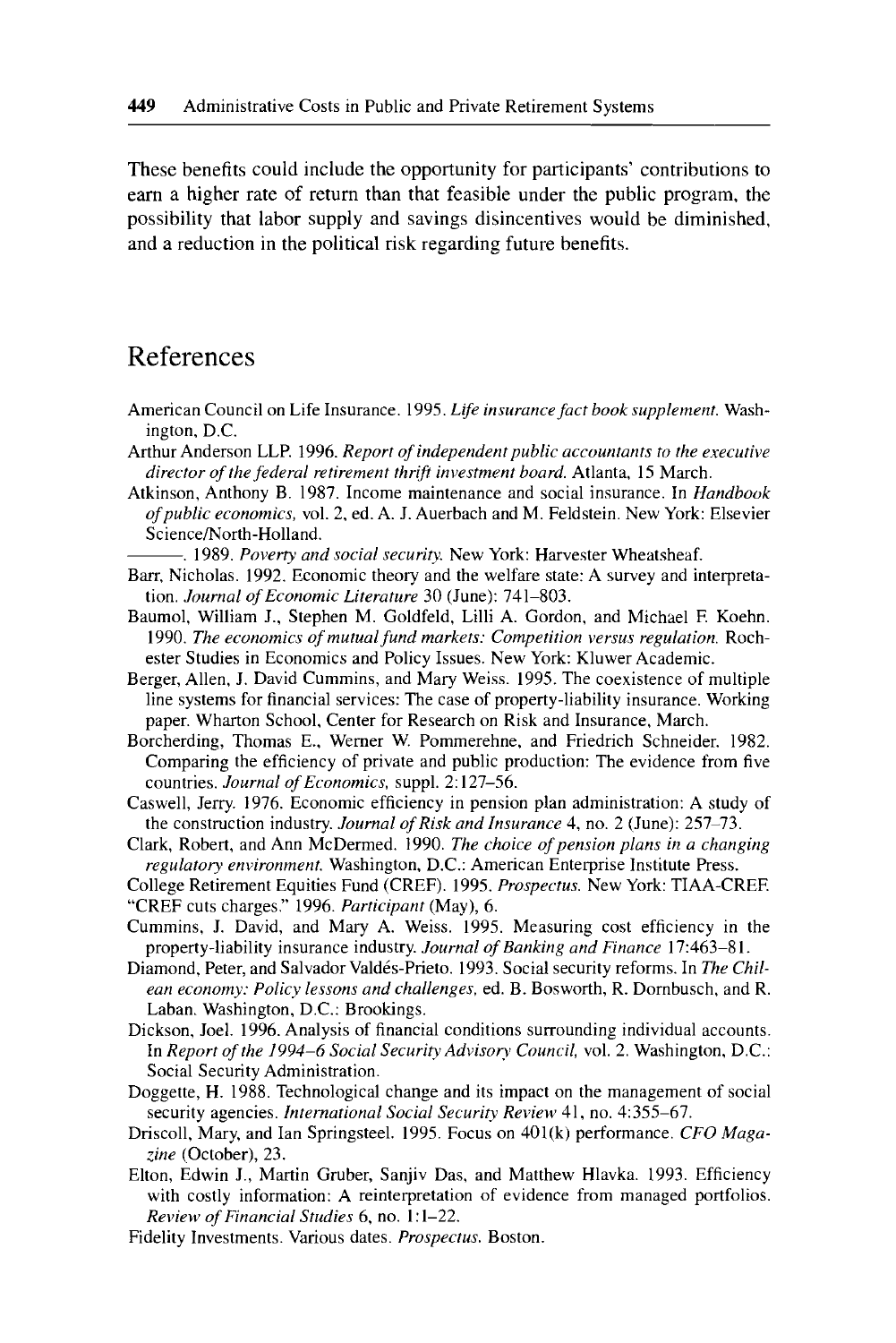Fields, J., and N. Murphy. 1989. An analysis of efficiency in the delivery of financial services: The case of life insurance agencies. *Journal of Financial Services Research*  2, no. 24:323-56.

"Fund Scoreboard." 1996. *Plan Sponsor* 4, no. 1 (February): 64.

- Gardner, Linda, and Martin Grace. 1993. X-efficiency in the **US** life insurance industry. *Journal of Banking and Finance* 17, nos. 2/3:497-5 10.
- Grace, Martin F., and **S.** Timme. 1992. An examination of cost economies in the **US**  life insurance industry. *Journal of Risk and Insurance* 59:72-103.
- Greenwich Associates. 1995a. *Eleven thorny problems.* Greenwich Report. Greenwich, Conn.
- . 1995b. *Investment management 1995: Statistical supplement.* Greenwich Report. Greenwich, Conn.
- . 199%. *More equities, greater diversijcation, sensible shifs.* Greenwich Report. Greenwich, Conn.
- HaylHuggins Co. 1990. *Pension plan cost study.* Report prepared for the Pension Benefit Guaranty Corporation. Washington, D.C., September.
- Hoexter, Elsie. 1970. *Administrative expenses of welfare and pension plans.* **U.S.** Department **of** Labor, Labor Management Services Administration. Washington, D.C.: U.S. Government Printing Office.
- Hsin, Ping-Lung, and Olivia **S.** Mitchell. 1994. The political economy **of** public pensions: Pension funding, governance, and fiscal stress. *Revista de ana'lisis econdmico*  9, no. 1 (June): 151-68.
	- . 1997. Are public pension plans administratively efficient? In *Positioning pensions for the 2Ist century,* ed. M. Gordon, 0. s. Mitchell, and **M.** Twinney. Philadelphia: University of Pennsylvania Press/Pension Research Council.
- Hustead, Edwin C. In press. Retirement income plan administrative expenses: 198 1 through 1996. In *Living with dejined contribution plans,* ed. *0.* Mitchell and **S.**  Schieber. Philadelphia: Pension Research Council/Wharton School.
- Investment Company Institute (ICI). 1995a. *401(k) plans: How plan sponsors see the marketplace.* ICI Research Report. Washington, D.C.
- . 1995b. *Mutual fund 1995 fact book.* Washington, D.C.
- Ippolito, Richard A. 1989. Efficiency with costly information: A study of mutual fund performance, 1965-1984. *Quarterly Journal of Economics* 104, no. 1 (February):  $1 - 23$ .
- James, Estelle, and Robert Palacios. 1995. The cost of administering publicly-mandated pensions. *Finance and Development* 32, no. 2 (June): 12-15.
- Lakonishok, Josef, Andrei Shleifer, and Robert Vishny. 1992. The structure and performance of the money management industry. *Brookings Papers on Economic Activity: Microeconomics,* 339-91.
- Limbacher, Patricia. 1995. ERISA reform hidden agenda in 401(k) furor. *Pensions and Investments* (December), **1.**
- Mehay, Stephen, and Rodolfo Gonzalez. 1985. Economic incentives under contract supply of local government services. *Public Choice* 46, no. 1:79-86.
- Mitchell, Olivia **S.** 1992. Trends in pension benefit formulas and retirement provisions. In *Trends in pensions 1992,* ed. J. Turner and D. Beller. Washington, D.C.: U.S. Department of Labor, Pension and Welfare Benefits Administration.
- Mitchell, Olivia **S.,** and Emily Andrews. 1981. Scale economies in private multiemployer pension systems. *Industrial and Labor Relations Review* 34, no. 4 (July): 522-30.
- Mitchell, Olivia **S.,** and Ping-Lung Hsin. 1994. Public sector pension governance and performance. Working Paper no. 4632. Cambridge, Mass.: National Bureau of Economic Research, January.
	- . In press. Managing public sector pensions. In *Public policy toward pensions,*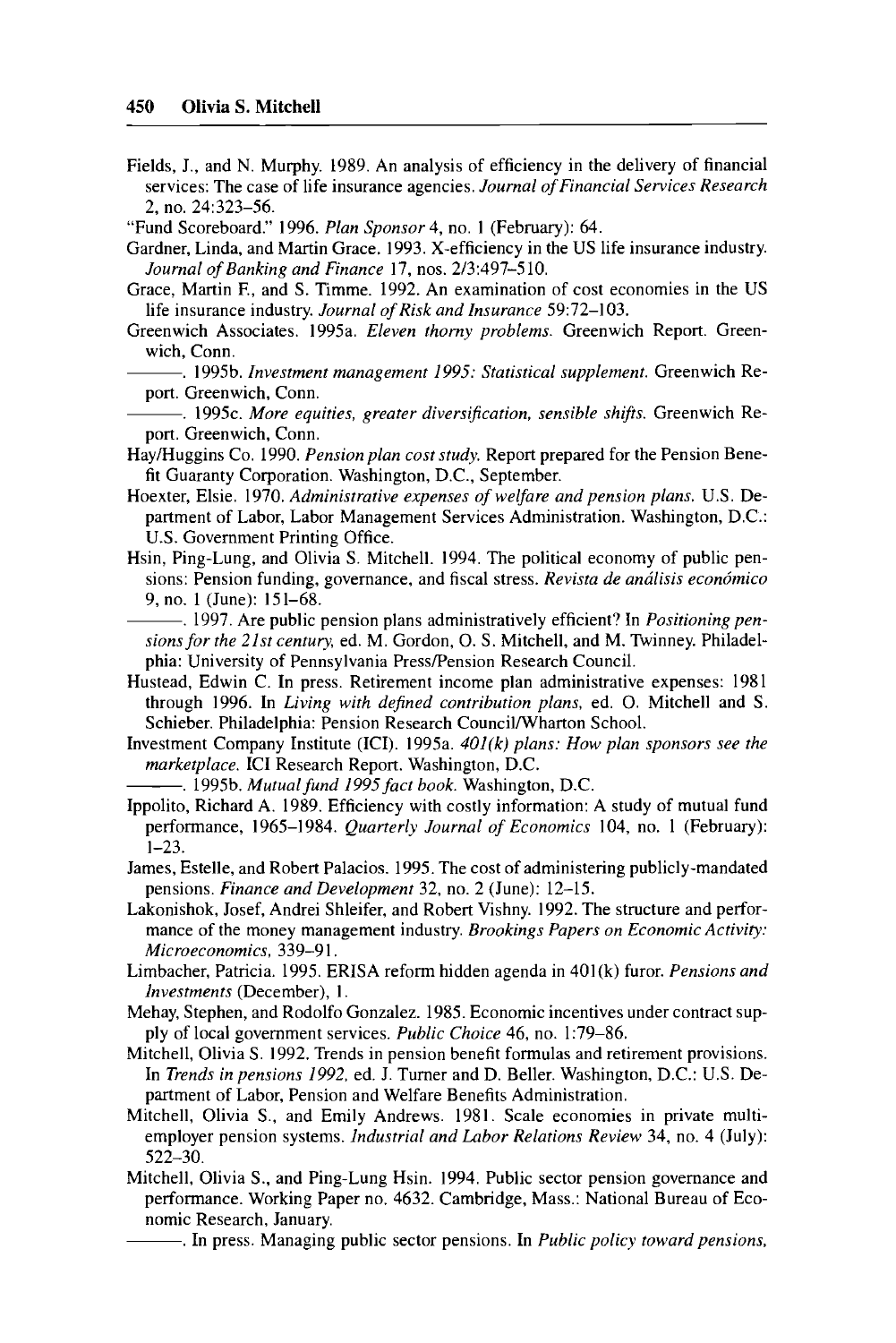ed. John Shoven and Sylvester Schieber. New York: Twentieth Century Fund.

- Mitchell, Olivia S., and Robert Smith. 1994. Public sector pension funding. *Review of Economics and Statistics* 76, no. 2:278-90.
- Mitchell, Olivia S., and Annika Sunden. 1993. *An examination of social security administration costs in the United States.* Report to the Public Sector Management Division, Latin America and the Caribbean Region Technical Department, World Bank. Washington, D.C.
- Mitchell, Olivia S., Annika Sunden, and Ping-Lung Hsin. 1994. Social security costs in Latin America, the Caribbean, and OECD Nations. *Journal of International Compensation and Benejts 2,* no. 4 (January-February): 59-64.
- Mitchell, Olivia S., Annika Sunden, Ping-Lung Hsin, and Gary Reid. 1994. An international appraisal of social security administration costs. Report to the Public Sector Management Division, Latin America and the Caribbean Region Technical Department, World Bank. Washington, D.C., May.
- Mitchell, Olivia **S.,** and Steven Zeldes. 1996. A framework for analyzing social security privatization. *American Economic Review* 86, no. *2* (March): 363-67.
- Myers, Robert **J.** 1992. Can the government operate programs efficiently and inexpensively? *Contingencies* (March/April), 15-17.
- Palacios, Robert. 1994. Determinants of administrative costs in publicly managed pension schemes. Washington, D.C.: World Bank. Mimeo.
- Quinn, Joseph, and Olivia S. Mitchell. 1996. Prospects for social security reform. *American Prospect,* no. 26 (May-June): 76-8 I.
- Reid, Gary, and Olivia S. Mitchell. 1995. *Social security administration in Latin America and the Caribbean.* Report to the Public Sector Modernization and Private Sector Development Unit, Washington, D.C.: World Bank, March.
- Schieber, Sylvester, and Gordon Goodfellow. 1997. Investment of assets in self-directed retirement plans. In *Positioning pensions for the 21st centuy,* ed. M. Gordon, 0. S. Mitchell, and M. Twinney. Philadelphia: University of Pennsylvania Press/Pension Research Council.
- Shutan, Bruce. 1995. Fidelity pursuit changing face of total benefits outsourcing. *Employee Benejt News* 9, no. *5:* 1, 18-19.
- Social Security Administration (SSA). 1995. *Social Security Bulletin, Annual Statistical Supplement, 1995.* Washington, D.C.: U.S. Government Printing Office.
- Sunden, Annika, and Olivia S. Mitchell. 1994. *An examinarion of social security administration costs in the United States.* Report to the Public Sector Management Division, Latin America and the Caribbean Region Technical Department, World Bank, and Pension Research Council Working Paper. Wharton School.
- Technical Panel on Trends and Issues in Retirement Saving. 1995. *Final report to the 1994-95 Advisory Council on Social Security.* Washington, D.C.: U.S. Social Security Administration, September.
- **US.** Department of Labor. Pension and Welfare Benefits Administration. 1996. *Abstract ofform 5500 datajnancial reports.* Bulletin no. *5.* Washington, D.C., Winter.
- U.S. General Accounting Office. 1989. Poor performers: How they are identified and *dealt with in the Social Security Administration.* Washington, D.C.: U.S. Government Printing Office, January.
- Valdés-Prieto, Salvador. 1993. Administrative costs in the Chilean pension system: Evidence from an international comparison. Santiago: Instituto de Econom'a, Pontificia Universidad Cat6lica de Chile, January. Mimeo.

. 1994. Administrative charges in pensions in Chile, Malaysia, Zambia, and the United States. Policy Research Working Paper no. 1372. Washington, D.C.: World Bank, October.

- Vanguard. 1995a. *Facts on funds for your retirement.* Valley Forge, Pa., December.
	- . 1995b. *Ten reasons to index* (marketing brochure). Valley Forge, Pa.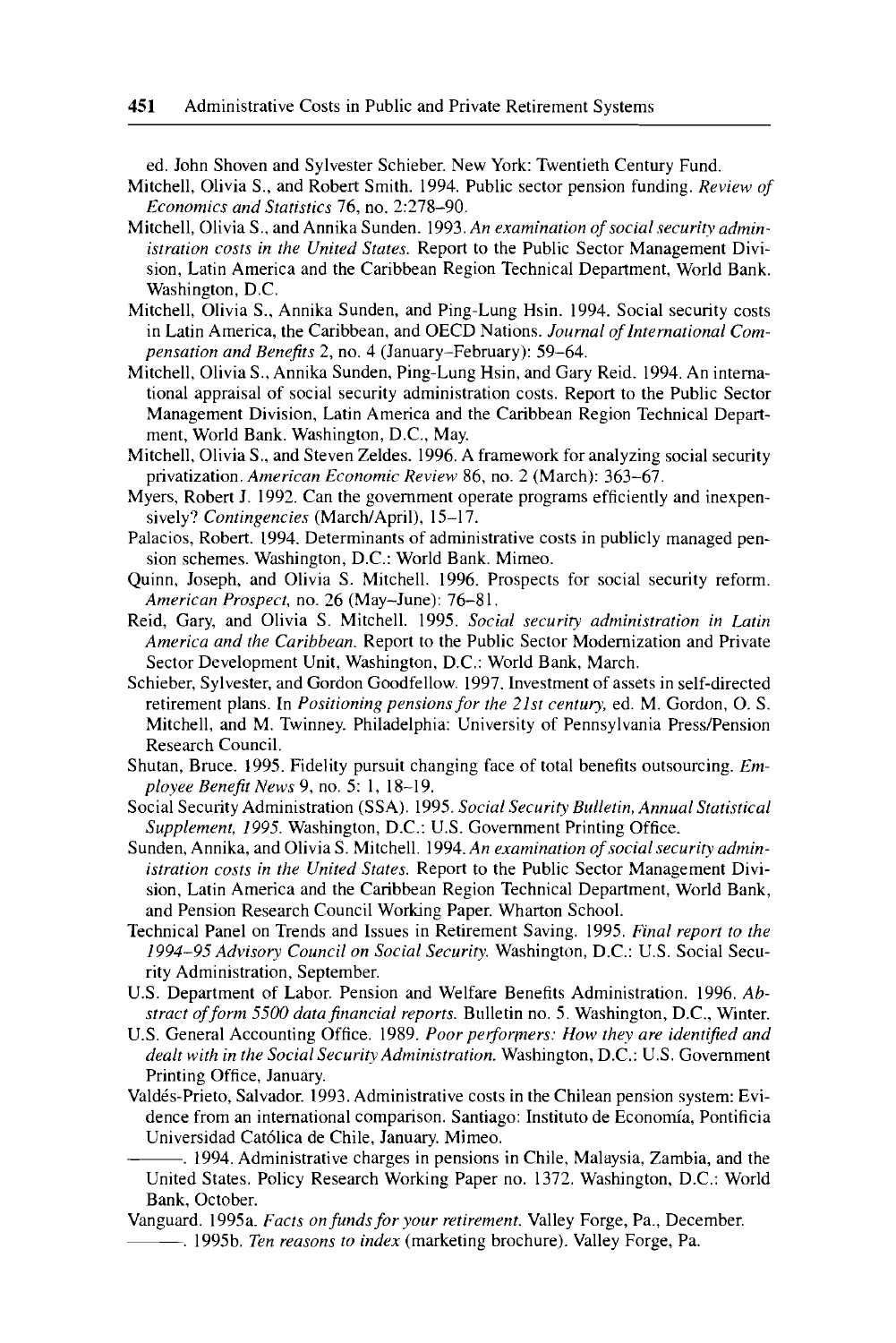- Warshawsky, Mark. 1988. Private annuity markets in the United States: 1919-1984. *Journal of Risk and Insurance* 55 (September): 518-28.
- Watanabe, Noriyasu. 1996. Private pension plans in Japan. In *Securing employerprovided pensions: An international perspective,* ed. *Z.* Bodie, 0. s. Mitchell, and J. Turner. Philadelphia: University of Pennsylvania Press/Pension Research Council.
- World Bank. 1994. *Averting the old-age crisis: Policies to protect the old and promote growth.* Policy Research Report, Policy Research Department. Washington, D.C.: World Bank, June.
- Yuengert, Andrew **M.** 1993. **The** measurement of efficiency in life insurance. *Journal of Banking and Finance* 17, nos. 213:483-96.
- Zi, Hongmin. 1994. Measurement of cost efficiency in the **US** life insurance industry. Working paper. University of Pennsylvania, Wharton School.

# Comment Sylvester J. Schieber

In her paper, Olivia Mitchell presents an extensive analysis of the costs of administering a wide range of retirement programs. She investigates the costs of administering programs operated under several different structures. She looks at public and private plans as well as defined-benefit and definedcontribution plans. Finally, she evaluates U.S. plan administration costs and those of national retirement plans around the world.

I draw conclusions from Mitchell's paper and from the discussions in and about other papers presented at the conference and apply them in sketching out possible administrative structures for a US. personal investment option of the sort considered by the Social Security Advisory Council in their deliberations during 1995 and 1996. I also look at some of the existing models and explore their relevance as appropriate administrative structures for personal investment accounts.

One of the major conclusions that comes from this paper and other discussions at the conference is that there are tremendous opportunities to realize economies of scale in administering retirement plans. We see that the relative costs of administering the U.S. social security system have fallen over the years as coverage and benefits have expanded. Sebastian Edwards showed us (chap. 1 in this volume) that the costs of administering Chile's plan, as a percentage of assets in the personal accounts, has fallen significantly over the life of the plan now operating there. Mitchell shows us the same kinds of economies of scale in the administration of private and public employer-based retirement systems in this country.

In order to put into context the potential size of the system that might arise if the United States were to allow personal accounts of the sort included in

<sup>.</sup> 1996. *Plain talk about index investing* (marketing bulletin). Valley Forge, Pa. . Various years. *Prospectus* (various funds). Valley Forge, Pa.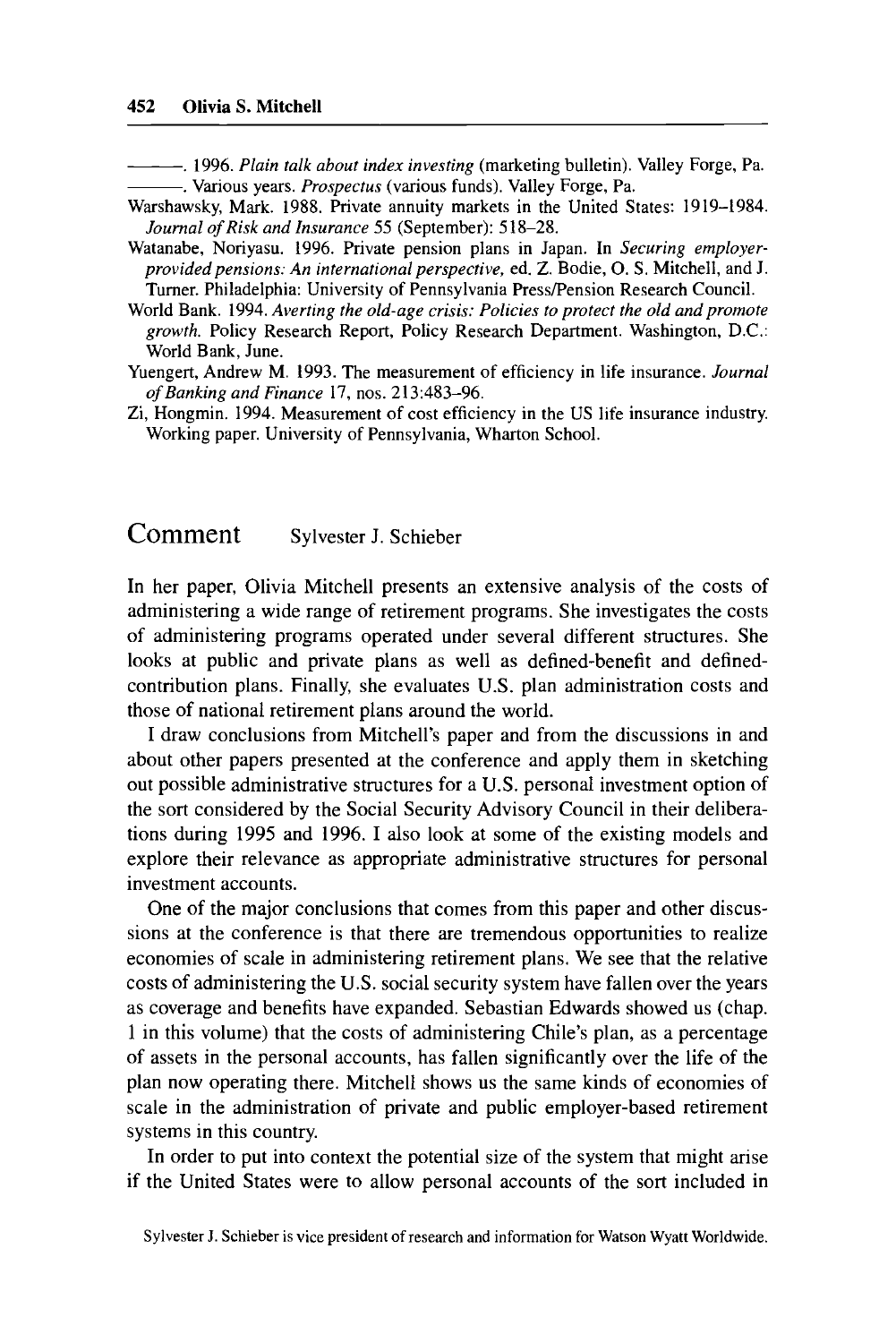the personal saving account (PSA) proposal considered by the Social Security Advisory Council, we can compare the potential here in the United States with the situation in Chile. For example, Edwards has told us that Chile's system has accumulated *\$25* billion over one and a half decades of operation. By comparison, if the PSA proposal were implemented on 1 January 1998, the PSA accounts would hold roughly *\$25* billion by the middle of March of that year. In today's dollars, these accounts would surpass *\$0.5* trillion within five years, \$1 trillion within nine years, and *\$2* trillion within seventeen years. Once again, by way of comparison, James Poterba and David Wise (chap. 9 in this volume) tell us that 401(k) assets equal \$600-\$700 billion today. Under the PSA proposal, employees' annual contributions to their individual accounts would equal two to three times current contributions to  $401(k)$  plans. In other words, the PSAs would become a very large collection of personal retirement assets in a relatively short time. If nothing else, the size of the accumulations would make it important that we be efficient in the administration of the program.

In developing an administrative structure to support a program like that envisaged in the PSA proposal, we would have certain advantages over many of the countries that have set up mandated individual retirement programs. For example, when Chile began its program, it had no long-term bond markets. Indeed, it found it necessary to create a whole new system of funds for the investment of the personal accounts that developed under the new system. In our case, we already have a highly developed marketplace of asset types and funds available for the investment of the funds that would result from the adoption of a personal account proposal. And, as Mitchell has documented, many of these are operating at levels of administrative costs, at least on the assetaccumulation side of the system, well within the range of assumed costs of one hundred basis points per year used in developing the PSA proposal now before the Social Security Advisory Council.

In her paper, Mitchell points to some existing systems as potential administrative models for the personal account system that we might adopt here in the United States, namely, TIAA/CREF and the Federal Retirement System (FERS). The thing that is attractive about both these systems is that they operate with extremely low administrative costs. While low costs are important, the costs of services should not be the only consideration in setting up whatever administrative structure we might adopt if we move forward with a PSA-type proposal. In recent years, dissatisfaction with the range of investment options, with flexibility to move assets, and with the level of services provided by TIANCREF has led a number of participating institutions in that program to offer an alternative set of investment and annuity options. The FERS system has been held out as a potential model for management of the individually accumulated funds in some U.S. reform proposals. FERS has an extremely limited set of investment options that many participants do not find sufficient to meet their needs and is currently considering a more typical set of offerings provided by employer sponsors of these types of plans.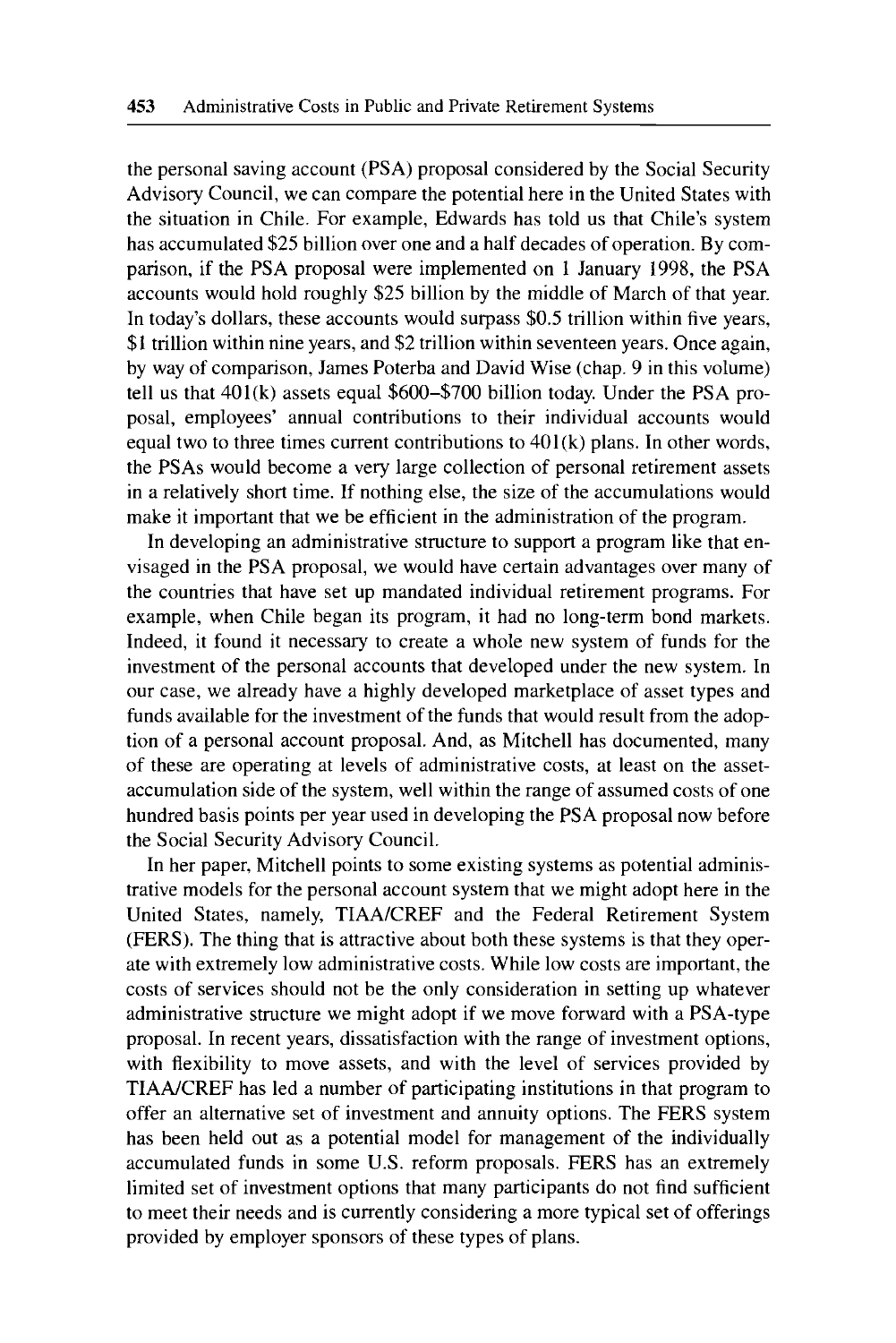While TIANCREF or FERS might not be the exact models that we would want to adopt under a personal account system, I believe that we should structure a system that would allow most workers to invest through group arrangements. In the consulting that Watson Wyatt does with employers on the administration of their 401(k) plans, we find that workers often prefer to use their employer plans as a means to consolidate their retirement savings into a coordinated set of investment options. I believe that the licensing of many existing investment offerings would allow employers to offer sets of widely available existing investment options to their employees in coordination with 401 **(k)** offerings already being offered by those same employers. I believe that licensing is important because many employers will be reluctant to take on the fiduciary obligations of selecting and validating such plans on their own.

In discussing potential administrative costs with some of the organizations that would administer PSAs if we were to adopt such a program here in the United States, I have been told by several of them that, if the government were to impose annual administrative cost limitations of fifty or seventy-five basis points, we would still see many firms offering their funds for PSA investments. Even without those limits, we might expect PSA administration costs to be less than current 401(k) costs for several reasons. As noted earlier, PSA contributions under the option considered by the Social Security Advisory Council would be about two to three times the level of contributions to 401(k) plans. Another would be because the PSAs would not be required to do the same kind of discrimination modeling and testing that are required of 401(k) plans. Finally, costs would likely be lower because of the revolution going on in the administration of these types of plans. The ability to move money between funds, to get balances in accounts, etc. without the intervention of a human being on the administration end of plans is expanding rapidly. These technological advances will significantly reduce the cost of individual account plans in the future.

On the annuity front, there is still much work to be done. The proponents of the PSA proposal at the Social Security Advisory Council did not develop this facet of the proposal as fully as others. The whole issue of requiring annuitization is one that was discussed and garners a wide range of opinions. The thinking in not requiring annuitization of the personal accounts in the PSA proposal flowed from the analysis of benefit levels provided through the floor of protection in the flat benefit. Specifically, the analysis indicated that, for the prototypical "low-wage workers," the flat benefit alone would provide a level of real benefits roughly comparable to the level of benefits provided under current law. For the "average"- and "maximum"-wage workers, the flat benefit would dip below the poverty line by up to \$100 per month for a ten- to fifteen-year period but would exceed current poverty levels beyond that. The question faced in developing the PSA proposal was at what level it was appropriate to set a required annuity floor of protection. Some people would clearly set it higher than the PSA proponents did.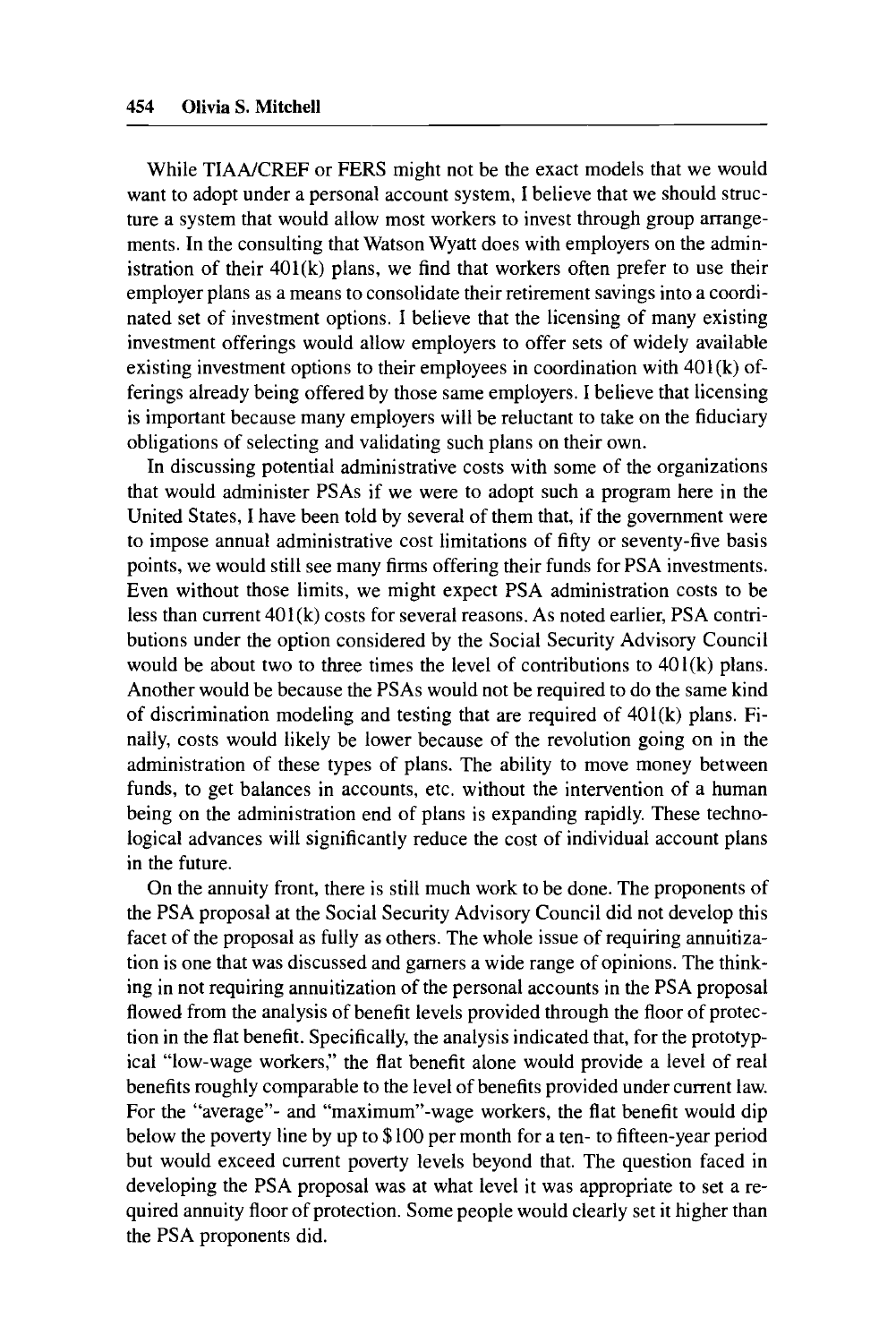Mitchell's paper pulls together a great deal of information on retirement plan administration costs. It makes an important contribution to the discussion about personal retirement account policy options. The issue of reasonable administrative cost assumptions was one of the most acrimonious elements of the Social Security Advisory Council's deliberations over PSAs. While this paper does not tell us definitively what these costs might be, it helps us understand some of the reasonable boundaries that we face.

# Discussion Summary Jeffrey Liebman and Andrew Samwick

The discussion began with a participant noting a trade-off that exists in other countries' public retirement schemes. A means-tested first tier of benefits is very expensive to administer but relatively cheap to fund. In contrast, a high flat-rate benefit for the first tier is cheap to administer but expensive to fund. Since no one is actively proposing either one of these plans for the United States, the author also pointed out a similar trade-off that exists in disability insurance programs: the government can spend more on screening and less on benefits to those who are marginally eligible for the program, or it can spend very little on screening and wind up paying out greater sums to beneficiaries. Both examples served to highlight the possible interactions between the administrative and the funding costs of retirement schemes.

Questions then began to focus on the cost data that were reported in the paper. A suggestion was made that it would be useful to have information not just on average total costs but on the breakdown of the whole cost function into, for example, fixed and variable costs. Two other ways of presenting the cost data were also suggested: the marginal cost of another dollar of assets under management and the marginal cost of another person in the fund. A question was raised as to whether the author was double-counting costs in mutual funds or 401(k) plans because many of those funds waive the recordkeeping fees. It was also noted that the figures presented are *charges,* rather than costs.

The participants commended the author's emphasis on the distribution of costs. Quoting the *ranges* of costs is important because the moneymanagement and insurance industries are composed of imperfectly competitive markets. It was then noted that the Social Security Advisory Council had assigned costs of five, ten, and one hundred basis points to the MB (maintenance of benefits), IA (individual account), and PSA (personal security account) plans, respectively. These figures are all within the ranges presented in the paper for analogous schemes, but it was also pointed out that privatized plans like the PSA plan that do not completely eliminate the current system would have all the current system's administrative costs *plus* these other costs.